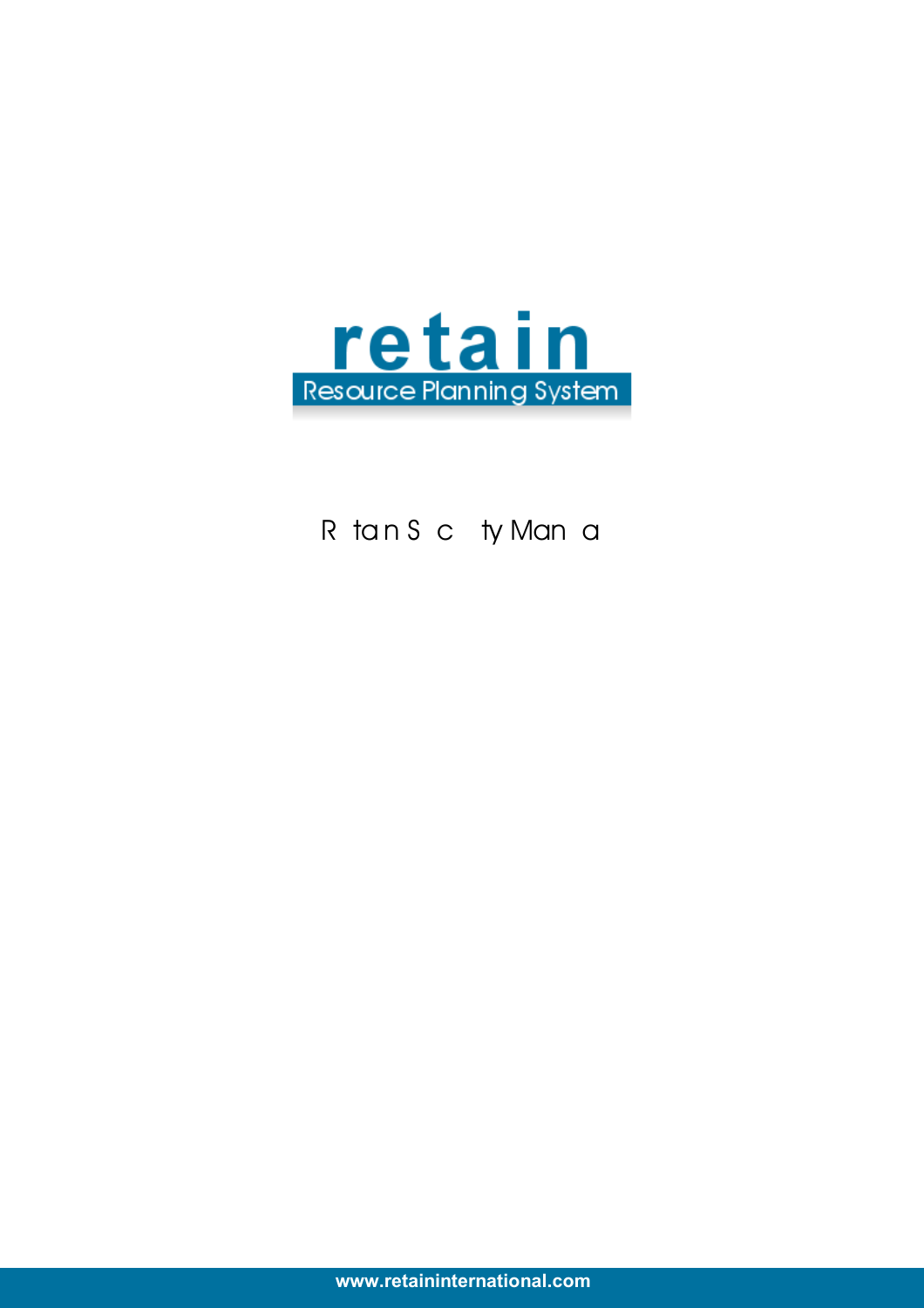## **Table of Contents**

| 1              | <b>Introduction</b>                                         | 4    |
|----------------|-------------------------------------------------------------|------|
| 1.1            | <b>About Retain</b>                                         |      |
| 1.2            | <b>About Retain Security</b>                                |      |
| 1.3            | What's new                                                  |      |
| 1.4            | About this guide                                            |      |
| 1.5<br>1.6     | Where to get support<br><b>Installing Retain</b>            |      |
| 1.7            | <b>Conventions</b>                                          |      |
|                |                                                             |      |
| $\mathbf 2$    | <b>General principles</b>                                   | 7    |
| 2.1<br>2.2     | Introduction                                                |      |
| 2.3            | Thinking it through<br>Preparing your data                  |      |
|                |                                                             |      |
| 3              | <b>Starting Retain Security</b>                             | 9    |
| 3.1            | Overview                                                    | . 9  |
| 3.2<br>3.3     | <b>Getting started</b><br>The Retain Security interface     | . 10 |
| 3.4            | <b>Save and Exit Retain Security</b>                        |      |
|                |                                                             |      |
| 4              | <b>Security</b>                                             | 12   |
| 4.1            | Overview                                                    |      |
| 4.2            | <b>Roles</b><br>Set up Roles                                |      |
|                | <b>Field level Access</b>                                   |      |
|                | <b>Row level Access</b>                                     |      |
|                | <b>Functional Access</b><br><b>Functional Access Values</b> |      |
| 4.3            | <b>Groups</b>                                               |      |
|                | Set up Groups                                               |      |
|                | <b>Administering Groups</b>                                 |      |
| 4.4            | <b>User Security</b>                                        |      |
|                | <b>User security settings</b><br><b>Licence settings</b>    |      |
|                |                                                             |      |
| 5              | <b>Colours</b>                                              | 31   |
| 5.1            | <b>Colour scheme options</b>                                |      |
| 5.2            | <b>Paint on values</b>                                      |      |
| 6              | <b>Tables</b>                                               | 33   |
| 6.1            |                                                             |      |
| 6.2            |                                                             |      |
| 6.3<br>6.4     | <b>Selection dropdown fields</b><br>Field display order     |      |
|                |                                                             |      |
| $\overline{7}$ | <b>Currencies</b>                                           | 38   |
| 7.1            | <b>Currency options</b>                                     |      |
| 8              | <b>Charge rates</b>                                         | 39   |
| 8.1            | <b>Charge rate options</b>                                  |      |
| 8.2            | <b>Charge rates setup</b>                                   |      |
| 8.3            | Resource charge band                                        |      |
| 8.4            | <b>Job or Assignment?</b>                                   |      |
| 8.5<br>8.6     | Job charge rate description                                 |      |
| 8.7            | <b>Charge rate applicability</b>                            |      |
|                |                                                             |      |
| 9              | <b>Database</b>                                             | 45   |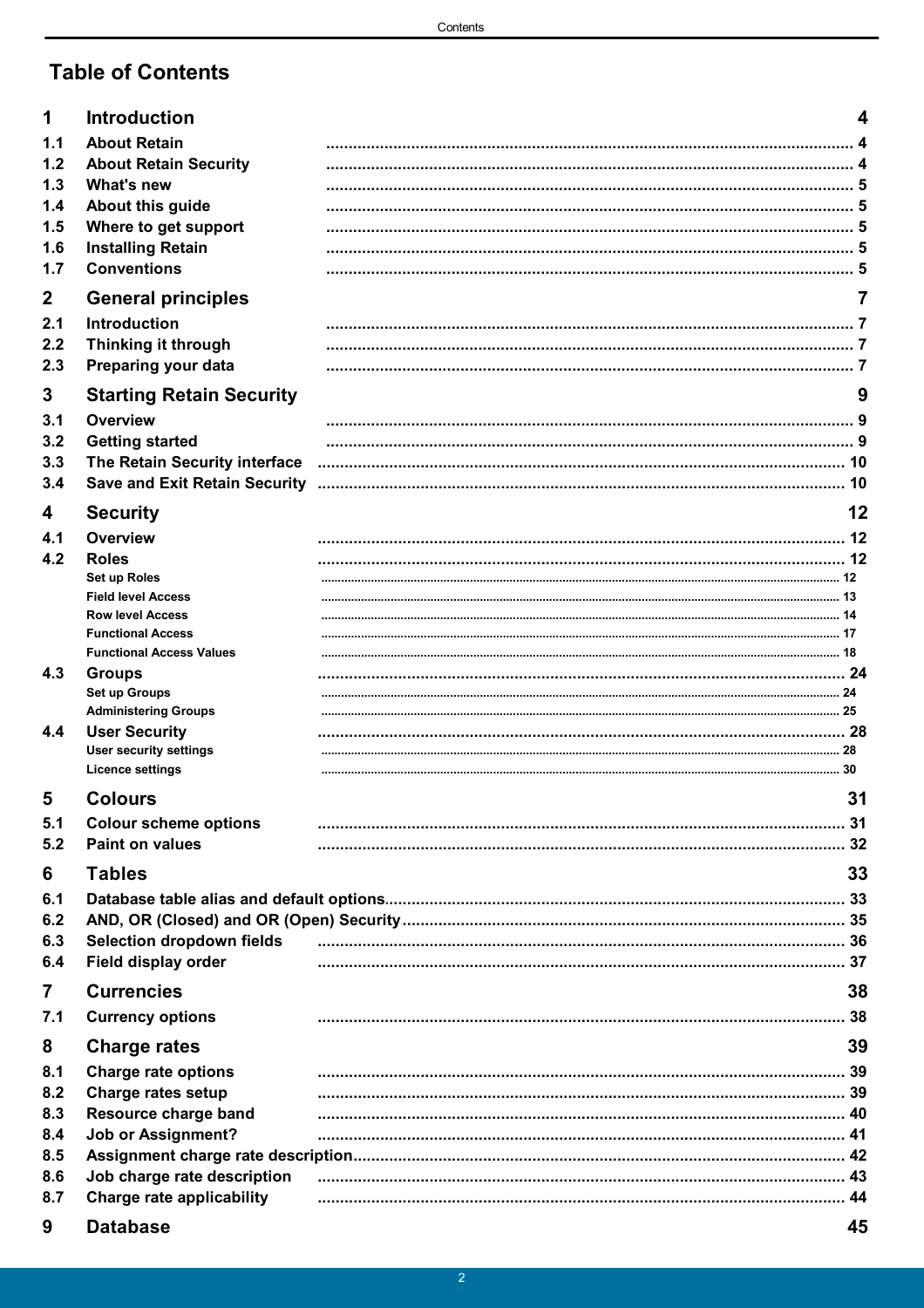| 9.1  | <b>Database settings</b>     |     |
|------|------------------------------|-----|
| 9.2  | <b>SVR Name</b>              |     |
| 9.3  | <b>SVR Description</b>       |     |
| 9.4  | <b>CUR Default</b>           |     |
| 10   | <b>Scripts</b>               | 47  |
| 10.1 | <b>Script options</b>        | .47 |
| 11   | <b>Diaries</b>               | 48  |
| 11.1 | <b>Diary options</b>         |     |
| 11.2 | <b>Days</b>                  |     |
|      | 11.3 Weeks                   |     |
| 11.4 | <b>Diary</b>                 |     |
| 12   | <b>Grades</b>                | 52  |
| 12.1 | <b>Grade options</b>         | 52  |
| 13   | <b>Appendix</b>              | 53  |
| 13.1 | <b>Additional components</b> | 53  |
| 14   | <b>Support</b>               | 54  |
| 14.1 | <b>Support services</b>      | 54  |
|      | <b>Index</b>                 | 55  |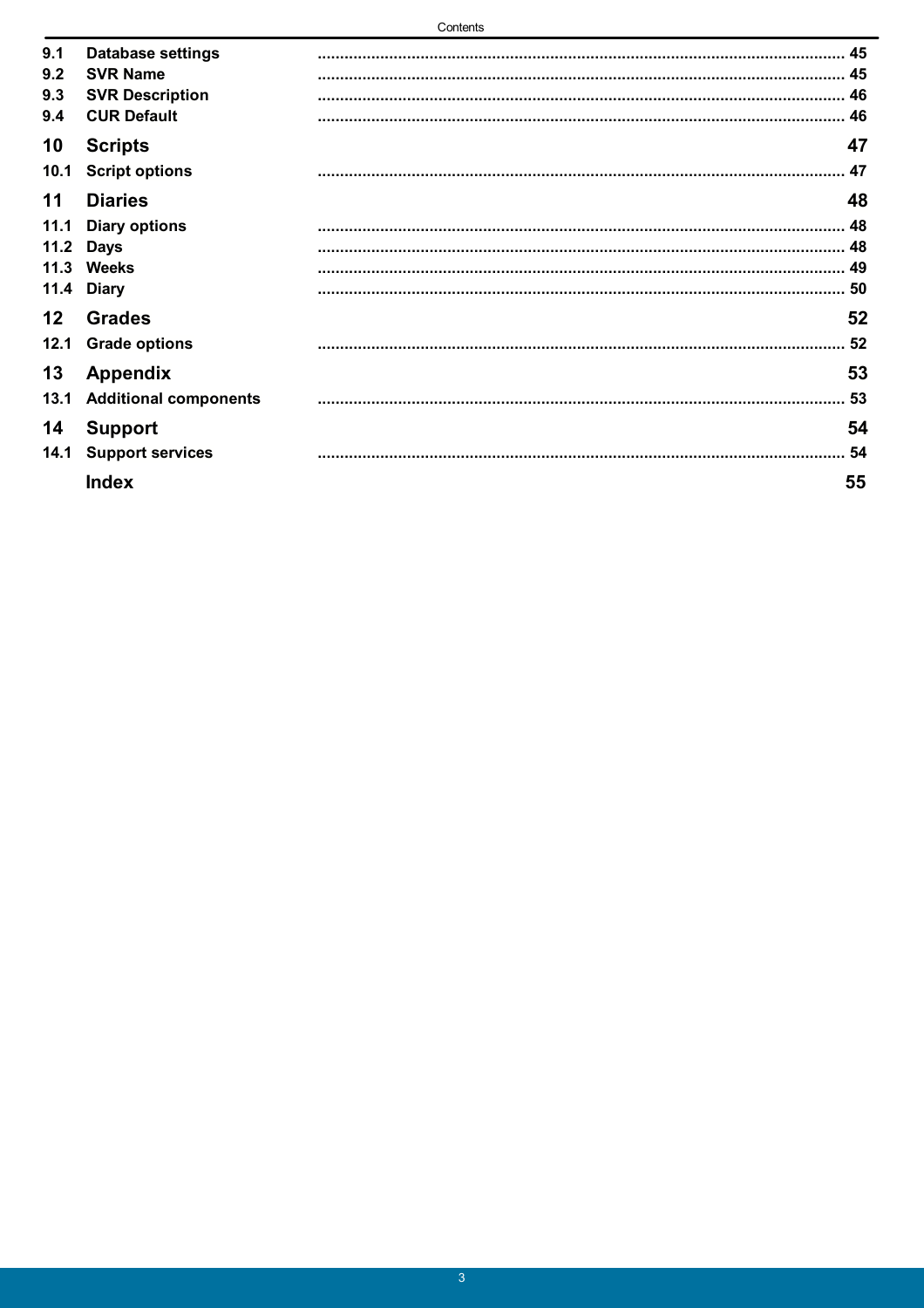## <span id="page-3-0"></span>**1 Introduction**



# Retain Security Manual

[www.retaininternational.com](http://www.retaininternational.com)

© 2008 ... Retain International Limited

## <span id="page-3-1"></span>**1.1 About Retain**

Retain is a flexible planning tool for viewing and manipulating staff and job allocations through a user friendly graphical interface. It has been designed to resemble the manual "wallchart" booking system, but it is much more versatile than any manual booking system.

#### <span id="page-3-2"></span>**1.2 About Retain Security**

Retain Security is an administration tool for Retain. It is used for initial setup and the subsequent administration of Retain users and some data files.

Retain Security is used to define and maintain:

- user roles and groups
- user security
- colour schemes
- field properties (Tables)
- currency exchange rates and default currency
- charge rates and charge rate periods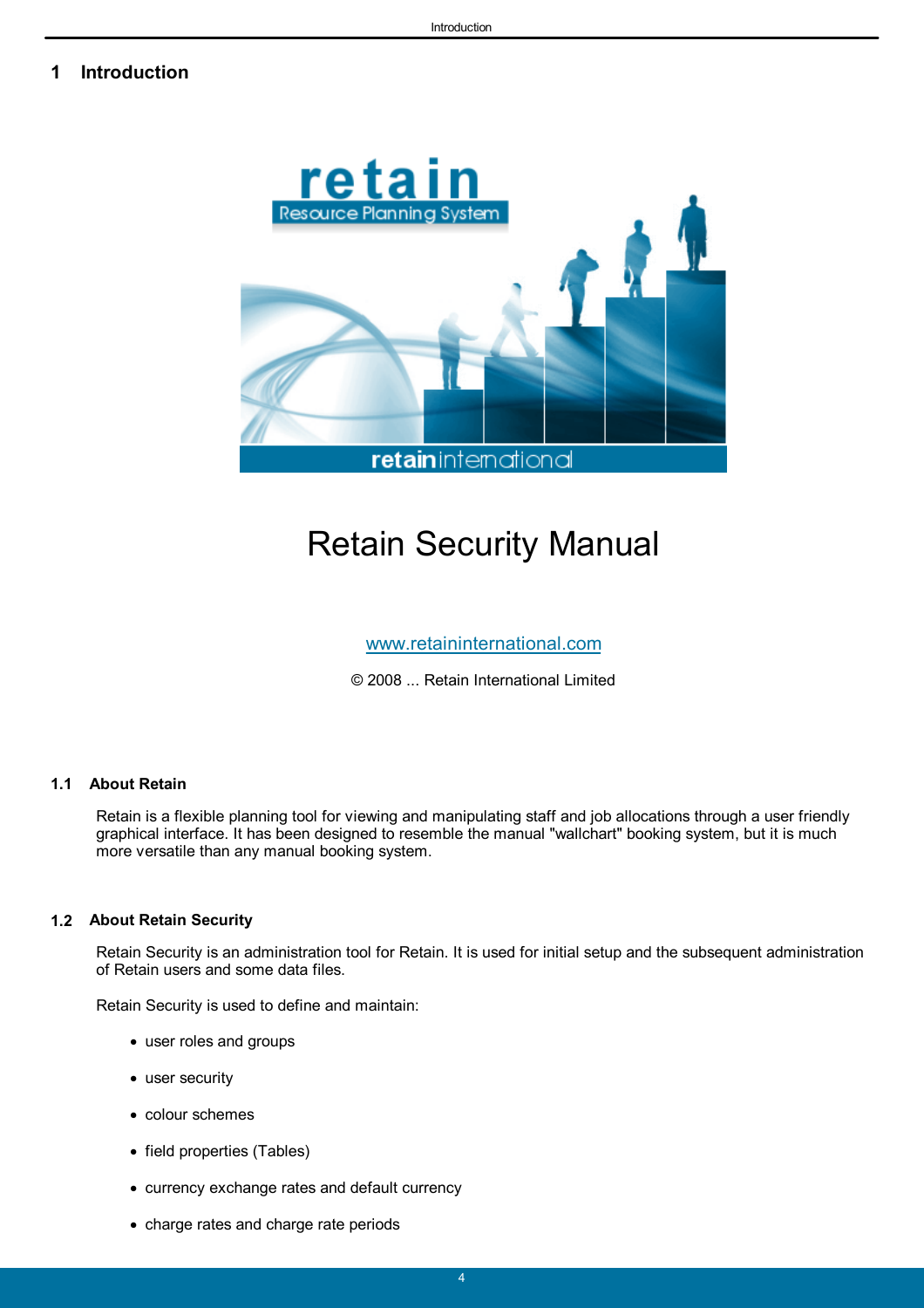- database settings
- run scripts against database
- diaries (e.g. standard working days, weeks and years)
- grades assigned to resources and jobs

#### <span id="page-4-0"></span>**1.3 What's new**

Retain 4 offers a few new technical features, that make Retain Security more powerful. For example,

- Enhanced flexibility with user access security. You do not have to set up security for individual users. This means that you can assign security for one user, against many resources. You assign the relevant user within Retain.
- Ability to change field properties including field order in Retain Security.

#### <span id="page-4-1"></span>**1.4 About this guide**

Refer to this guide if you are doing any of the following:

- Set Retain up for the first time
- Perform administration tasks

Refer to the Retain help file for making bookings, viewing staff plans or reports.

#### <span id="page-4-2"></span>**1.5 Where to get support**

If you have a problem with Retain products that you are unable to resolve through this user guide or through your local support contacts, please contact your [Support Service Provider.](#page-53-0)

#### <span id="page-4-3"></span>**1.6 Installing Retain**

See Technical Implementation guide for further details.

If you are involved in the initial setup using Retain Security, the chapter on [General Principles](#page-6-0) gives a rough idea on what need to be thought through.

After installation, Retain Security is enabled for full functional access for a limited number of attempts to allow the initial setup of the access permissions.

## <span id="page-4-4"></span>**1.7 Conventions**

The following conventions are used throughout this user guide:

- Menu options and options within dialog boxes are expressed in single quotes, for example: Select 'Data', 'Edit' from the menus.
- Keyboard strokes are represented by capitals, for example: ENTER represents the Enter or carriage return key (also referred to as the RETURN key in some computer manuals). ESC represents the Escape key.

F1, F2 etc., represent the function keys. SHIFT represents the Shift key.

CTRL represents the Control key.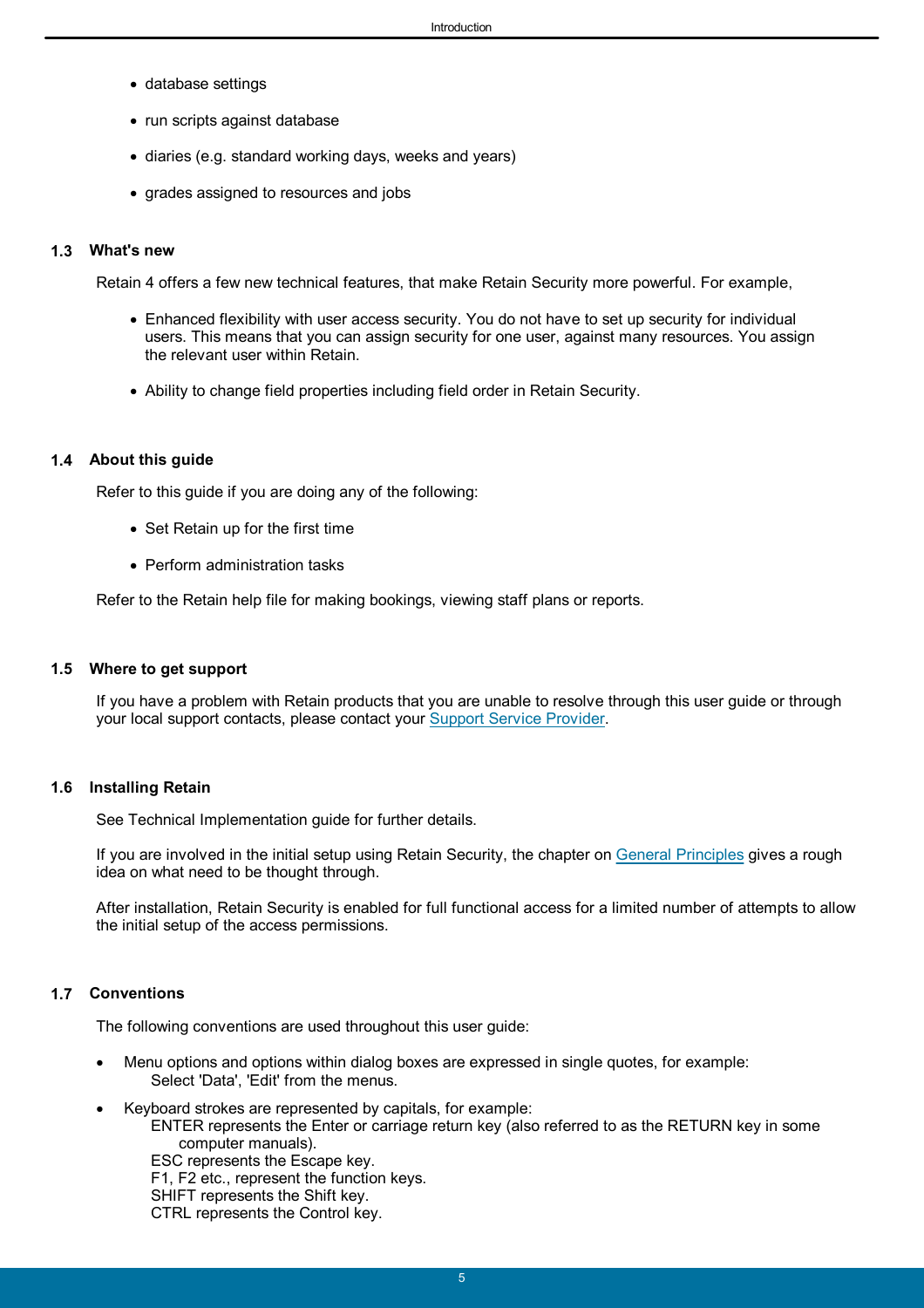ALT represents the Alt key.

 A plus sign between two key presses indicates a combination of key presses, for example CTRL+S represents the action of holding down the Control key and pressing the S key.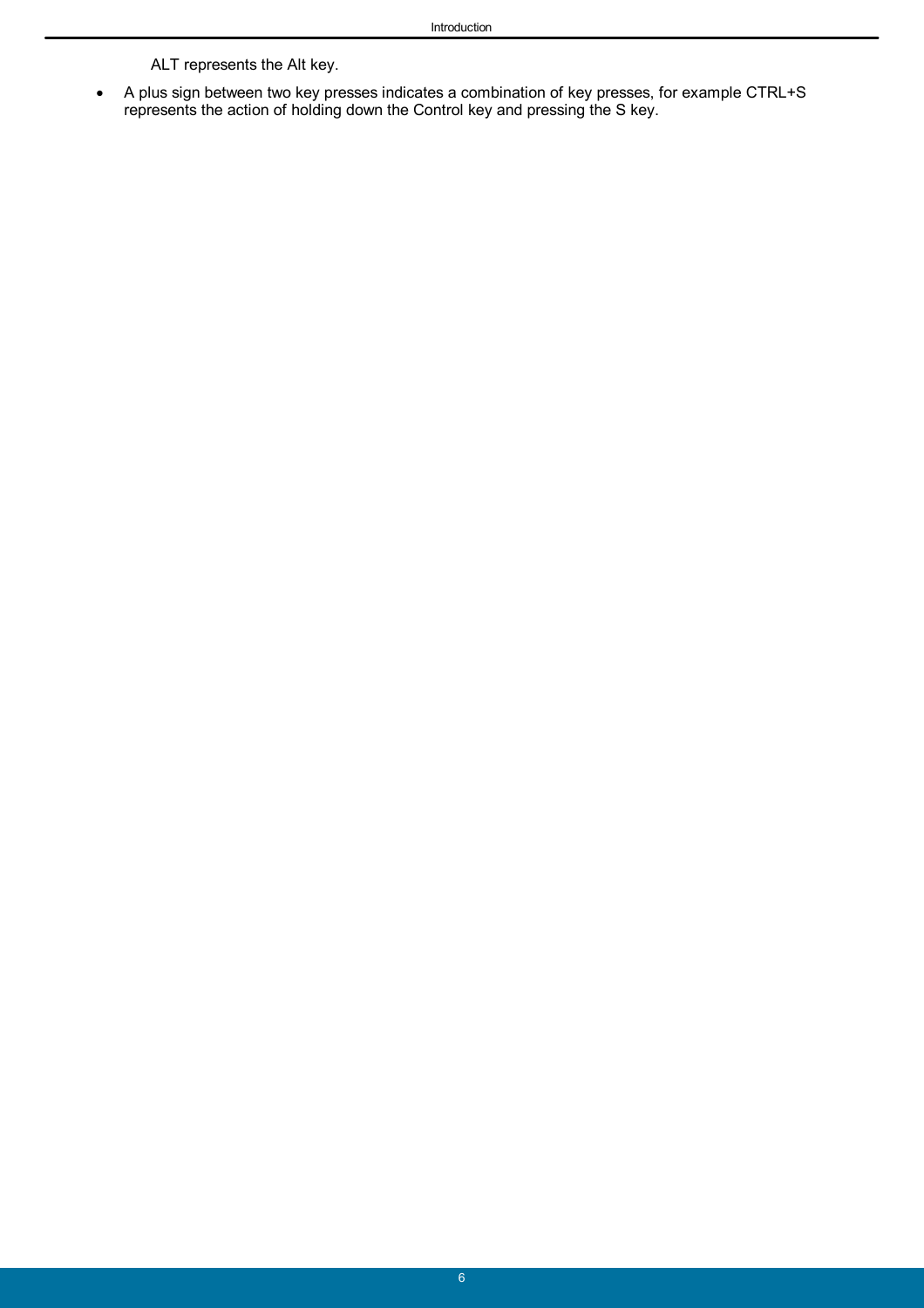## <span id="page-6-0"></span>**2 General principles**

## **2.1 Introduction**

This chapter contains information of vital importance to the initial setup of Retain. Most users will not need to read this chapter.

[Thinking it through](#page-6-1) gives some ideas about how to approach the security options and achieve a clear, consistent and simple set of conventions.

[Preparing your data](#page-6-2) gives the data backdrop against which the security options will have to exist, so that the structures are as harmonious as possible.

## <span id="page-6-1"></span>**2.2 Thinking it through**

It is important to think through the way in which you would like options to be set up in Retain Security. Starting in an ad-hoc fashion will result in confusing roles, users and defaults. This topic gives some ideas on the user security settings. The topic on [preparing your data](#page-6-2) gives some ideas for how to approach the database tables, their defaults, aliases and limited lists.

You will want to try to make the role names reflect your longer term aspirations. For example, you may decide to have a super administrator and several sub-group administrators. These could be grouped by geography, subject, department, letter, number, etc. There will also be function-based roles, such as view, edit own line, etc. Make sure you develop a convention which will make the system easy to maintain and intuitively obvious, and consider using several sub-groups to define a group rather than creating many different unique roles. For example, you could have several levels of user in an office. They could be identified by combinations of the office role, view role, edit own line role, and administrator role. Thus there would only be one role unique to the office, the other three roles being used generally in many other groups, including other office groups.

A similar clarity is needed for the role names for [functional access.](#page-16-0) You can then use the [groups](#page-23-0) facility to create groups of roles to make it easier to apply multiple roles.

For [users,](#page-27-0) you do not need to enter every user as an individual. Many will simply use the ['Default' user](#page-27-0). Note that names must be unique, so your naming convention for users needs to have a simple strategy for coping with identical names within the naming convention used.

There is a tendency to make [charge rates](#page-38-0) complex, and then leave much of the structure un-used. Generally jobs are chargeable or non-chargeable, needing only two charge rate descriptions initially. Then the types of resource are overlayed onto that, with resource charge bands. Once again, a simple naming strategy is needed that is intuitive or relates to a well-understood convention.

The [diary](#page-47-0) is a particular area for confusing names or uninformative names, such as day1, week1 etc. Since it is possible to define diaries matching the huge variety of working patterns and including both standard and emergency working time, it is particularly important to develop a clear, concise naming convention. For example, the airlines use day numbers in their timetables to show when the flight operates (because single letters are not unique). It is also important to be clear how days, weeks and diaries (years) in a family are named.

## <span id="page-6-2"></span>**2.3 Preparing your data**

This topic gives the data backdrop against which the security options will have to exist, so that the structures are as harmonious as possible. Before using Retain on a daily basis, it is useful to set up permanent information, such as staff names and names of recurring tasks or assignments, so that this information will be readily available when you need to use it.

You should also think through the way in which you are going to structure your data files and then collect together the raw material in readiness for input. This process is likely to include:

- Defining conventions for the usage of the various fields in the Resource and Job data files.
- Preparing a schedule of staff and equipment details to add to the Resource data file.
- Preparing a schedule of recurring or forthcoming assignments to add to the Job data file.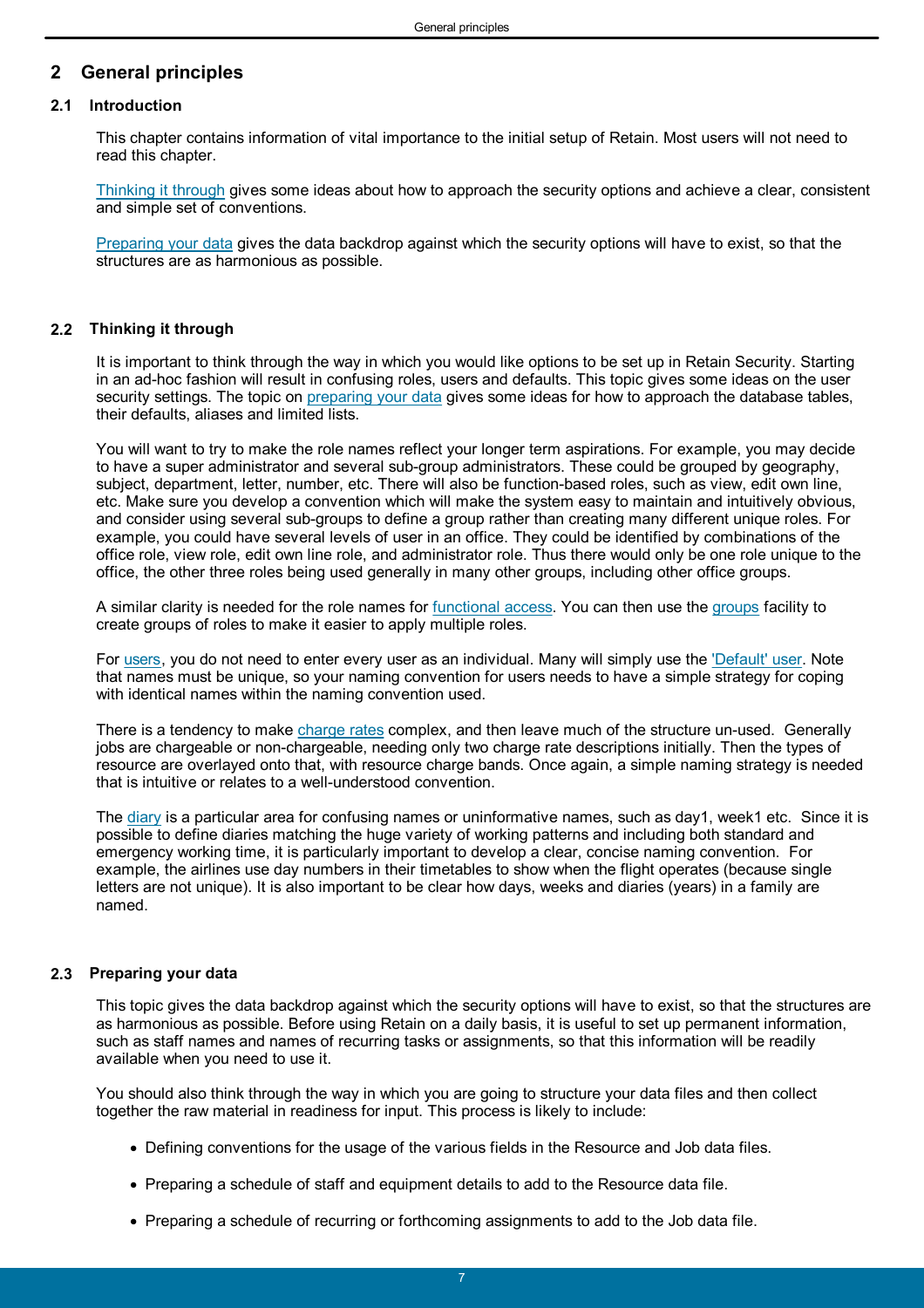Preparing a schedule of generic sub-tasks to add to the 'Components' data file.

You may prefer to implement Retain starting with a blank database, allowing users to add records as and when they are needed. However, dealing with the set-up of data files as an 'up-front' exercise has several advantages:

- Conventions for usage of the different fields can be firmly established on set-up and are therefore less likely to be ignored.
- Data can be collated and checked centrally from other sources, such as staff and client systems, therefore reducing the risk of error.
- There may be scope to transfer this data automatically from other systems.
- People planning can see who is available and what assignments need to be planned from day 1.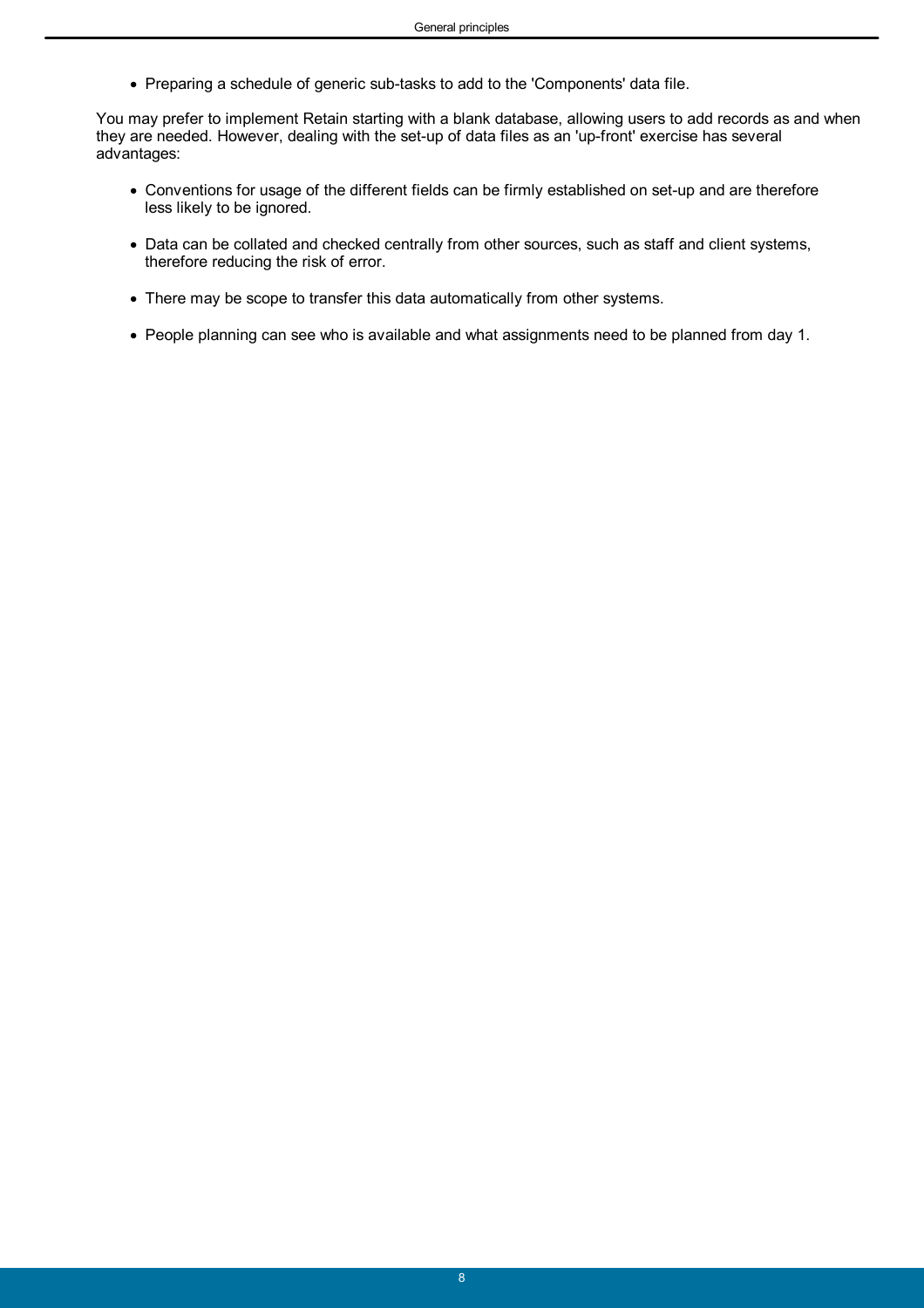## <span id="page-8-0"></span>**3 Starting Retain Security**

## **3.1 Overview**

Retain Security is used for initial set-up and the subsequent administration of Retain users and data files. However the main purpose of Retain Security is to create users and set up their levels of access to Retain and to Retain Security itself.

To start Retain Security see [Getting Started.](#page-8-1) To learn how to set up users and assign them roles see [Users](#page-27-0) [security settings.](#page-27-0) For other settings see [Licence settings](#page-29-0) and [Database settings](#page-44-0) for details.

## <span id="page-8-1"></span>**3.2 Getting started**

You should find Retain Security under the main Retain group from Start Menu. You may be prompted with a logon box:

| Server            |
|-------------------|
| Default           |
| Network/User name |
| Hanif             |
| Password          |
|                   |
| Change Password   |
|                   |
| Cancel<br>OΚ<br>\ |

#### **Server**

It is the Retain Server you are connecting to, which should be left as Default since initial installation. However if you have more than one server set up you can choose an alternative from the drop-down list.

### **Network/User name**

It should be consistent with the user's Windows logon. However if you are opening Retain Security for the first time it will have a default value e.g. Administrator.

#### **Password**

It should always be left blank unless for special configuration setups.

Click OK to open Retain Security or Cancel to exit.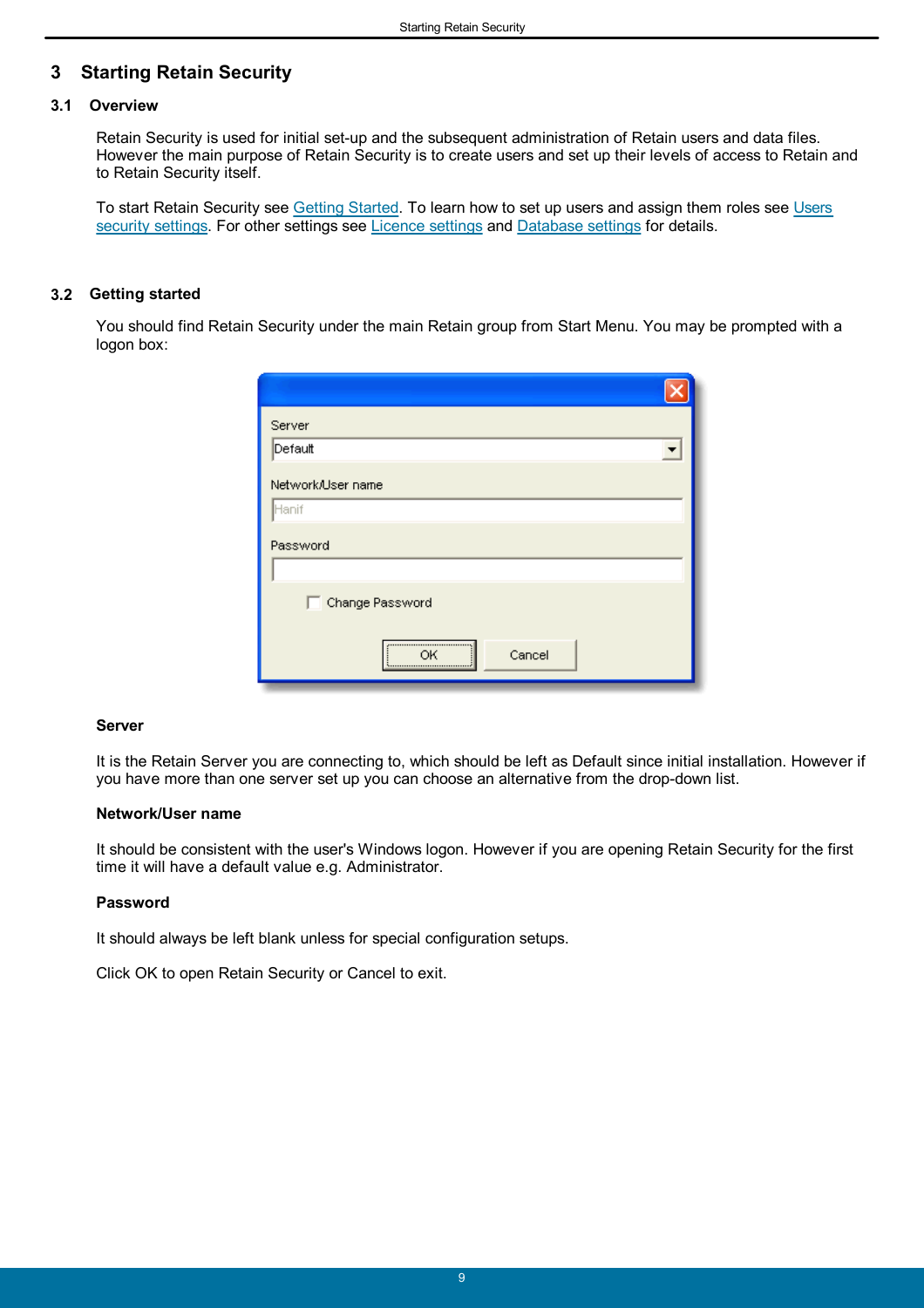### <span id="page-9-0"></span>**3.3 The Retain Security interface**

The Retain Security user interface will have entries like the ones shown below:

Here you can maintain:

| & Retain Security                                                                                                                                                                              |          |  |
|------------------------------------------------------------------------------------------------------------------------------------------------------------------------------------------------|----------|--|
| File Edit Options Structure Help                                                                                                                                                               |          |  |
| Security<br>国· Roles<br><b>Groups</b><br><b>⊞</b> - Users<br>E- Colour Schemes<br>中 Tables<br>E Currencies<br>国· Charge Rates<br>Database settings<br><b>Scripts</b><br>国·Diaries<br>国· Grades | Security |  |
| Security                                                                                                                                                                                       |          |  |

Here you can maintain:

- user roles and groups
- user security
- colour schemes
- field properties (Tables)
- currency exchange rates and default currency
- charge rates and charge rate periods
- database settings
- run scripts against database
- diaries (e.g. standard working days, weeks and years)
- grades assigned to resources and jobs

#### <span id="page-9-1"></span>**3.4 Save and Exit Retain Security**

After you edit each item in Retain Security, you should save the changes by clicking on **Save Changes** button shown below. You can use the **Undo Changes** button to reverse your last change.



To exit Retain Security choose 'File | Exit' from the menu, or click on the 'X' button at top right corner. You can also use shortcut ALT+F4.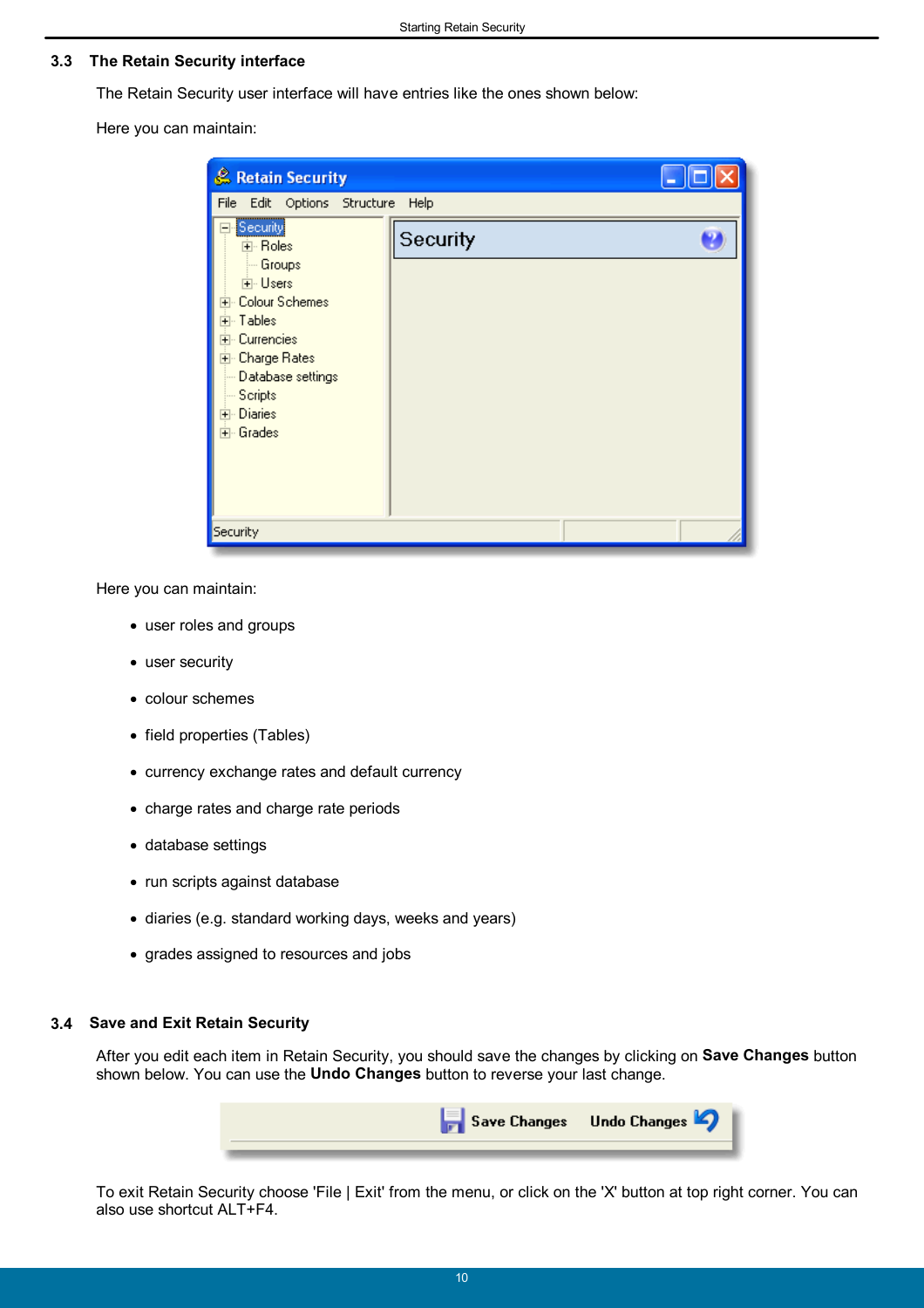If you exit without saving any changes made, Retain Security will automatically save the changes for you.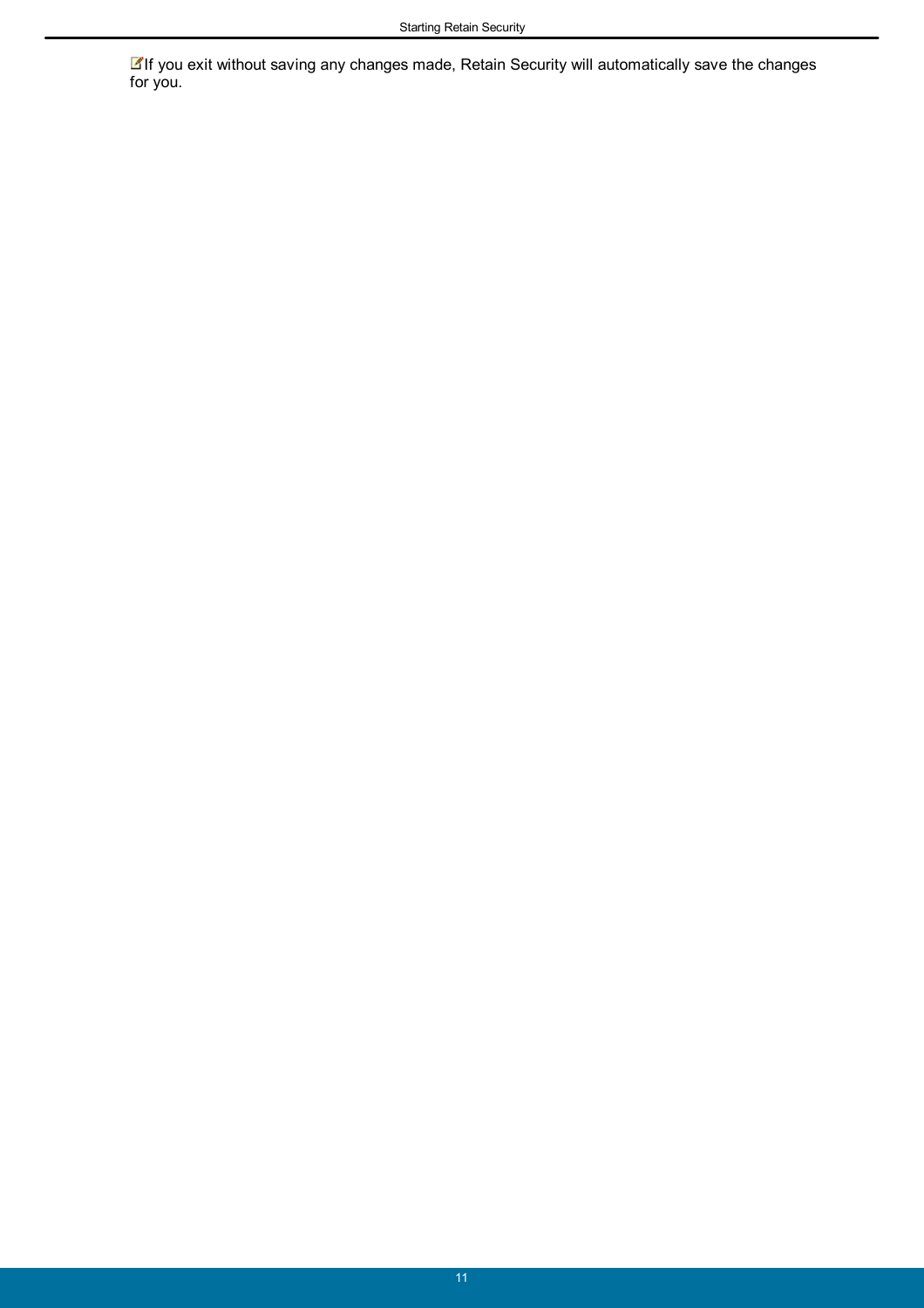## <span id="page-11-0"></span>**4 Security**

## **4.1 Overview**

The following options in Retain Security support the administration of users and access rights:

- *Roles* defines access rights by field, row or function. Roles are then used in both group and user definitions to select appropriate access right.
- *Groups* are used as a standardisation tool for users needing similar access rights. You can group roles and assign the group to users.
- *Users* defines the access rights for a user by making the link between the roles, and/or roles aggregated into groups, and the user.

## <span id="page-11-1"></span>**4.2 Roles**

## **Set up Roles**

Roles are global access levels that are used when assigning specific access rights to users.

There are three **types** of roles, each defining roles from a different angle:

- [Field level access](#page-12-0) enables access permission to individual field in a table e.g. RES\_DESCR field in RES table.
- [Row level access](#page-13-0) enables access permission for a "row" in a table where a condition can be based on.
- [Functional access](#page-16-0) enables access permission to perform specific functions in the modules of Retain.

The access permissions are **Read**, **Insert**, **Update** and **Delete.**

To create a new role:

- Right-click on the appropriate role type, e.g. 'Row Level Access' and choose 'Add' or click the button.
- Enter a name for the new role and click 'OK' .

It is worth taking care to use different names in the different role types, otherwise you could have up to three items of the same name in your role list with no way to differentiate.

To rename an item, right-click on the item and select 'Rename'.

To remove an item, right-click on the item and select 'Delete'.

Retain will not run without the Default role settings. Do not delete or rename any default settings.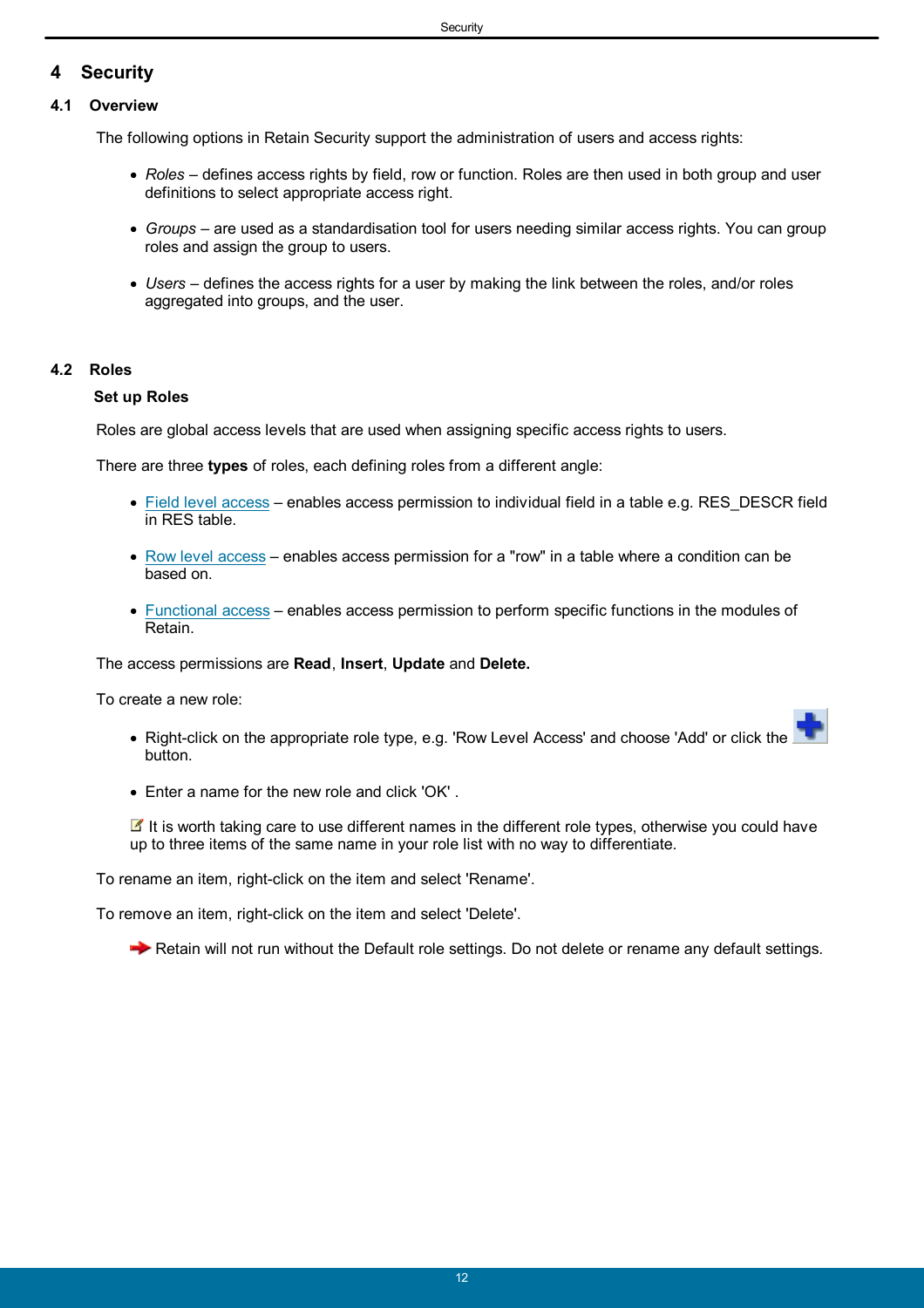## <span id="page-12-0"></span>**Field level Access**

Field Level Access roles define how a user can access a particular field in a table. By default, no Field Level Access roles are installed.

| & Retain Security                                      |  |                                                         |              |                             |  |  |  |
|--------------------------------------------------------|--|---------------------------------------------------------|--------------|-----------------------------|--|--|--|
| Edit Options Structure Help<br>File                    |  |                                                         |              |                             |  |  |  |
| ⊟- Security<br>白· Roles                                |  | Field level Access - Hide                               |              |                             |  |  |  |
| 向 Field level Access<br><b>Em Hide Contact Details</b> |  | $\blacksquare$ Save Changes Undo Changes $\blacksquare$ |              |                             |  |  |  |
| 中 Row Level Access<br>中 Functional Access              |  | <b>Field Level Access:</b>                              |              |                             |  |  |  |
| illi Logical Access<br>Groups                          |  | Table                                                   | Field        | Security Level<br>$+$ $   $ |  |  |  |
| ⊞- Users                                               |  | <b>RES</b>                                              | RES_HOME_TEL | None                        |  |  |  |
| <b>Colour Schemes</b><br>$\overline{+}$                |  | <b>RES</b>                                              | RES_MOBILE   | None                        |  |  |  |
| मे <sub>"</sub> Tables  <br>Currencies:                |  |                                                         |              |                             |  |  |  |
| 田· Charge Rates:                                       |  |                                                         |              |                             |  |  |  |
| - Database settings                                    |  |                                                         |              |                             |  |  |  |
| Scripts                                                |  |                                                         |              |                             |  |  |  |
| 国·Diaries                                              |  |                                                         |              |                             |  |  |  |
| Security - Roles - Field level Access - Hide           |  |                                                         |              |                             |  |  |  |

You can define roles according to your needs. For example, you can hide sensitive information from normal users.

To create a new role:

- Right-click on 'Field Level Access' in the left pane and choose Add or click on **button**.
- Name the new role.
- Define the role in the right pane.
- To add a condition to the right pane, click the  $\pm$  button or delete by clicking the  $\pm$  button.

To define the conditions in the role:

- *Table* select the table in which the field resides.
- *Field* select the specific field to which user access rights are to be applied.
- *Security Level* is the level of access allowed on the field. Select as many of the categories as required.

 $\rightarrow$  It is unwise to restrict access to tables for power users, and particularly to the bookings table. This could produce unexpected results, such as omitting updates on selected fields.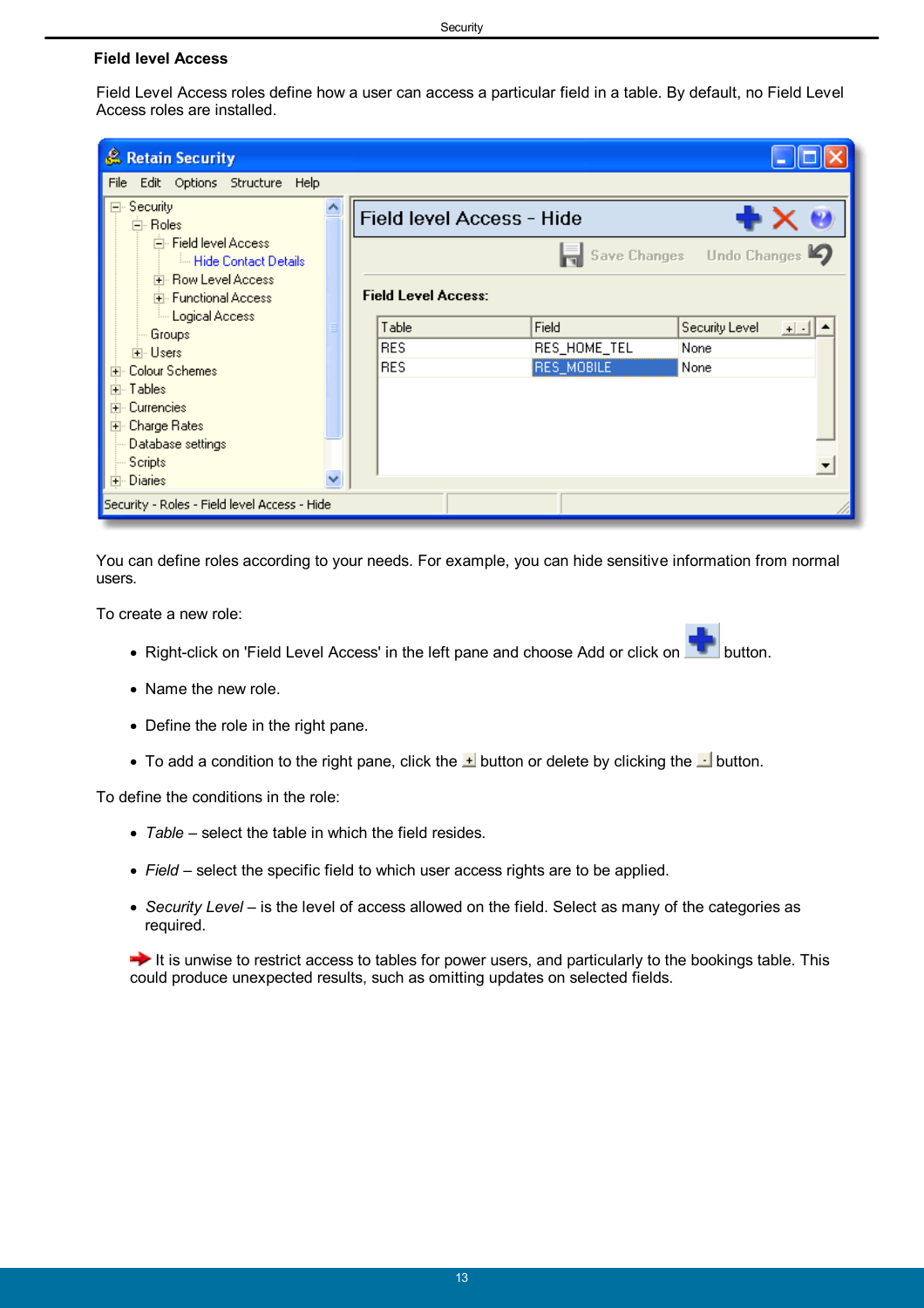## <span id="page-13-0"></span>**Row level Access**

Row Level Access defines how a user can access the rows in a particular table.

| & Retain Security                                       |                          |                              |       |       |                                     |  |  |
|---------------------------------------------------------|--------------------------|------------------------------|-------|-------|-------------------------------------|--|--|
| Edit Options Structure<br>File                          | Help                     |                              |       |       |                                     |  |  |
| ⊟- Security:<br>白· Roles                                |                          | Row Level Access - Read Only |       |       |                                     |  |  |
| 白 <sub>"</sub> Row Level Access<br>— Administrator      |                          |                              |       |       | Save Changes Undo Changes           |  |  |
| — Edit Own Line<br>ill Read Only<br>中 Functional Access | <b>Row level access:</b> |                              |       |       | Auto populate                       |  |  |
| ⊞- Users                                                | Table                    | Link Table                   | Field | Value | Security Level $\boxed{+}\boxed{-}$ |  |  |
| Tables<br>Ŧ                                             | RESBOOK                  |                              |       |       | Read                                |  |  |
| Database settings                                       | <b>RESCHRG</b>           |                              |       |       | Read                                |  |  |
|                                                         | <b>RESCOMP</b>           |                              |       |       | Read                                |  |  |
|                                                         | <b>RESRES</b>            |                              |       |       | Read                                |  |  |
|                                                         | <b>RESTASK</b>           |                              |       |       | Read                                |  |  |
|                                                         |                          |                              |       |       |                                     |  |  |
| Security - Roles - Row Level Access - Read Only         |                          |                              |       |       |                                     |  |  |

The default roles are:

- Edit All have full access permissions to all 5 main tables
- Edit Own Line can only edit user's own bookings and related details
- Read Only can only view information on the wallchart

To create a new role:

- Right-click on 'Row Level Access' in the left pane and choose Add or click on **button**.
- Name the new role.
- To add a condition to the right pane click the  $\pm$  button or delete by clicking the  $\pm$  button, and define the role.

| & Retain Security                                  |                          |                                          |                 |          |                       |  |  |
|----------------------------------------------------|--------------------------|------------------------------------------|-----------------|----------|-----------------------|--|--|
| File<br>Edit Options<br>Structure                  | Help                     |                                          |                 |          |                       |  |  |
| ⊟- Security:<br>白· Roles                           |                          | Row Level Access - User Example<br>' X U |                 |          |                       |  |  |
| 白· Row Level Access<br>-- Administrator            |                          | Undo Changes                             |                 |          |                       |  |  |
| Edit Own Line<br>Read Only<br>illu User Example !  | <b>Row level access:</b> |                                          |                 |          | Auto populate         |  |  |
| 中 Functional Access                                | Table                    | Link Table                               | Field           | Value    | Security Lev +   -    |  |  |
| मि∝ Users।                                         | BKG                      | <b>RESRES</b>                            | SECURITY        | ×        | Read                  |  |  |
| Tables<br>$\overline{+}$ .                         | RESTASK_LOG              | <b>RESRES</b>                            | <b>SECURITY</b> | [Value1] | Read, Insert, Update, |  |  |
| Database settings                                  |                          |                                          |                 |          |                       |  |  |
| Security - Roles - Row Level Access - User Example |                          | Modified                                 |                 |          |                       |  |  |

*Table* – select the table in which the field resides.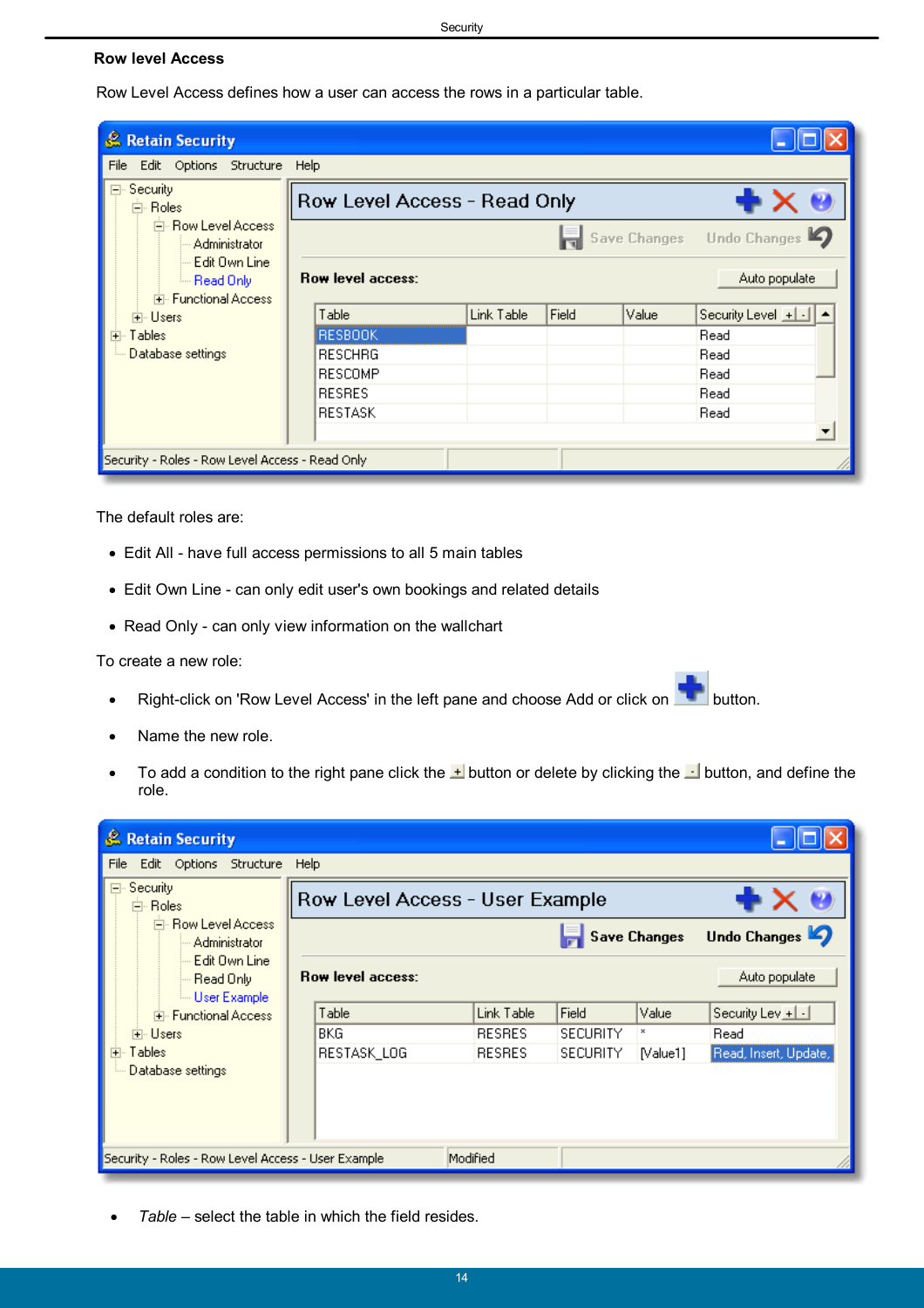- *Link Table* select the table where the conditional field resides.
- *Field* select the field upon which the condition is to be applied.
- *Value* the value of the field on which the condition is set. Enter \* as the value to imply 'any' value.
- *Security Level* the permission(s) of access allowed to those selected rows.

The 'User Example' role defined above is a template where you can allow users with different security settings to access booking records. You can change [Value1] to identify the administrator users who can have full access rights to the booking records in BKG table. All the other users will have read only access.

Rather than starting from scratch you may want to create a new role that is similar to or based on an existing role by 'Auto populating':

- Click on the Auto populate button in the right pane **...** Auto populate
- Pick a suitable existing role from the list.
- Click on the OK button.

This will populate the new role with the access rights of the selected role. You can then edit on top of this role.

For users who will be allowed to edit their own bookings, the role 'Edit Own Line' is set up.

Note the use of %RESID to match the ID of the resource with the ID of the booking so that only the resource with matched ID can have full access to their bookings.

| & Retain Security                                             |                                  |            |        |        |                                        |  |  |
|---------------------------------------------------------------|----------------------------------|------------|--------|--------|----------------------------------------|--|--|
| File<br>Edit Options Structure Help                           |                                  |            |        |        |                                        |  |  |
| ⊟⊹Security:<br>白 Roles                                        | Row Level Access - Edit Own Line |            |        |        |                                        |  |  |
| 白 Row Level Access<br>Administrator                           |                                  |            |        |        | Save Changes Undo Changes              |  |  |
| <b>Edit Own Line</b><br>- Read Only<br><b>L. User Example</b> | <b>Row level access:</b>         |            |        |        | Auto populate                          |  |  |
| 中 Functional Access                                           | Table                            | Link Table | Field  | Value  | Security Level $\boxed{+}$ $\boxed{-}$ |  |  |
| i∓⊡Users,                                                     | RESBOOK                          |            | RES_ID | %RESID | Read, Insert, Update                   |  |  |
| Tables<br>Fŀ                                                  | <b>RESBOOK</b>                   |            | RES_ID | ×      | Read                                   |  |  |
| Database settings                                             |                                  |            |        |        |                                        |  |  |
| Security - Roles - Row Level Access - Edit Own Line           |                                  |            |        |        |                                        |  |  |

You can define roles to suit your organisation's requirements. For example, you may have offices in different locations and the access rights need to be different.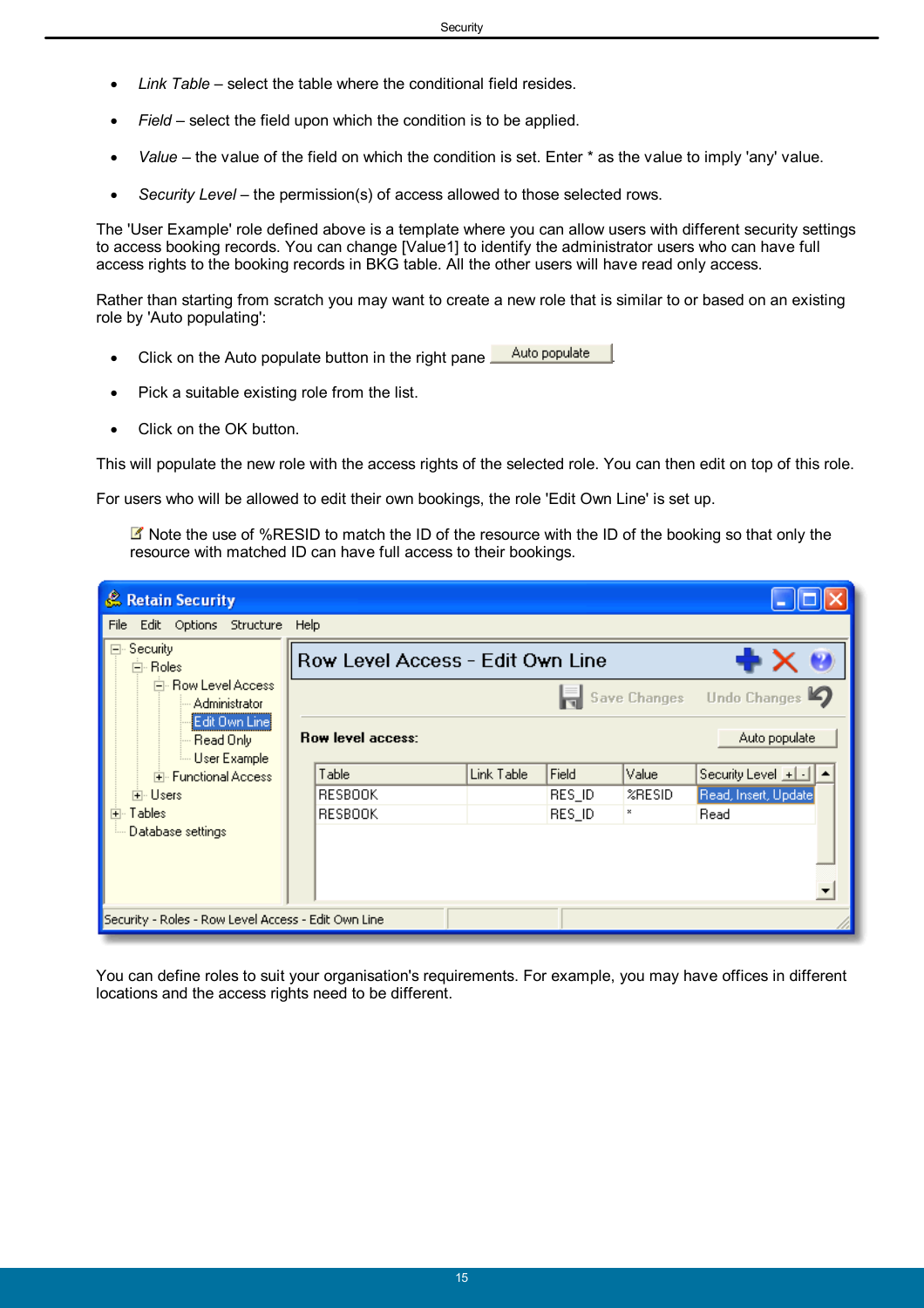| & Retain Security                                     |                           |               |               |                                  |                              |               |
|-------------------------------------------------------|---------------------------|---------------|---------------|----------------------------------|------------------------------|---------------|
| File<br>Edit Options<br>Structure Help                |                           |               |               |                                  |                              |               |
| ⊟⊹Security<br>白 Roles                                 |                           |               |               | Row Level Access - Admin Example |                              | X G           |
| 白 <sub>"</sub> Row Level Access.<br>--- Administrator | Save Changes Undo Changes |               |               |                                  |                              |               |
| Edit Own Line<br>Read Only<br>Admin Example           | <b>Row level access:</b>  |               |               |                                  |                              | Auto populate |
| 中 Functional Access                                   | Table                     | Link Table    | Field         | Value                            | Security Level               | $+  \cdot  $  |
| <b>i∓</b> Users                                       | <b>BKG</b>                | <b>RESRES</b> | <b>OFFICE</b> | $\mathbf x$                      | Read                         |               |
| मे∝ Tables:                                           | BKG.                      | <b>RESRES</b> | <b>OFFICE</b> | LONDON                           | Read, Insert, Update, Delete |               |
| Database settings                                     |                           |               |               |                                  |                              |               |
| Security - Roles - Row Level Access - Admin Example   |                           |               |               |                                  |                              |               |

The role shown in the example above defines that administrators in the London office can have full access to the BKG table otherwise they have read only access.

■ Notes:

- Security access can be based on any field in the database, with any value. You can determine what data users actually see by the tables and associated field values you specify.
- Multiple fields and values can be used in defining roles, for example a second location value can be added which will then show those resources and bookings where the office field has a value of London or Paris.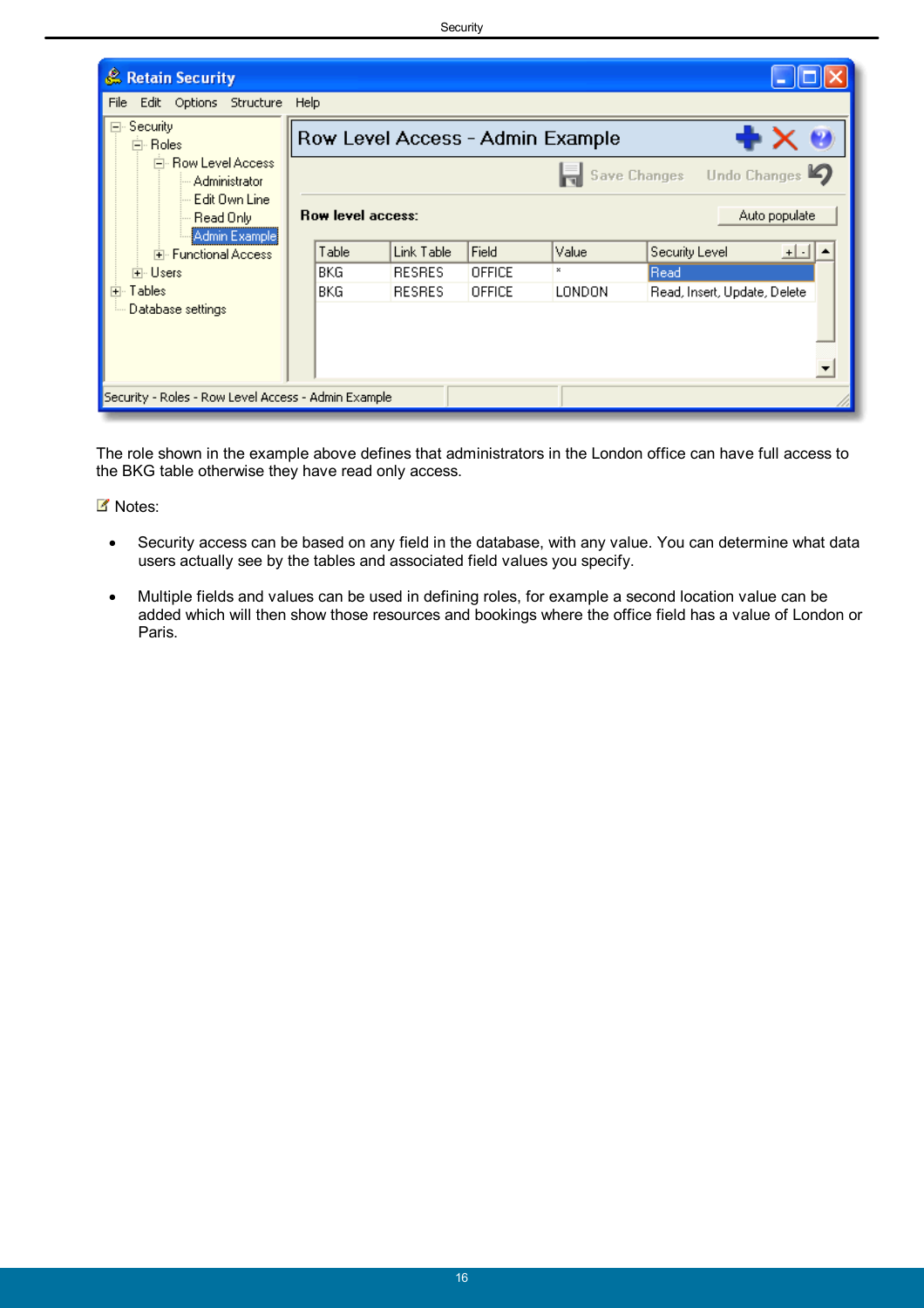## <span id="page-16-0"></span>**Functional Access**

Functional Access defines what function modules of Retain Resource Planning System a user can access.

| & Retain Security                                                                                                                 |                                                                                                                                                                                                       |                           |  |  |  |
|-----------------------------------------------------------------------------------------------------------------------------------|-------------------------------------------------------------------------------------------------------------------------------------------------------------------------------------------------------|---------------------------|--|--|--|
| Edit Options Structure Help<br>File                                                                                               |                                                                                                                                                                                                       |                           |  |  |  |
| ⊟- Security<br>向· Roles<br>中· Row Level Access<br>白· Functional Access                                                            |                                                                                                                                                                                                       | Save Changes Undo Changes |  |  |  |
| Retain Reports User<br><b>Retain Security User</b><br>Retain Skills Manager                                                       | <b>Functional Access Values:</b>                                                                                                                                                                      |                           |  |  |  |
| <b>Retain Skills User</b>                                                                                                         | Function                                                                                                                                                                                              | <b>Access Value</b>       |  |  |  |
| <b>Retain Time Administrator</b><br><b>Retain Time User</b><br>Retain Wallchart User<br>中· Users<br>中 Tables<br>Database settings | <b>BKRQArchiveView</b><br><b>BKROConflicts</b><br><b>BKRODetails</b><br><b>BKRQEditChargeRates</b><br><b>BKRQRequestResources</b><br><b>BKRQRequestTasks</b><br><b>BKROTimes</b><br>ChangeOwnPassword |                           |  |  |  |
|                                                                                                                                   | Report<br>SkillsManager                                                                                                                                                                               | Create                    |  |  |  |
|                                                                                                                                   | SkillsQuery                                                                                                                                                                                           |                           |  |  |  |
|                                                                                                                                   | Wallchart                                                                                                                                                                                             | Create                    |  |  |  |
|                                                                                                                                   | editLevel                                                                                                                                                                                             | Edit                      |  |  |  |
|                                                                                                                                   | retBookingRequest                                                                                                                                                                                     |                           |  |  |  |
|                                                                                                                                   | <b>retCustomRate</b>                                                                                                                                                                                  |                           |  |  |  |
| Security - Roles - Functional Access - Retain Wallchart User                                                                      |                                                                                                                                                                                                       |                           |  |  |  |

The default functional access roles are:

- Full Function full access to Retain, Retain Security and any other additional modules e.g. Booking Requests
- Retain Security full access to Retain Security only
- Retain Wallchart full access to Retain only

The list below shows a naming convention used for the functions listed in the right pane.

- BKRQ Booking Request
- ret Retain
- rrp Enterprise Reports
- rsm Retain Security
- Skills Retain Skills
- time Retain Time

The various permissions, or functional access values, are generally obvious from the title of the function and the drop-down access value list. For example, BKRQArchiveView specifies whether the user of Booking Request is allowed to look at the whole archive (All), or the part of the archive relating to them only (Self), or has no access to the archive (None). You can define your own functional access roles according to your needs, for example you can define a 'Full Function' role that has all the functions.

#### ■ Notes:

 A higher level of access will override a lower one. If the Retain Security access is set to all functions i.e. rsmApplication = All then the subsidiary functions in Retain Security do not need to be defined and are left blank. If you assigned rsmApplication  $=$  Part, then you need to specifically select the level of access required for all the rsm functions.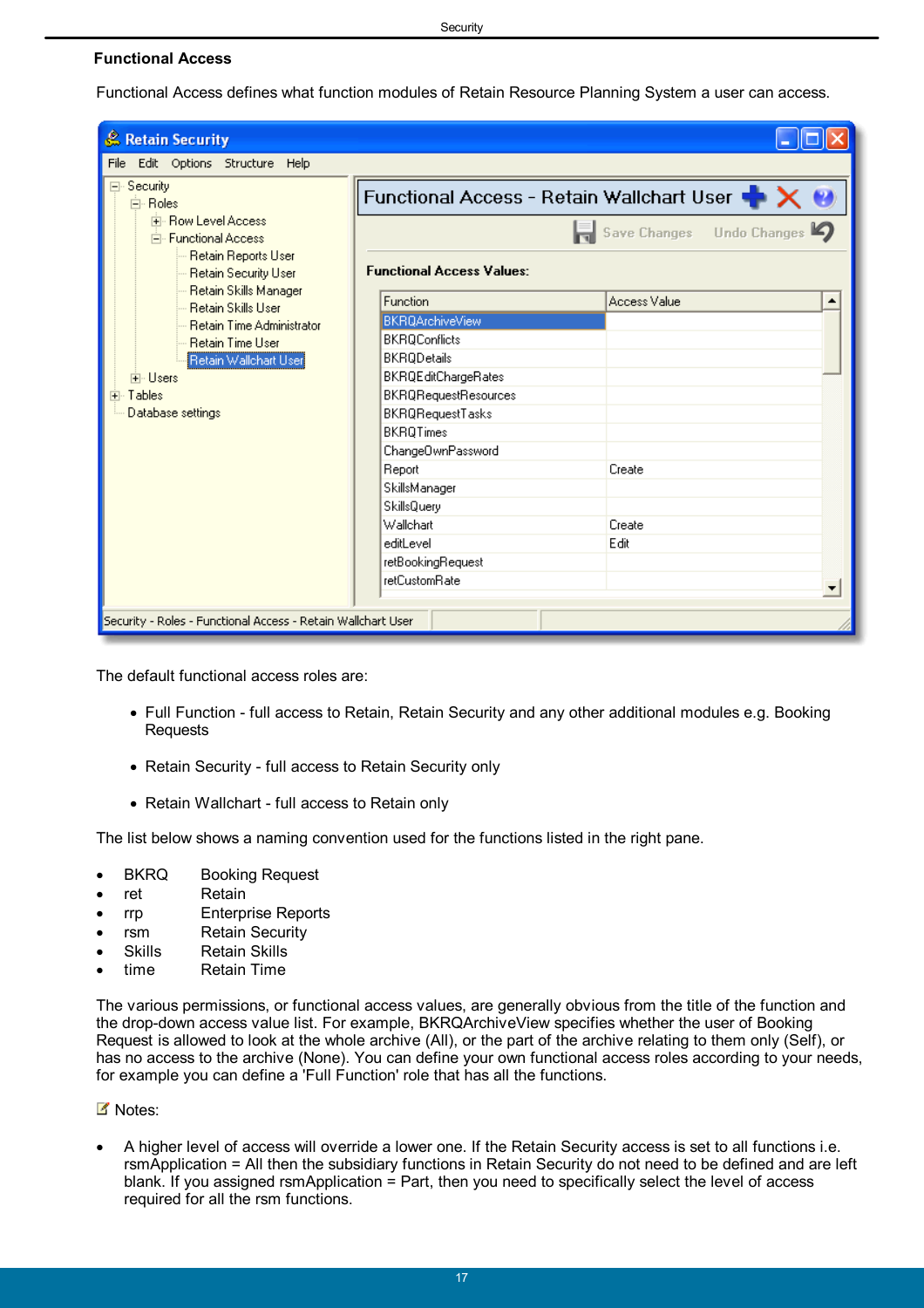- The rsmUser role value 'AssignAdminGroups' is the highest level of access to the 'Users' section of Retain Security. This role permits the user to edit the list of Users. This role also permits the user to limit the groups, (and therefore the roles contained within these groups), which other administrators can assign or edit. The number of users assigned this role should be limited to maintain the functional access to your group structure. Other administrators should therefore be assigned (rsmApplication = Part) with levels of access for 'rsm' functions assigned separately as appropriate .
- Combine different functional roles can define specific roles. For example a view only user (retUserLevel = viewOnly) can make booking requests (retBookingRequest = Yes), change the rate of a booking request (retCustomRate = Yes), and view ghost bookings (retViewGhostBookings = Yes).
- Only a power user (retUserLevel = power) can make bookings and make ghost bookings.

#### <span id="page-17-0"></span>**Functional Access Values**

The functions for each module:

[Booking Requests](#page-17-1) [Retain Skills](#page-18-0) [Retain Wallchart](#page-18-1) [Enterprise Reports](#page-19-0) [Retain Security](#page-19-1) [Retain Time](#page-21-0) **[Miscellaneous](#page-22-0)** 

## **Booking Requests**

- <span id="page-17-1"></span> **BKRQAdministerRequests** - Ability to see submitted requests and be able to reject them, make live or ghost. In the Booking Requests module it determines whether the Admin tab is visible, while in Wallchart it determines if the administration actions are available.
	- $\blacksquare$  No
	- § Yes
- **BKRQArchiveView** Ability to see inactive booking requests (either live, logged or rejected) in the booking request module.
	- § None The archive tab is not shown.
	- § Self The archive tab is shown but searches can be only performed on booking requests originated by the user.
	- All The archive tab is shown and searches are open (subject to row and logical security).
- **BKRQConflicts** Whether the user can make booking requests which, if lived, would create a conflict.
	- § No
	- § Yes
- **BKRQDetails** Whether the user can open the detailed view of a booking request.
	- § No
	- § Yes
- **BKRQEditChargeRates**  Whether the user can edit the charge rates of booking lines in the booking requests.
	- § None No ability to see or edit charge rates of the booking request lines.
	- § View Read only access to the charge rate information.
	- § Write Ability to read and edit the charge rates.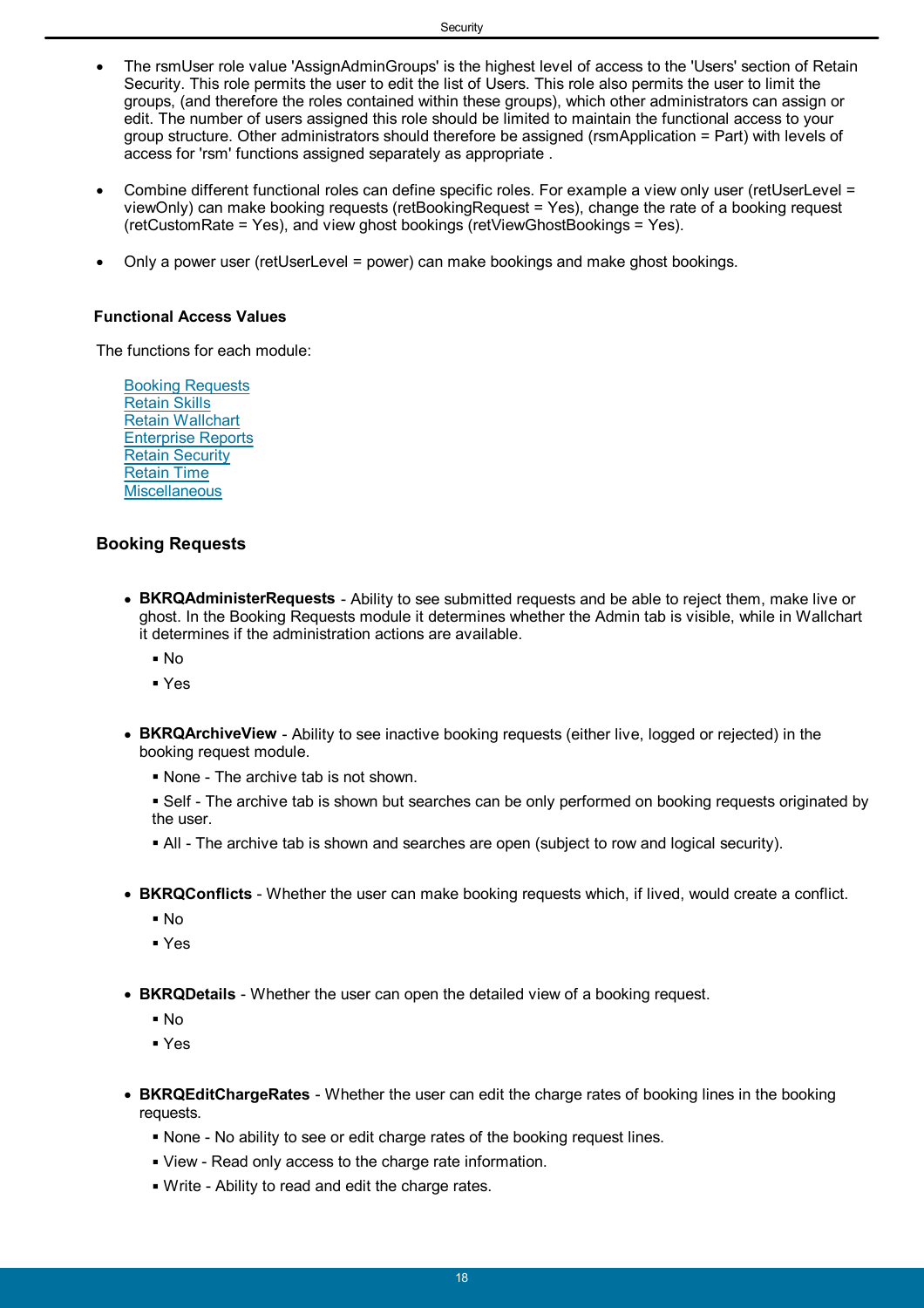- **BKRQEditLoading**  Ability to edit the loading of booking request lines.
	- § No
	- § Yes
- **BKRQRequestResources**  Ability to submit booking requests for the user him/herself or multiple resources. In the booking request module it determines whether the user is able to see the User tab; in Wallchart it determines if the user has the ability of submitting booking requests.
	- § None No ability to perform booking requests.
	- Self Request self in booking requests.
	- All Request self or others in booking requests.
- **BKRQRequestTasks** Whether the user is able to submit booking requests. The extensiveness of this functionality is partly determined by the BKRQRequestResources functional access.
	- § No
	- § Yes
- **BKRQTimes Currently not in use.** 
	- § None
	- § View
	- § Edit

## **Retain Skills**

- <span id="page-18-0"></span> **SkillsManager** - Whether the user can run skillmng32.exe
	- § None No ability to run the executable.
	- § Full Ability to run the executable.
- **SkillsQuery** Whether the user can run skillsel.exe.
	- § None No ability to run the executable.
	- § Full Ability to run the executable.

## **Retain Wallchart**

- <span id="page-18-1"></span> **retBookingRequest** - Whether the user is able to see and make booking requests.
	- § No No ability to see or make booking requests.
	- § Yes Ability to see and make booking requests.
- **retCustomRate** Whether the user is able to see the cost tab in the make booking dialog.
	- $\blacksquare$  No
	- § Yes
- **retGhostBookings** Whether the user is able to see or edit ghost bookings.
	- § None No ability to see or edit ghost bookings.
	- § View Ability to see ghost bookings only.
	- Edit Ability to edit ghost bookings.
- **retRollForward** Whether the user is able to use the roll forward functionality.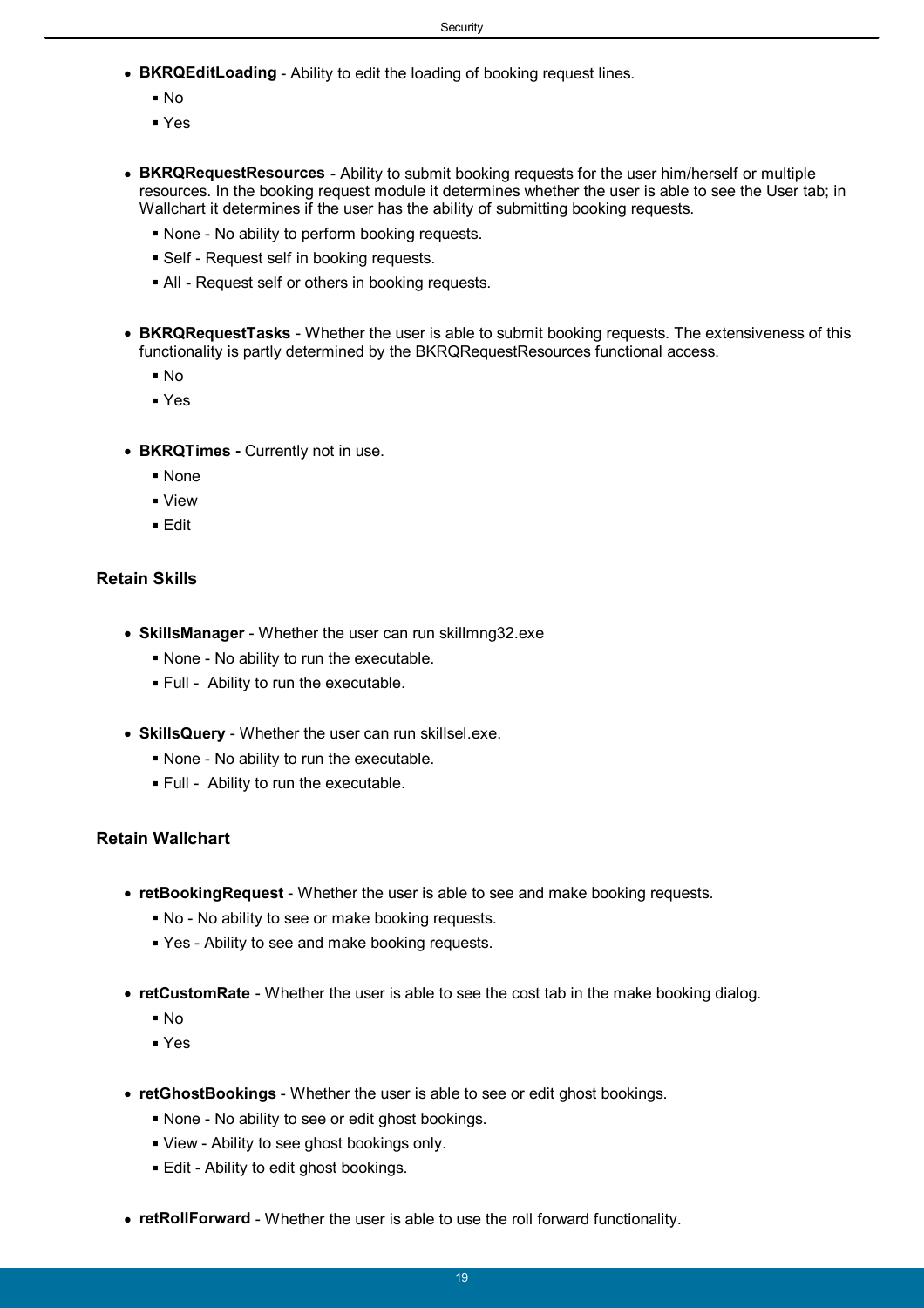- § No
- § Yes
- **retTeamView** Currently not in use.
	- § No
	- § Yes
- **retUserLevel** Whether the user is able to view or edit records.
	- § viewOnly Ability to view records only.
	- § fullViewer Ability to create and edit report, calendar and wallchart pages but not manipulate records.
	- § power Ability to edit all records.

## **Enterprise Reports**

- <span id="page-19-0"></span> **rrpConsolidation** - Whether the user is able to report across multiple databases. Should be set to 'No' unless instructed otherwise.
	- § No
	- § Yes
- **rrpGeneral** Whether the user has general access to Enterprise Reports. Should normally be set to the same value as rrpReports functional access.
	- § None No ability to access Enterprise Reports.
	- § View Ability to view Enterprise Reports only.
	- **Edit Ability to edit Enterprise Reports.**
- **rrpReports** Whether the user has access to individual reports. Should normally be set to the same value as rrpGeneral functional access.
	- § None No ability to access individual reports.
	- § View Ability to view individual reports only.
	- § Edit Ability to edit individual reports.

## **Retain Security**

- <span id="page-19-1"></span> **rsmApplication** - Whether the user is able to access Retain Security.
	- None -No ability to access Retain Security.
	- Part Ability to access some parts of Retain Security, defined by other functional access values (listed below).
	- All Ability to access Retain Security no matter what the other settings are.
- **rsmChargeRate** Whether the user is able to edit charge rates.
	- None No ability to edit charge rates.
	- **Edit Ability to edit existing charge rates.**
	- AddRemove Ability to add or remove charge rate categories.
- **rsmColorScheme** Whether the user is able to edit colour schemes.
	- None No ability to edit colour schemes.
	- Edit Ability to edit existing colour schemes.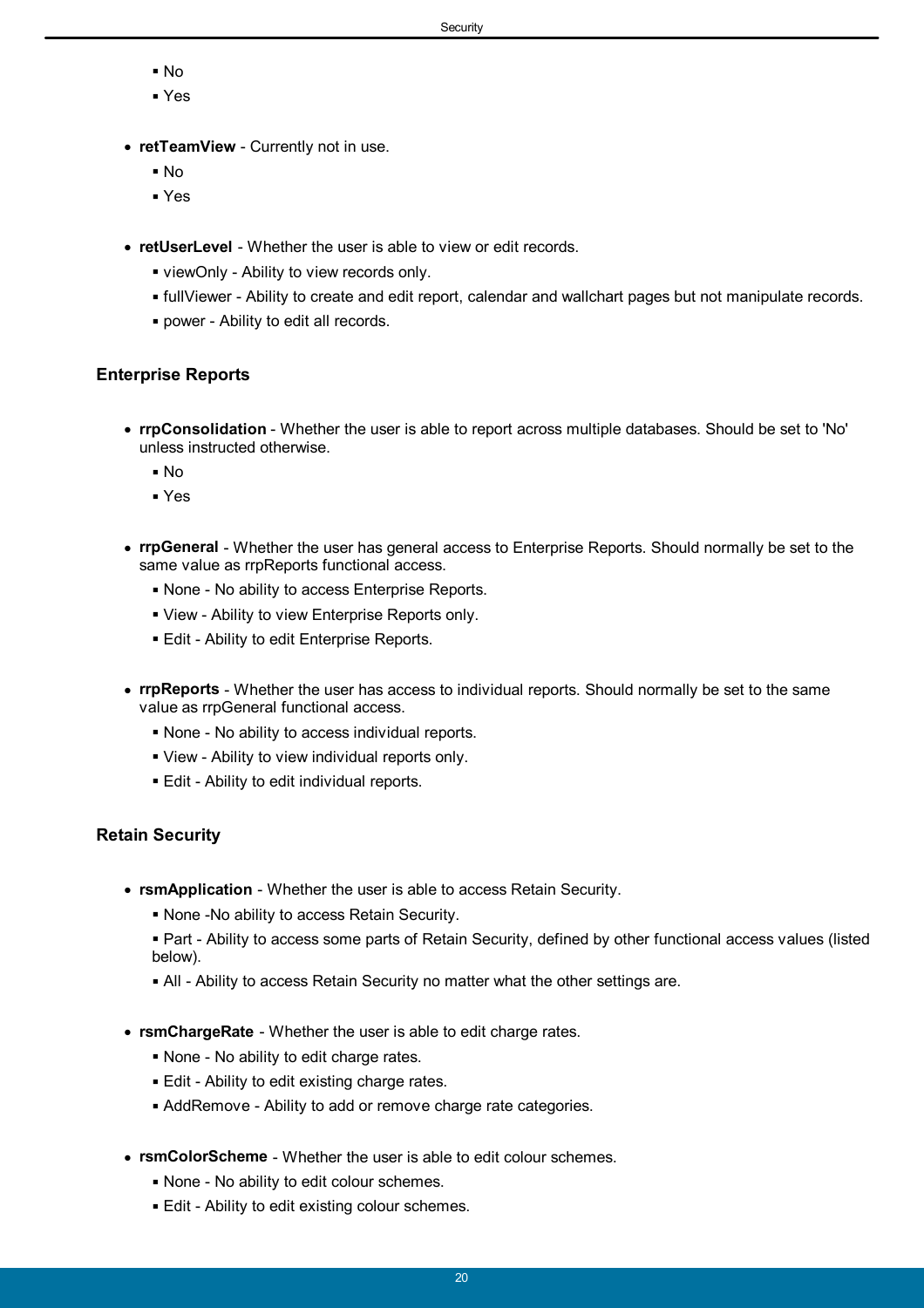- AddRemove Ability to add or remove colour schemes.
- **rsmCurrency** Whether the user is able to edit currencies.
	- None No ability to edit currencies.
	- Edit Ability to edit currencies.
- **rsmDBSettings** Whether the user is able to edit database settings.
	- No
	- Yes
- **rsmDay** Whether the user is able to edit settings for days.
	- None No ability to edit settings for days.
	- **Edit Ability to edit existing settings for days.**
	- AddRemove Ability to add or remove day types.
- **rsmWeek**  Whether the user is able to edit settings for weeks.
	- None No ability to edit settings for weeks.
	- Edit Ability to edit existing settings for weeks.
	- AddRemove Ability to add or remove week types.
- **rsmDiary** Whether the user is able to edit diaries.
	- None No ability to edit diary settings.
	- Edit Ability to edit existing diary settings.
	- AddRemove Ability to add or remove diaries.
- **rsmEditGrd** Whether the user is able to edit grades.
	- None No ability to edit grades.
	- Edit Ability to edit existing grades.
	- AddRemove Ability to add or remove grades.
- **rsmGroup** Whether the user is able to edit security groups.
	- None No ability to edit security groups.
	- **Edit Ability to edit existing security groups.**
	- AddRemove Ability to add or remove security groups.
- **rsmRole** Whether the user is able to create new or edit existing security roles.
	- None No ability to edit security roles.
	- Edit Ability to edit existing security roles.
	- AddRemove Ability to add or remove security roles.
- **rsmScript** Whether the user is able run scripts.
	- $N<sub>0</sub>$
	- Yes
- **rsmTableDefaults** Whether the user is able to edit the settings for tables.
	- No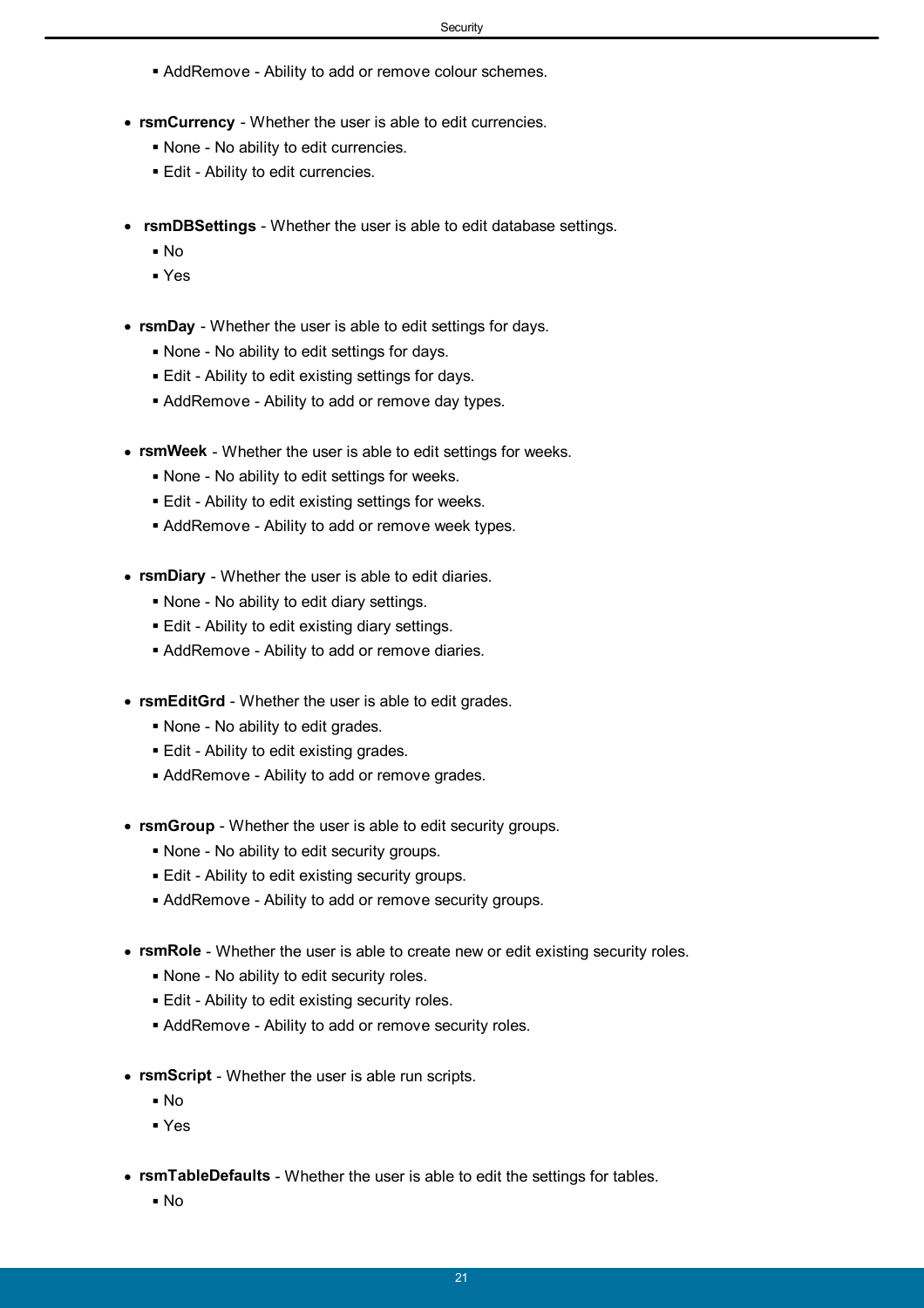Yes

- **rsmUser** Whether the user is able to create new or edit existing users.
	- None No ability to edit users.
	- Edit Ability to edit existing users.
	- AddRemove Ability to add or remove users.

<span id="page-21-0"></span> AssignAdminGroups - Highest level of access, including ability to delegate the use of Retain Security using the 'Administrator for Groups' option against delegated users.

## **Retain Time**

- **timeAdminLogon** Whether the user is able to log on without an assigned resource.
	- N
	- Y
- **timeApproveJob** Whether the user is able to approve by job (access Approve Job view).
	- $\blacksquare$  N No ability to approve by job.
	- View Ability to view jobs and people allocated to each job.
	- $\blacktriangleright$  Y Ability to approve by job.
- **timeApprovePerson** Whether the user is able to approve by staff (access Approve Person view).
	- $\blacksquare$  N No ability to approve by staff.
	- View Ability to read timesheets against people.
	- Y Ability to approve by staff.
- **timeApprover** Whether the user is able to approve the timesheet.
	- N The default value. No ability to approve the timesheet.
	- Y Ability to approve the timesheet.
- **timeChargeView** Whether the user can see the charge view.
	- $\blacksquare$  N
	- Y
- **timeEditComponents** Whether the user is able to edit the components.
	- N The component view is hidden.
	- View Ability to view components only.
	- Y Ability to edit components.
- **timeEditJobs** Whether the user is able to edit the jobs.
	- $\blacksquare$  N The jobs view is hidden.
	- View Ability to view jobs only.
	- Y Ability to edit jobs.
- **timeEditRates** Whether the user is able to edit charge rates.
	- $\blacksquare$  N The rates view is hidden.
	- View Ability to view rates only.
	- Y Ability to edit rates.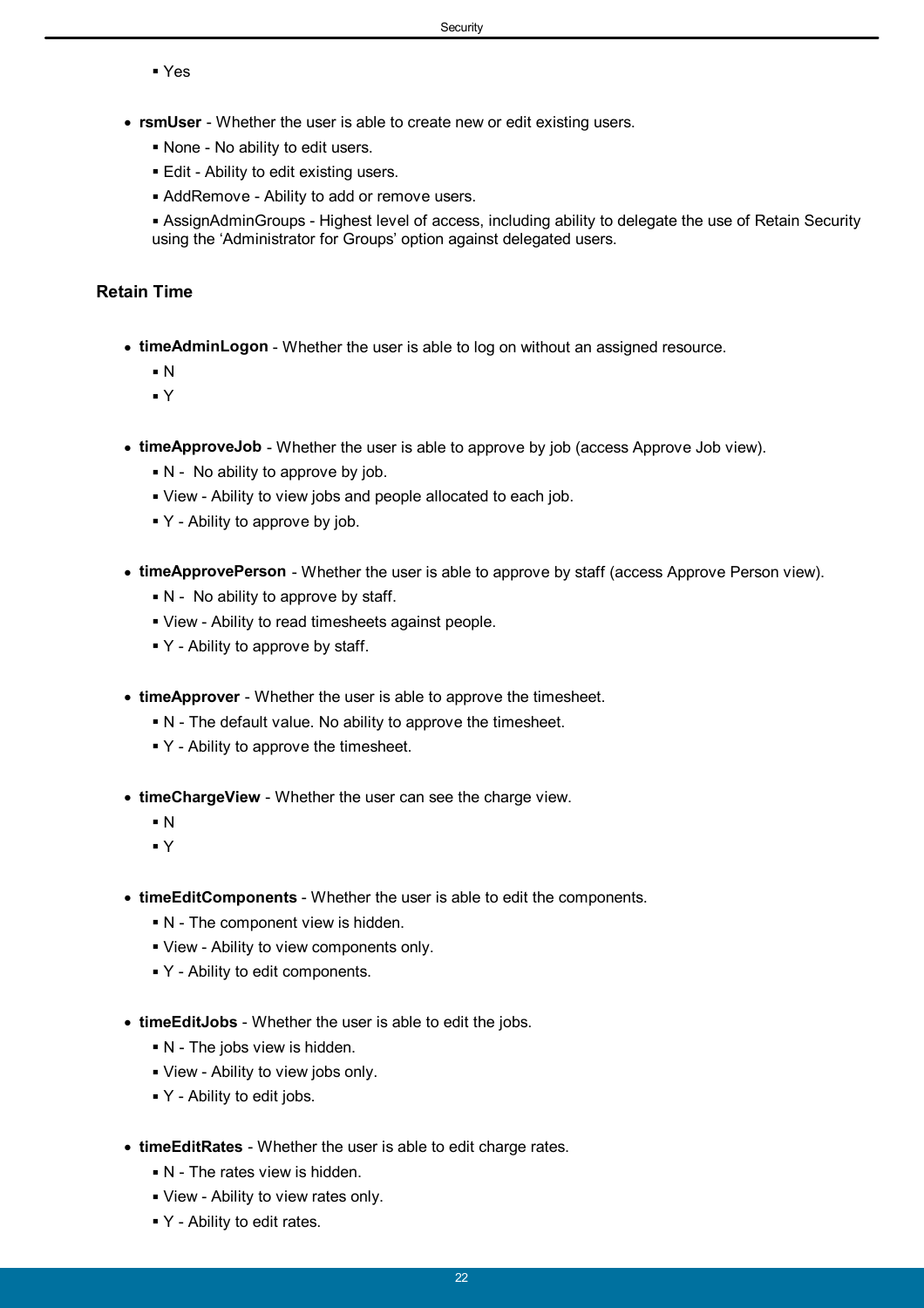- **timeEditResources** Whether the user is able to edit resources.
	- $\blacksquare$  N The resource view is hidden.
	- View Ability to view resources only.
	- Y Ability to edit resources.
- **timeLimitJobs** Whether the user is able to access the jobs according to the settings.
	- § N Ability to access all the jobs.
	- § Y Restricts access to jobs according to the settings.
- **timePeriodSetup** Whether the user is able to edit periods.
	- § N The periods view is hidden.
	- § View Ability to view periods only.
	- Y Ability to edit periods.
- **timeRetainTimeSettings** Whether the user is able to customise settings.
	- § N No access to settings.
	- Y Ability to edit the settings.
- **timeTimesheetEntry** Whether the user can see the time view.
	- § N
	- § Y
- **timeValueView** Whether the user can see the value view.
	- $\blacksquare$  N
	- § Y
- **timeReportingLevel** Whether the user is able to view or edit reports.
	- § Full Ability to view and edit reports.
	- § Default Ability to view all the reports.
	- § Own Ability to view user's own reports.
	- § None No access to reports.
- **timeCanImport** Whether the user is able to import timesheet.
	- § No
	- § Yes
- **timeCanExport** Whether the user is able to export timesheet.
	- $\blacksquare$  No
	- § Yes

## **Miscellaneous**

- <span id="page-22-0"></span> **ChangeOwnPassword** - Whether the user is able to change his/her own password.
	- § No
	- § Yes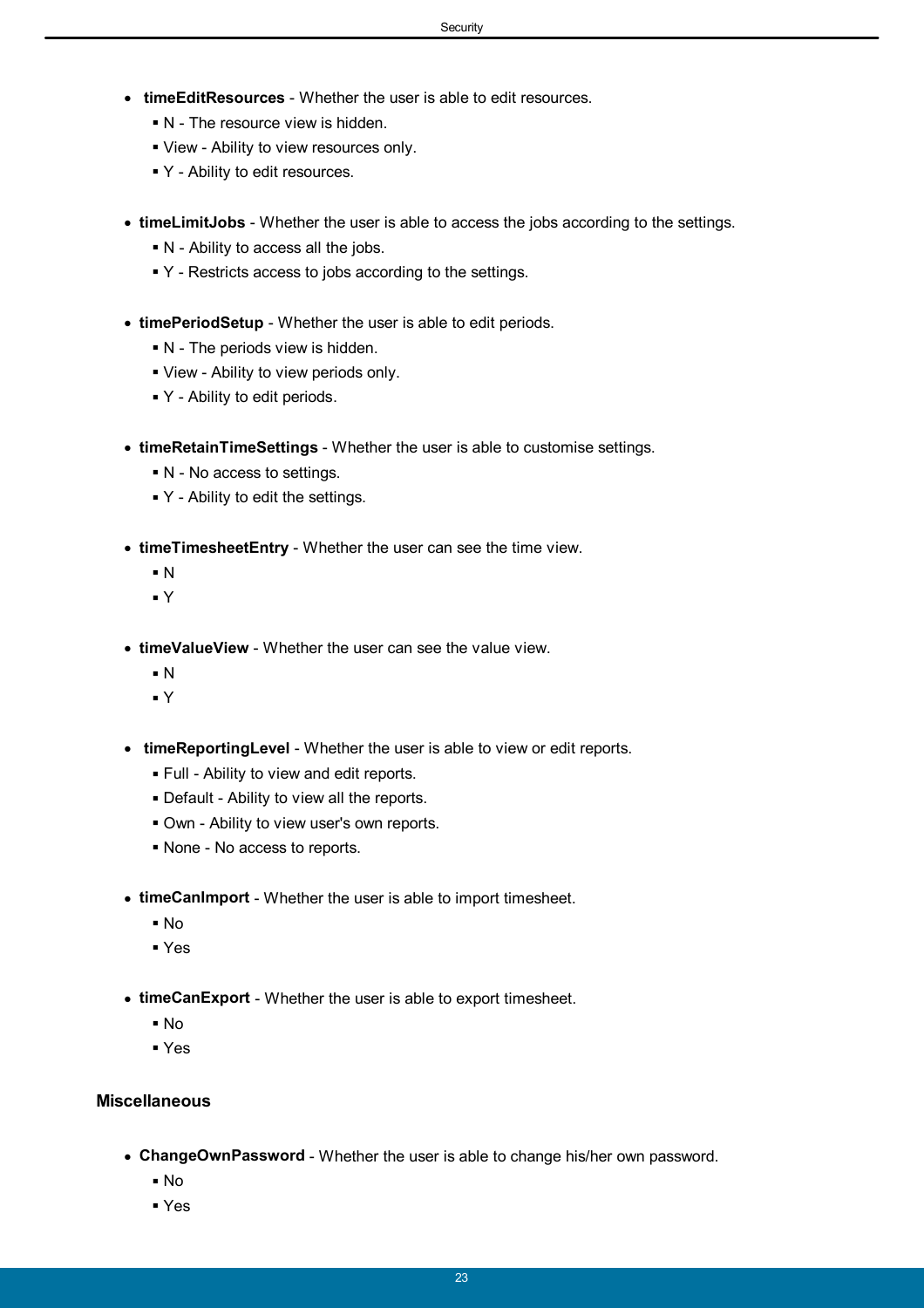## <span id="page-23-0"></span>**4.3 Groups**

## **Set up Groups**

A group is an efficient way to combine roles together. It allows standardisation and avoids repetitive role selections for each user.

| & Retain Security                                                                                                                                                                                                                                              |                                                                                                                                                                                                                                           |              |              |
|----------------------------------------------------------------------------------------------------------------------------------------------------------------------------------------------------------------------------------------------------------------|-------------------------------------------------------------------------------------------------------------------------------------------------------------------------------------------------------------------------------------------|--------------|--------------|
| Edit Options Structure Help<br>File                                                                                                                                                                                                                            |                                                                                                                                                                                                                                           |              |              |
| Security<br>$\Box$<br>由· Roles                                                                                                                                                                                                                                 | Groups - New York                                                                                                                                                                                                                         |              |              |
| 白· Groups<br>-- London                                                                                                                                                                                                                                         |                                                                                                                                                                                                                                           | Save Changes | Undo Changes |
| New York<br>Manchester                                                                                                                                                                                                                                         | Roles:                                                                                                                                                                                                                                    | Show All     |              |
| -- Liverpool<br>-- Washington<br>Sydney<br>Canberra<br>Adelaide<br><b>i∓</b> Users<br><b>Colour Schemes</b><br>$+$<br>- Tables<br>Ė<br>Currencies<br>$\overline{+}$<br>中 Charge Rates<br>Database settings<br>Scripts<br>मे⊹ Diaries<br>मे <sub>"</sub> Grades | <b>Booking Request User</b><br>Edit All<br>Edit Own Line<br><b>Full Function</b><br><b>Hide Contact Details</b><br><b>☑</b> OfficeRole<br>Read Only<br>Retain Security<br>☑ Retain Security Part<br>$\blacktriangledown$ Retain Wallchart |              |              |
| Security - Groups - New York                                                                                                                                                                                                                                   |                                                                                                                                                                                                                                           |              |              |

To set up a new group:

- Right-click on 'Groups' in the left pane and choose Add or click on
- Enter a name for the group.
- Select the roles you would like to group together from the right pane.

All the **roles** previously defined are shown here to select for the current group. You can mix row level and functional roles together to suit your needs.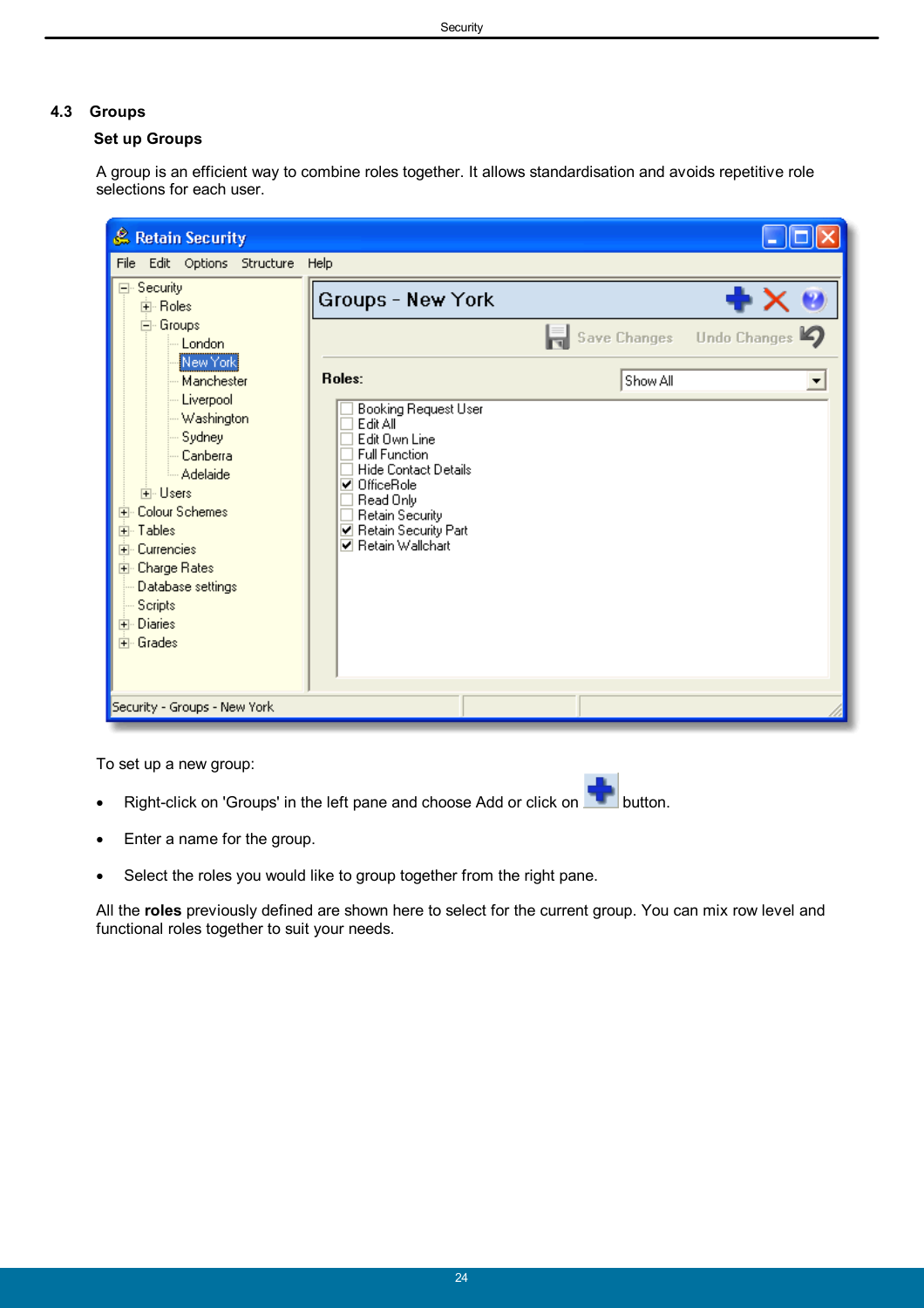## <span id="page-24-0"></span>**Administering Groups**

To control the **Groups** which can be assigned to users by a Retain Security user, click on the **Administrator for groups** button after selecting the user.

| & Retain Security                                            |                                                                       |
|--------------------------------------------------------------|-----------------------------------------------------------------------|
| Edit Options Structure Help<br>File                          |                                                                       |
| ⊟- Security:<br><b>i∓</b> Roles                              | Users - Bunthan Van (UK)                                              |
| 白· Groups<br>London                                          | Save Changes<br>Undo Changes $\Box$                                   |
| New York<br>Manchester                                       | <b>User Details:</b>                                                  |
| -- Liverpool<br>-- Washington                                | Login:<br>Bunthan                                                     |
| Sydney<br>Canberra<br><sup>i</sup> … Adelaide                | Resource:<br>Bunthan Van<br>C <br>Password:                           |
| <b>i</b> ⊟∝Users<br>Admin User                               | Licence Settings<br>Administrator for groups<br>Assigned roles/groups |
| Bunthan Van (UK)<br>Charles Pope (Australia)<br>Default User | Groups:                                                               |
| Hanif Barik<br>OfficeUser<br>Roberta Umikaite (USA)          | Adelaide<br>Canberra<br>⊻ Liverpool<br>$\blacktriangledown$ London    |
| मे- Colour Schemes<br>मे <sub>"</sub> Tables                 | Manchester<br>New York<br>Sydney                                      |
| मे⊹ Currencies<br>国 Charge Rates<br><b>Notebook</b> contains | Washington                                                            |
| Security - Users - Bunthan Van (UK)                          |                                                                       |

Select the **Groups** the user is allowed to assign to other users and **Save Changes**.

When the user logs in to Retain Security, he/she can only assign **Groups** they have been set up to administer to other users.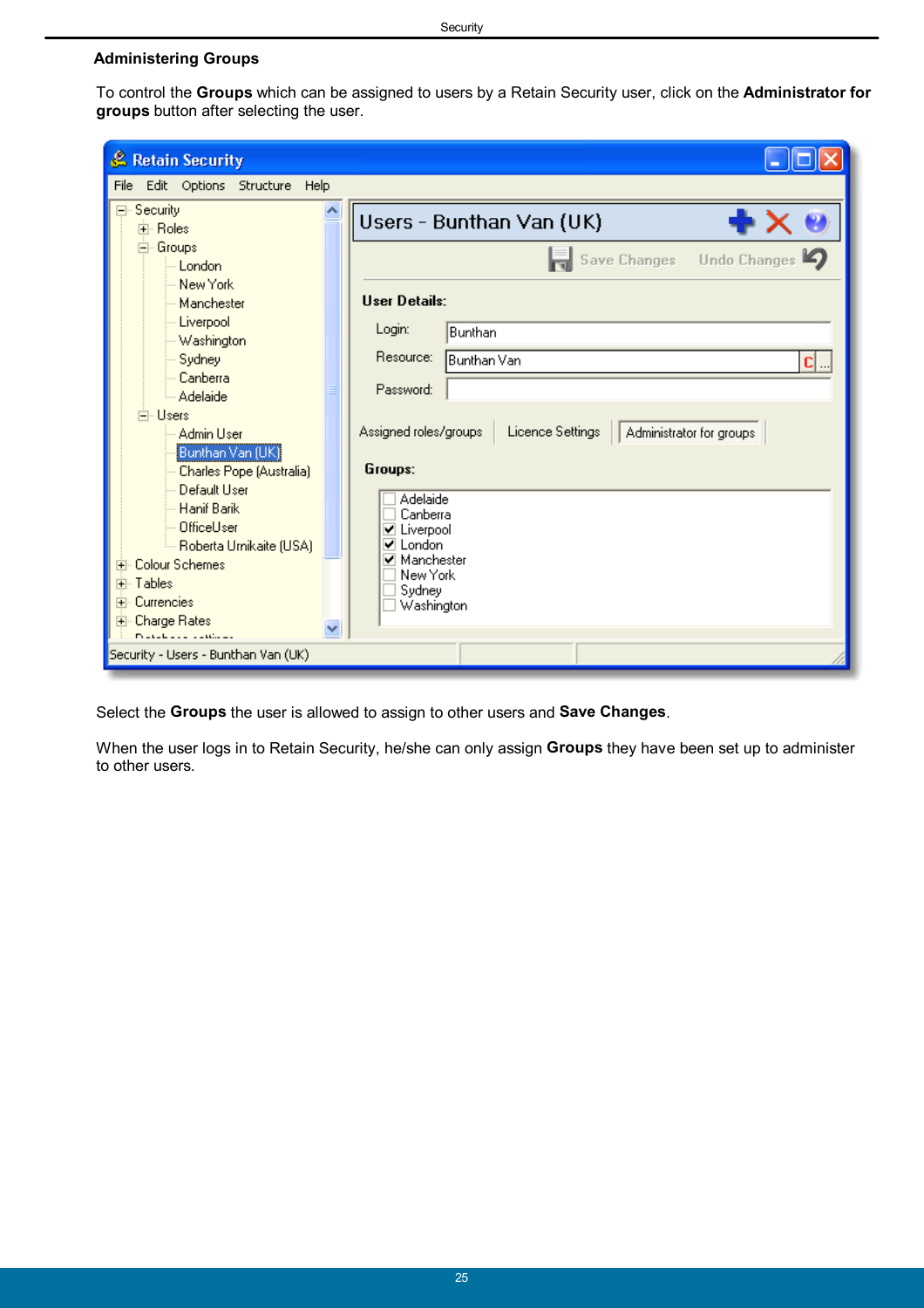**Security** 

| & Retain Security                   |                                                        |
|-------------------------------------|--------------------------------------------------------|
| Edit Options Structure Help<br>File |                                                        |
| ⊟-Security<br>⊟-Users               | Users - Jeremy Jackson<br>X O<br>÷                     |
| Bunthan Van (UK)<br>OfficeUser      | Save Changes Undo Changes                              |
| - Jeremy Jackson                    | <b>User Details:</b>                                   |
|                                     | Login:<br>Jeremy                                       |
|                                     | Resource:<br>c                                         |
|                                     | Password:                                              |
|                                     | Licence Settings<br>Assigned roles/groups              |
|                                     | Groups:                                                |
|                                     | <b>KLiverpool</b><br>Livendon                          |
|                                     | Manchester                                             |
|                                     | Roles:<br>Show All                                     |
|                                     | OfficeRole<br>Retain Security Part<br>Retain Wallchart |
| Security - Users - Jeremy Jackson   |                                                        |

The **Administrator for groups** works in conjunction with [Functional Access](#page-16-0) roles for Retain Security. A functional access role must be created which restricts the functionality the user has access to in relation to setting up users and assigning groups/roles. For example, if the role contains **rsmApplication=Part** and **rsmUser=AddRemove** then any user assigned this role will only have the ability to add/remove users and assign any groups/roles they have permission to administer.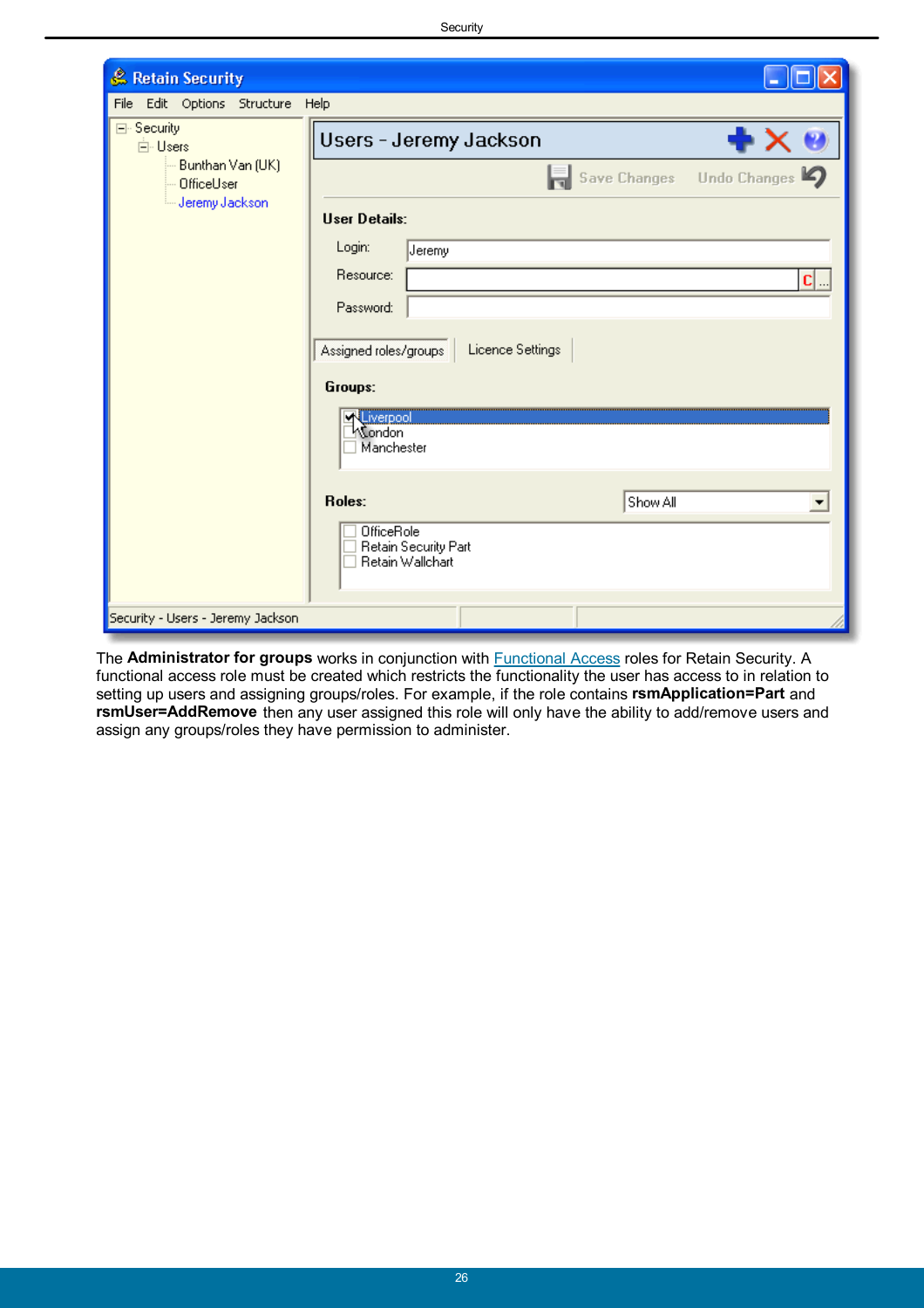| & Retain Security                                                  |                                                                |                          |  |  |  |  |  |
|--------------------------------------------------------------------|----------------------------------------------------------------|--------------------------|--|--|--|--|--|
| Edit Options Structure Help<br>File                                |                                                                |                          |  |  |  |  |  |
| ⊟- Security<br><b>E</b> ⊪ Roles                                    | Functional Access - Retain Security Part $\blacktriangleright$ |                          |  |  |  |  |  |
| 中 Field level Access<br>中 Row Level Access                         | Save Changes Undo Changes                                      |                          |  |  |  |  |  |
| 白 Functional Access<br>-- Booking Request User<br>-- Full Function | <b>Functional Access Values:</b>                               |                          |  |  |  |  |  |
| - Retain Security                                                  | Function                                                       | <b>Access Value</b><br>▲ |  |  |  |  |  |
| Retain Security Part                                               | rrpReports                                                     |                          |  |  |  |  |  |
| - Retain Wallchart                                                 | rsmApplication                                                 | Part                     |  |  |  |  |  |
| 由 Groups                                                           | rsmChargeRate                                                  |                          |  |  |  |  |  |
| Fi-Lisers                                                          | rsmColorScheme                                                 |                          |  |  |  |  |  |
| <b>Colour Schemes</b><br>F                                         | rsmCurrency                                                    |                          |  |  |  |  |  |
| - Tables<br>FF                                                     | rsmD ay                                                        |                          |  |  |  |  |  |
| <b>Currencies</b>                                                  | rsmDBSettings                                                  |                          |  |  |  |  |  |
| 由 Charge Rates                                                     | rsmDiary                                                       |                          |  |  |  |  |  |
| Database settings                                                  | rsmE ditGrd                                                    |                          |  |  |  |  |  |
| Scripts<br>中· Diaries                                              | rsmGroup                                                       |                          |  |  |  |  |  |
| मे <sub>"</sub> Grades                                             | rsmRole                                                        |                          |  |  |  |  |  |
|                                                                    | rsmScript                                                      |                          |  |  |  |  |  |
|                                                                    | rsmTableDefaults                                               |                          |  |  |  |  |  |
|                                                                    | <b>rsmUser</b>                                                 | AddRemove                |  |  |  |  |  |
|                                                                    | rsmWeek                                                        |                          |  |  |  |  |  |
|                                                                    |                                                                |                          |  |  |  |  |  |
| Security - Roles - Functional Access - Retain Security Part        |                                                                |                          |  |  |  |  |  |

See **Functional Access** for more information.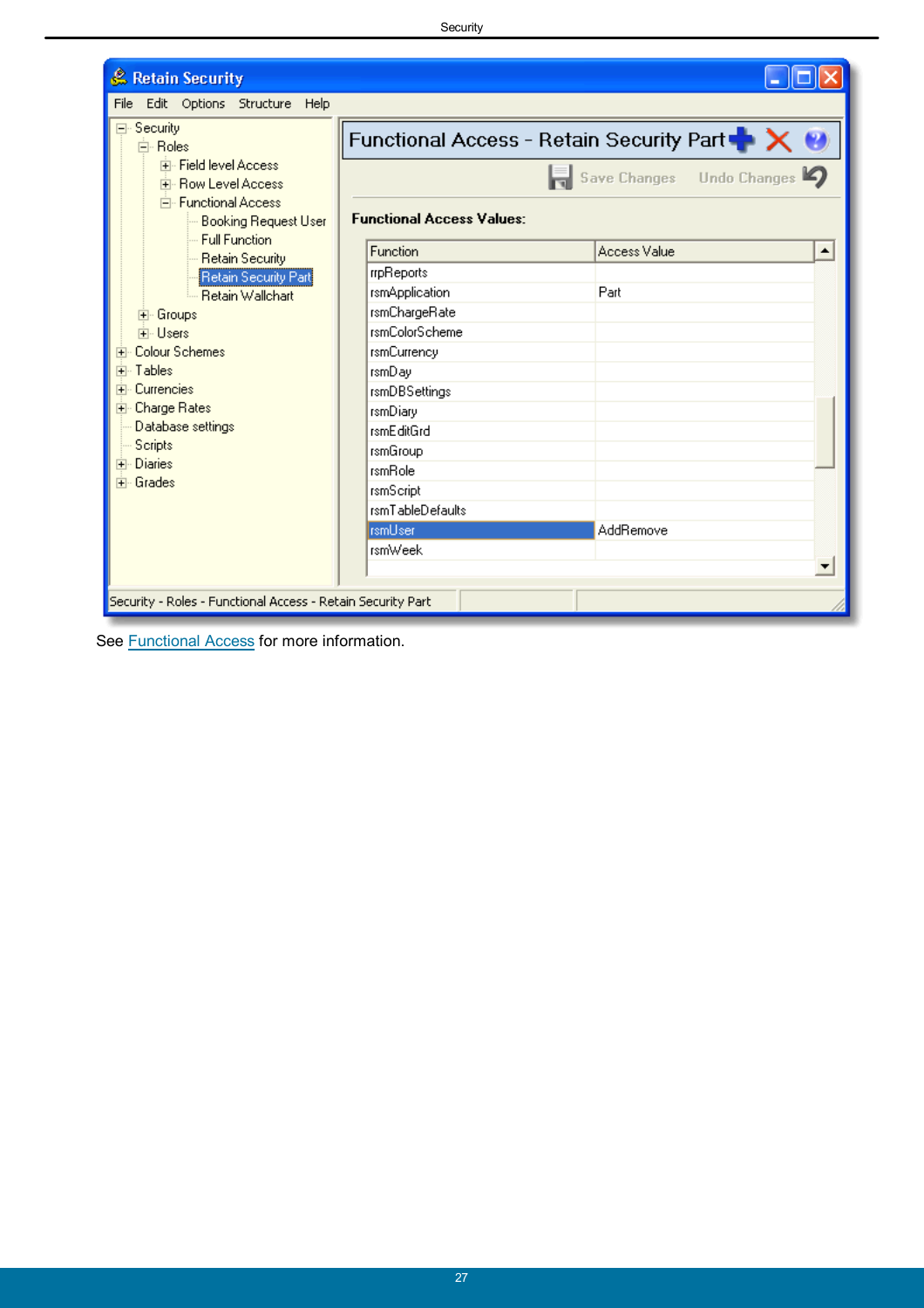### <span id="page-27-0"></span>**4.4 User Security**

#### **User security settings**

When you open Retain Security for the first time it has an interface like the one below. This is where you create different type of roles and assign roles to a user.

| & Retain Security                                                                                                              |  |                                                                                                                                                                                                                                         |                           |  |  |  |  |  |
|--------------------------------------------------------------------------------------------------------------------------------|--|-----------------------------------------------------------------------------------------------------------------------------------------------------------------------------------------------------------------------------------------|---------------------------|--|--|--|--|--|
| Edit Options Structure Help<br>File                                                                                            |  |                                                                                                                                                                                                                                         |                           |  |  |  |  |  |
| ⊟- Security<br>由 Roles                                                                                                         |  | Users - John Doe                                                                                                                                                                                                                        | + X a                     |  |  |  |  |  |
| <b>i</b> <sup>-</sup> Users<br>-- Default                                                                                      |  |                                                                                                                                                                                                                                         | Save Changes Undo Changes |  |  |  |  |  |
| John Doe<br>⊟- Tables                                                                                                          |  | <b>User Details:</b>                                                                                                                                                                                                                    |                           |  |  |  |  |  |
| <b>BKG</b><br>CDE                                                                                                              |  | Login:<br>Enter Windows Login Name Here!<br>Resource:                                                                                                                                                                                   |                           |  |  |  |  |  |
| <b>CLR</b><br><b>CSC</b><br><b>DUAL</b>                                                                                        |  | Password:                                                                                                                                                                                                                               | C                         |  |  |  |  |  |
| <b>FAC</b><br><b>FDD</b>                                                                                                       |  | Licence Settings<br>Assigned roles/groups                                                                                                                                                                                               |                           |  |  |  |  |  |
| <b>FFA</b><br><b>FLD</b>                                                                                                       |  | Groups:                                                                                                                                                                                                                                 |                           |  |  |  |  |  |
| <b>FNA</b><br><b>FNV</b>                                                                                                       |  |                                                                                                                                                                                                                                         |                           |  |  |  |  |  |
| <b>FTG</b><br><b>FTT</b>                                                                                                       |  | Roles:<br>Show All                                                                                                                                                                                                                      | $\blacktriangledown$      |  |  |  |  |  |
| <b>IDC</b><br>LOG<br><b>MSG</b><br><b>RDB</b><br><b>RESBOOK</b><br>RESBOOK_DEF<br>RESBOOK_LOG<br><b>RESCHRG</b><br>RESCHRG_LOG |  | ✔ Administrator<br>Edit Own Line<br>Read Only<br>Retain Reports User<br>☑ Retain Security User<br>Retain Skills Manager<br>Retain Skills User<br><b>Retain Time Administrator</b><br><b>Retain Time User</b><br>☑ Retain Wallchart User |                           |  |  |  |  |  |
| Security - Users - John Doe                                                                                                    |  |                                                                                                                                                                                                                                         |                           |  |  |  |  |  |

## **Default user**

Before any users have been set up in Retain Security there is only one user - 'Default'. We recommend that you never delete the Default user or modify the login details - you can change the roles assigned to it. A Default user initially has all the necessary roles so that anyone can access Retain and Retain Security. You require the Default user to have these roles to complete the initial setup. Once you have an Administrator user set up, you may want to change the roles assigned to the Default user to be a minimum set of roles.

Be careful not to remove the Retain Security access from the Default User until you are sure you have an alternative user with access to Retain Security.

The Default user is a special user:

- roles assigned to the 'Default' user are inherited by all other users.
- users who are not explicitly defined in Retain Security can log into Retain as the 'Default' user. For example, if you have many users who require read only access in Retain then instead of going through the time consuming process of adding each individual user, you can simply set the roles assigned to the Default user to the minimum and the read only users can log in as the Default user.

**New user**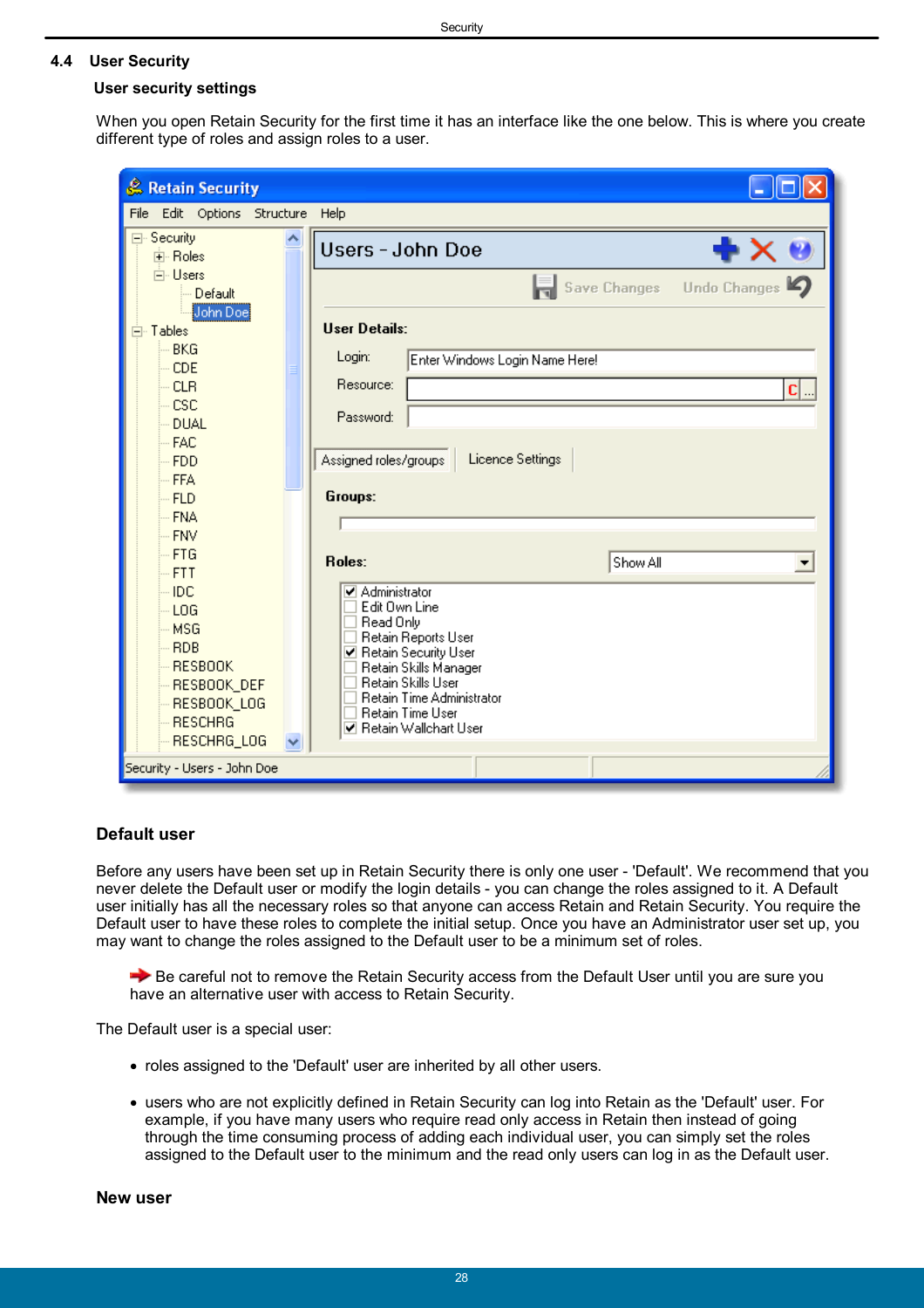To add a new user, for example an Administrator user:

- Right-click on 'Users' in the tree diagram in the left panel and select 'Add' or click on **button**.
- Name this user e.g. Jane Doe.
- Login should be the same as the user's Windows login, which can be confirmed with the 'whoAmI.exe' utility.
- Resource can be selected if the user is also a resource in Retain and requires an 'Edit Own Line' role.
- Password should always be left blank unless you would like to password protect access to Retain.
- Save the changes by clicking on **Fig. 3** Save Changes button.

You should not set up a password. Retain is set up to use the Windows user name to identify users and does not prompt for passwords by default.

### **Groups**

A group is a collection of roles used in advanced implementations. You will see a list of groups that you set up earlier. You can assign a user group(s) by ticking the check box next to a group name. See [Set up Groups](#page-23-0) for definition of groups.

#### **Roles**

The drop-down list on the right-hand side of the Roles section contains several levels of roles to select from, e.g. Functional or Row Level. See [Set up Roles](#page-11-1) for definition of role types. You can use the drop-down to select the types of roles you would like to view.

'Show All' will display all roles:

- Edit All have full access permissions to all 5 main tables
- Edit Own Line can only edit user's own bookings and related details
- Read Only can only view information on the wallchart
- Full Function full access to Retain, Retain Security and any other additional modules e.g. Booking Request
- Retain Security full access to Retain Security only
- Retain Wallchart full access to Retain only

#### ■ Notes:

- Roles relating to Retain Skills, Enterprise Reports and Retain Time modules are used when the additional modules are installed.
- The Edit Own Line role allows a user to view the wallchart and add or edit bookings relating only to themselves. Be careful when assigning this role to the Default user.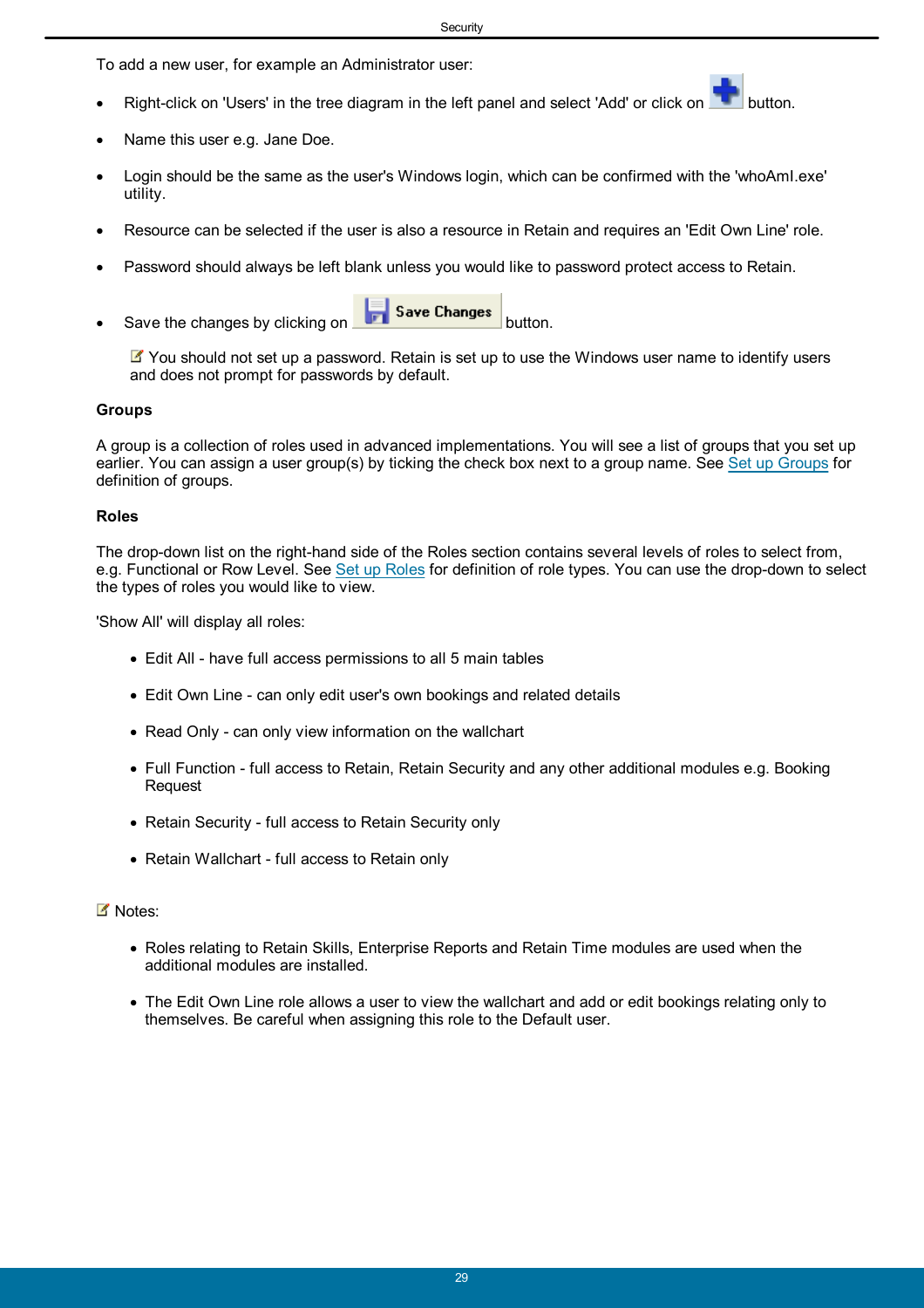### <span id="page-29-0"></span>**Licence settings**

Below the User Details section there is a Licence Settings tab next to Assigned roles/groups. Licence Settings allow you to further refine a user's levels of access to the Retain applications according to your licensing information. These should normally be left unchanged as Default.

| & Retain Security                    |                                                          |
|--------------------------------------|----------------------------------------------------------|
| Edit Options<br>File<br>Structure    | Help                                                     |
| Security<br>⊟…<br>मे∘ Roles          | Users - John Doe<br>B                                    |
| <b>⊟</b> Users<br>Default            | Undo Changes<br><b>Save Changes</b>                      |
| John Doe<br>Tables<br>$\overline{+}$ | <b>User Details:</b>                                     |
| Database settings                    | Login:<br>Enter Windows Login Name Here!                 |
|                                      | Resource:<br>$\mathbf{C}$                                |
|                                      | Password:                                                |
|                                      | Assigned roles/groups<br>Licence Settings                |
|                                      | <b>CSWallchart</b><br><b>K</b> Named<br>CSWallchartPower |
|                                      | Reports<br>Named<br>Default                              |
|                                      | Security<br>Named<br>Default                             |
|                                      | RetainTime<br>Named<br>Default                           |
|                                      | <b>Skills</b><br>Named<br>Default                        |
| Security - Users - John Doe          | Modified                                                 |

However, if you have named (fixed) user licence(s) instead of concurrent user licence(s), then you must select an access level from the drop-down list against the appropriate module and check the NAMED box.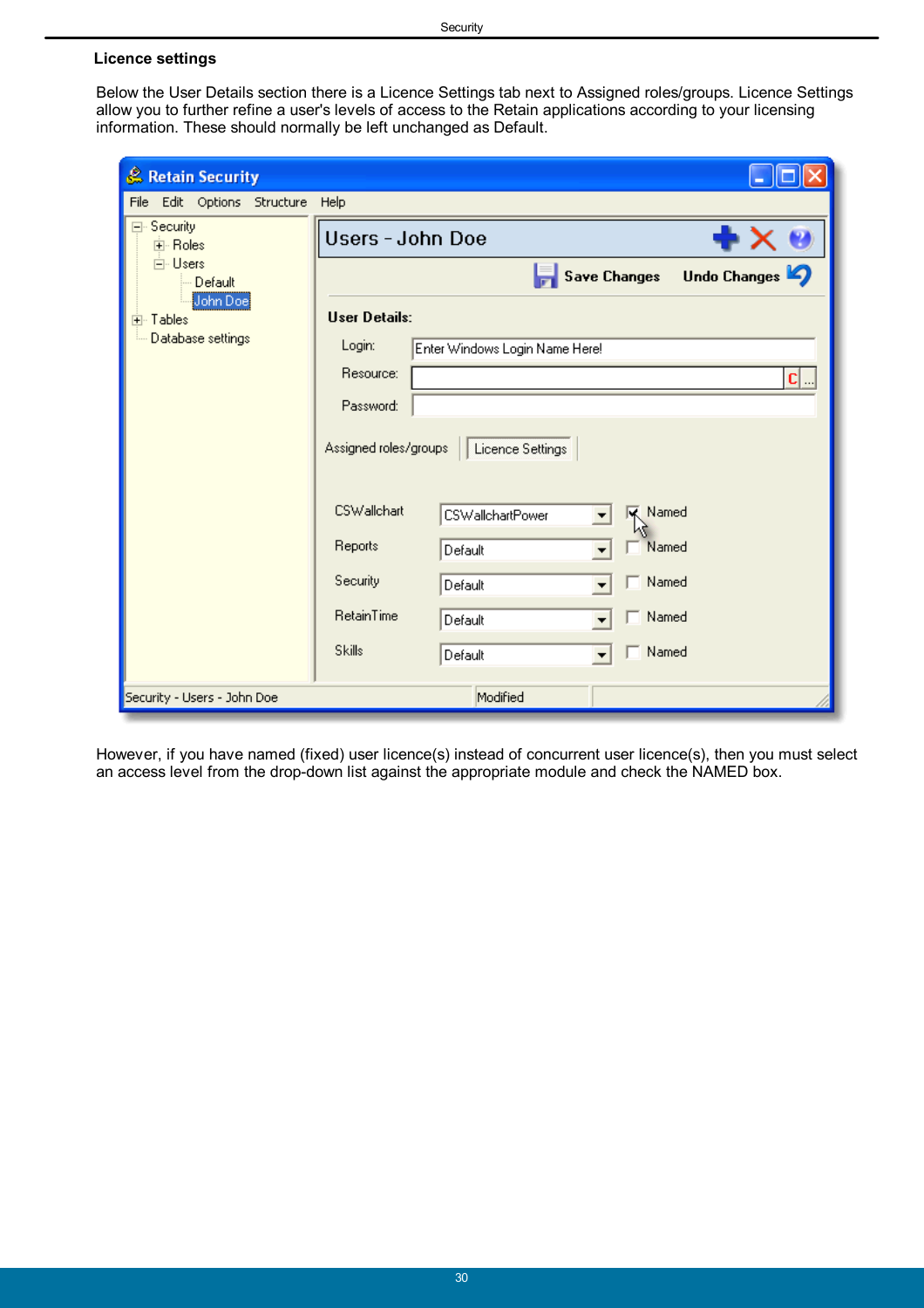## <span id="page-30-0"></span>**5 Colours**

## **5.1 Colour scheme options**

Colour schemes are used in Retain module to give different colour coded displays based on the contents of the field value. One example is the [painting on values](#page-31-0) option in Retain. Colour schemes can also be defined on calculated fields to allow more sophisticated behaviour such as detecting over-allocated bookings.

Below is an example of a default colour scheme for BKG table based on BKG\_BTY\_ID field.

| & Retain Security                                            |             |                          |              |                     |  |  |  |  |
|--------------------------------------------------------------|-------------|--------------------------|--------------|---------------------|--|--|--|--|
| Edit Options Structure Help<br>File                          |             |                          |              |                     |  |  |  |  |
| ⊞- Security<br><b>E</b> - Colour Schemes                     |             | Colour Schemes - Default |              |                     |  |  |  |  |
| Default<br>Ghost                                             |             |                          | Save Changes | Undo Changes $\Box$ |  |  |  |  |
| └─ Status<br>国·Tables<br><b>Currencies</b><br>F <sub>1</sub> | Table BKG   |                          |              |                     |  |  |  |  |
| 中 Charge Rates<br>Database settings                          | Field       | BKG_BTY_ID               |              | ▼                   |  |  |  |  |
| Scripts                                                      | Field Value | Colour Description       |              | Colour<br>$+1$      |  |  |  |  |
| <b>E</b> Diaries<br>由 Grades                                 |             | Unavailable              |              |                     |  |  |  |  |
|                                                              | 10          | Work                     |              |                     |  |  |  |  |
|                                                              | 11<br>12    | Training                 |              |                     |  |  |  |  |
|                                                              |             | Holiday                  |              |                     |  |  |  |  |
|                                                              |             |                          |              |                     |  |  |  |  |
|                                                              |             |                          |              |                     |  |  |  |  |
|                                                              |             |                          |              |                     |  |  |  |  |
| Colour Schemes - Default                                     |             |                          |              |                     |  |  |  |  |

To add a colour scheme,

- Right-click on 'Colour Schemes' in the left pane and choose Add or click on **button**.
- Name the new colour scheme.
- Select a table and a field on which the scheme will be based.
- *Field Value* this is the specific value of the field for which the colour is to be associated. If all values are to have the same colour, enter '\*' as the value, implying 'any' value.
- *Colour Description* this is a description of what the colour represents, since the field value may be a code.
- *Colour* double click on the colour cell to reveal the colour chart. Select a colour by clicking the appropriate colour button and click 'OK'. The selected colour will then show in the colour cell.

To add a row to the colour scheme table click on the  $\pm$  button to the right of colour. To delete a row, click the  $\pm$ button.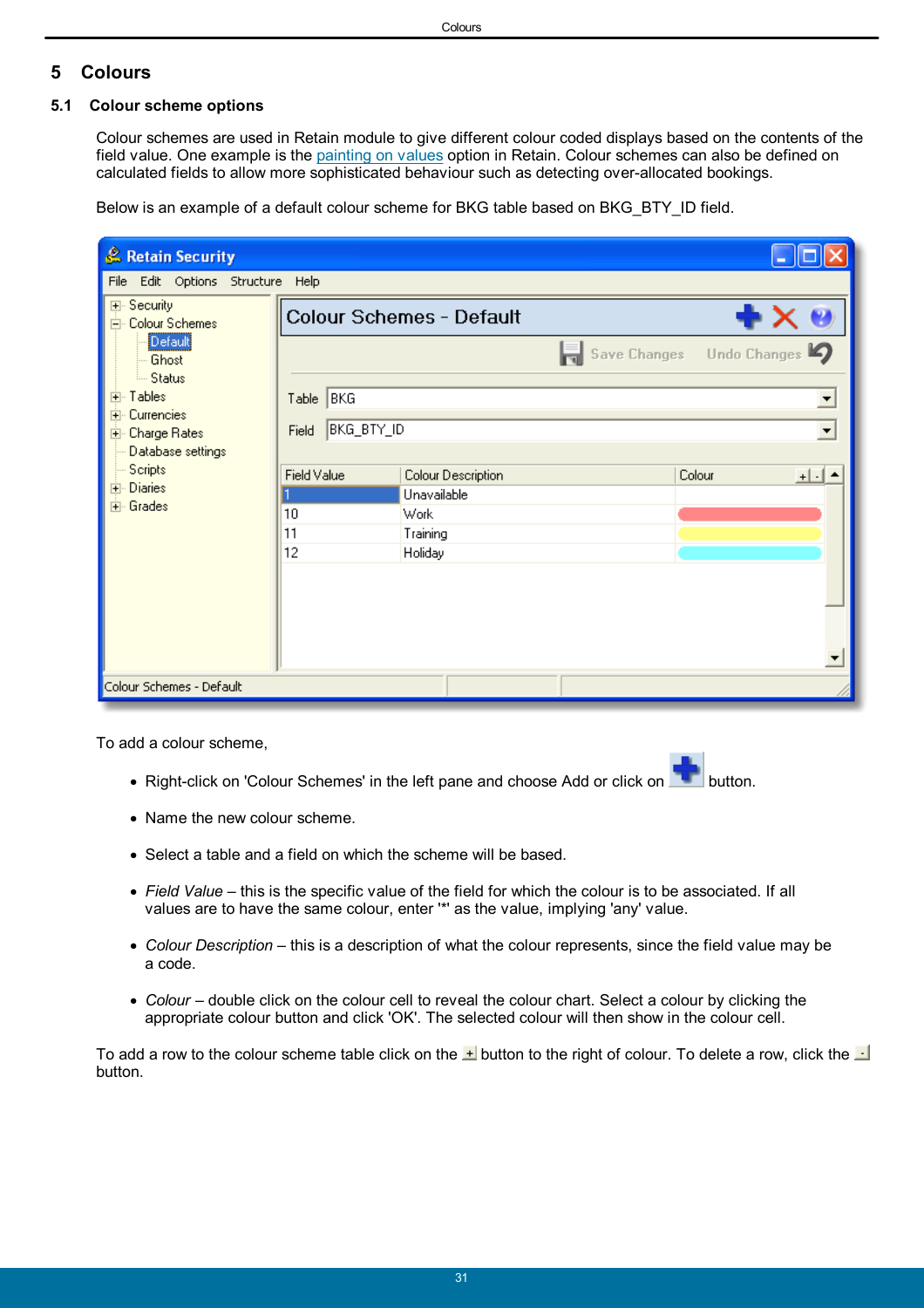## <span id="page-31-0"></span>**5.2 Paint on values**

Retain has a special colour option called "Paint on Value". This is based on booking types, and allows colours on the wallchart to be changed for an individual booking. The colour must be based on the field BKG\_BTY\_ID for paint on value to work. The example below shows how the colour scheme for paint on value might be set up.

| & Retain Security                         |             |                          |                    |  |                           |                      |  |  |  |
|-------------------------------------------|-------------|--------------------------|--------------------|--|---------------------------|----------------------|--|--|--|
| Edit Options Structure<br>File            | Help        |                          |                    |  |                           |                      |  |  |  |
| ⊞- Security<br><b>Colour Schemes</b><br>Ė |             | Colour Schemes - Default |                    |  |                           |                      |  |  |  |
| Default<br>Ghost<br>--- Status            |             |                          |                    |  | Save Changes Undo Changes |                      |  |  |  |
| 国·Tables<br>Currencies<br>中               | Table BKG   |                          |                    |  |                           | ▼                    |  |  |  |
| 中 Charge Rates<br>Database settings       | Field       | BKG_BTY_ID               |                    |  |                           | $\blacktriangledown$ |  |  |  |
| Scripts                                   | Field Value |                          | Colour Description |  | Colour                    | $+ $ .               |  |  |  |
| - Diaries<br>中<br>由 Grades                |             |                          | Unavailable        |  |                           |                      |  |  |  |
|                                           | 10          |                          | Work               |  |                           |                      |  |  |  |
|                                           | 11          |                          | Training           |  |                           |                      |  |  |  |
|                                           | 12          |                          | Holiday            |  |                           |                      |  |  |  |
|                                           |             |                          |                    |  |                           |                      |  |  |  |
|                                           |             |                          |                    |  |                           |                      |  |  |  |
|                                           |             |                          |                    |  |                           |                      |  |  |  |
| Colour Schemes - Default                  |             |                          |                    |  |                           |                      |  |  |  |

If you would like to paint on value to be based on a calculated field you can use "||" to concatenate the fields e.g. "BookingDisplay||BKG\_BTY\_ID" to be the field to base on.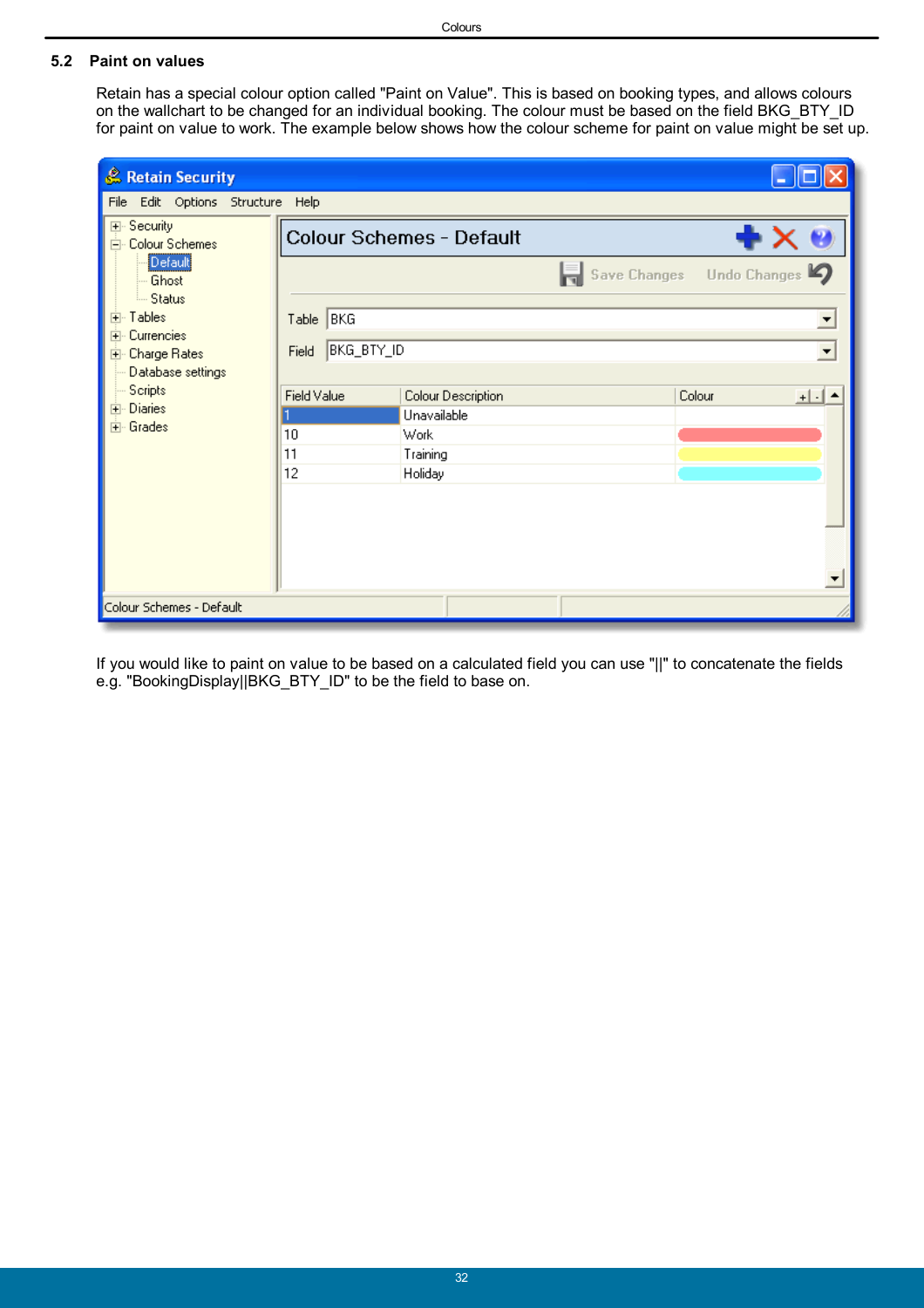## <span id="page-32-0"></span>**6 Tables**

## **6.1 Database table alias and default options**

When viewing resource/job records or producing reports within Retain or Enterprise Reports module, users may want to see more descriptive field names as opposed to the generic field names in the database. Through the Tables option in Retain Security, you can define alias names for the fields used in Retain.

You can also define the behaviour of fields in the database when records are being added and edited.

| & Retain Security                        |                                              |                                |                          |   |                  |                      |                                        |              |        |              |                              |                       | $\Box$ ok                |
|------------------------------------------|----------------------------------------------|--------------------------------|--------------------------|---|------------------|----------------------|----------------------------------------|--------------|--------|--------------|------------------------------|-----------------------|--------------------------|
| Edit Options Structure Help<br>File      |                                              |                                |                          |   |                  |                      |                                        |              |        |              |                              |                       |                          |
| <b>FTT</b><br>$\hat{\phantom{a}}$<br>IDC | Tables - RESRES                              |                                |                          |   |                  |                      |                                        |              |        |              |                              |                       | Ø                        |
| LOG<br><b>MSG</b>                        |                                              |                                |                          |   |                  |                      |                                        |              |        |              | <b>Save Changes</b>          | Undo Changes          |                          |
| RDB<br><b>RESBOOK</b>                    | Table/Field properties   Field Display order |                                |                          |   |                  |                      |                                        |              |        |              |                              |                       |                          |
| RESBOOK DEF                              | Table:                                       |                                |                          |   |                  |                      |                                        |              |        |              |                              |                       |                          |
| RESBOOK LOG                              |                                              |                                |                          |   |                  |                      |                                        |              |        |              |                              |                       |                          |
| <b>RESCHRG</b>                           | Table Alias: RESRES                          |                                |                          |   |                  |                      |                                        |              |        |              |                              |                       |                          |
| RESCHRG_LOG<br><b>RESCOMP</b>            | Security OR/AND                              | [Closed] OR                    | $\overline{\phantom{a}}$ |   |                  |                      |                                        |              |        |              |                              |                       |                          |
| <b>RESRES</b>                            |                                              |                                |                          |   |                  |                      |                                        |              |        |              |                              |                       |                          |
| <b>RESRES DEF</b>                        | Fields:                                      |                                |                          |   |                  |                      |                                        |              |        |              |                              |                       |                          |
| RESRES LOG<br><b>RESTASK</b>             |                                              | Alias                          | Field<br>Sum             |   | DoTotal LinkTupe |                      | Mandatory Multivalue Limited to Hidden |              |        | Defaults     | Default Defaults             | Defaults Mode         | $\blacktriangle$         |
| RESTASK_DEF                              | Field                                        |                                | Type                     |   |                  |                      |                                        | this list    |        |              |                              |                       |                          |
| RESTASK_LOG                              | ID                                           | ID                             | Sum                      | п | None             | □                    | u                                      |              | u      |              |                              | Fixed to Current List |                          |
| RGL                                      | <b>NAME</b>                                  | <b>NAME</b>                    | Sum                      |   | None             | о                    |                                        |              |        |              |                              | Fixed to Current List |                          |
| <b>RGP</b><br>ROL                        | <b>GRADE</b>                                 | <b>GRADE</b>                   | Sum                      | □ | None             | $\blacktriangledown$ | ō                                      | Y            | □      | $\mathbf{1}$ | Administratif, Chef Standard |                       |                          |
| <b>SBK</b>                               | <b>STARTDATE</b>                             | STARTDATE                      | Sum                      | □ | None             | c                    | ō                                      | ō            | ப      |              |                              | Fixed to Current List |                          |
| <b>SKLATTR</b>                           | <b>ENDDATE</b>                               | ENDDATE                        | Sum                      | □ | None             | П                    | □                                      | $\Box$       | □      |              |                              | Fixed to Current List |                          |
| SKLLEVEL                                 |                                              | UPDATED_BY UPDATED_BY Sum      |                          | □ | None             | □                    |                                        | $\Box$       |        |              |                              | Fixed to Current List |                          |
| <b>SKLRESAT</b>                          |                                              | UPDATED_ON UPDATED_ON Sum      |                          | □ | None             | c                    | ō                                      | Ċ            | $\Box$ |              |                              | Fixed to Current List |                          |
| <b>SKLTYPES</b><br><b>TAC</b>            | <b>EMAIL</b>                                 | <b>EMAIL</b>                   | Sum                      | П | None             |                      |                                        |              |        |              |                              | Fixed to Current List |                          |
| <b>TBL</b>                               | Ы<br><b>GROUPNAME</b> Group                  |                                | Sum                      |   | None             | ◛                    | M                                      |              |        |              | Audit, Research, I Standard  |                       |                          |
| <b>TLK</b>                               | OFFICE                                       | <b>OFFICE</b>                  | Sum                      |   | None             |                      |                                        | $\checkmark$ |        | 1            | Externe, Lyon, Pa Standard   |                       |                          |
| <b>TLS</b>                               |                                              |                                |                          |   |                  |                      |                                        |              |        |              |                              |                       | $\overline{\phantom{a}}$ |
| TPR<br><b>TSH</b>                        | Field Explanation:                           | Groups within Office locations |                          |   |                  |                      |                                        |              |        |              |                              |                       |                          |
| <b>TSL</b>                               |                                              |                                |                          |   |                  |                      |                                        |              |        |              |                              |                       |                          |
| TSP                                      |                                              |                                |                          |   |                  |                      |                                        |              |        |              |                              |                       |                          |
| $\checkmark$<br><b>ULG</b>               |                                              |                                |                          |   |                  |                      |                                        |              |        |              |                              |                       |                          |
| Tables - RESRES                          |                                              | Modified                       |                          |   |                  |                      |                                        |              |        |              |                              |                       |                          |

To set up a table alias and define it's default options, select the table on which you wish to work by clicking on the table name in the left pane. The right pane will display the table.

- *Table Alias* normally the default table aliases will be suitable. If they are not, you can edit the descriptive name for the table.
- *Security OR/AND* OR option allows the fields used to define a field or row level access role to have 'either' relationship. (Open) OR is suggested to be used. AND option forces all field settings for a role to be satisfied when the role is used. See [AND, OR \(Closed\) and OR \(Open\) Security.](#page-34-0)
- *Field* this is the database field name, and cannot be changed.
- *Alias* the alias can be edited to reflect the name users would prefer to see associated with the database field. This will be used in resource/job records and in reports as the column heading. Note that as a column header, you will not want it to be too long.
- *Sum Type* you can change the default type to count, sum, average, show minimum or maximum. (For Enterprise Reports)
- *Do Total* calculate total of all values in the field. (For Enterprise Reports)
- *Link Type*  this allows you to define a field as being used for path to a file. Only the File option is currently supported by Wallchart. Note that this does not store the actual file within the database, just the path to the file. Typically any paths should point to a common path on a file server.
- *Mandatory* tick this box if this field must be completed (users will receive an error message and will not be able to create or edit the record unless there is an entry in this field).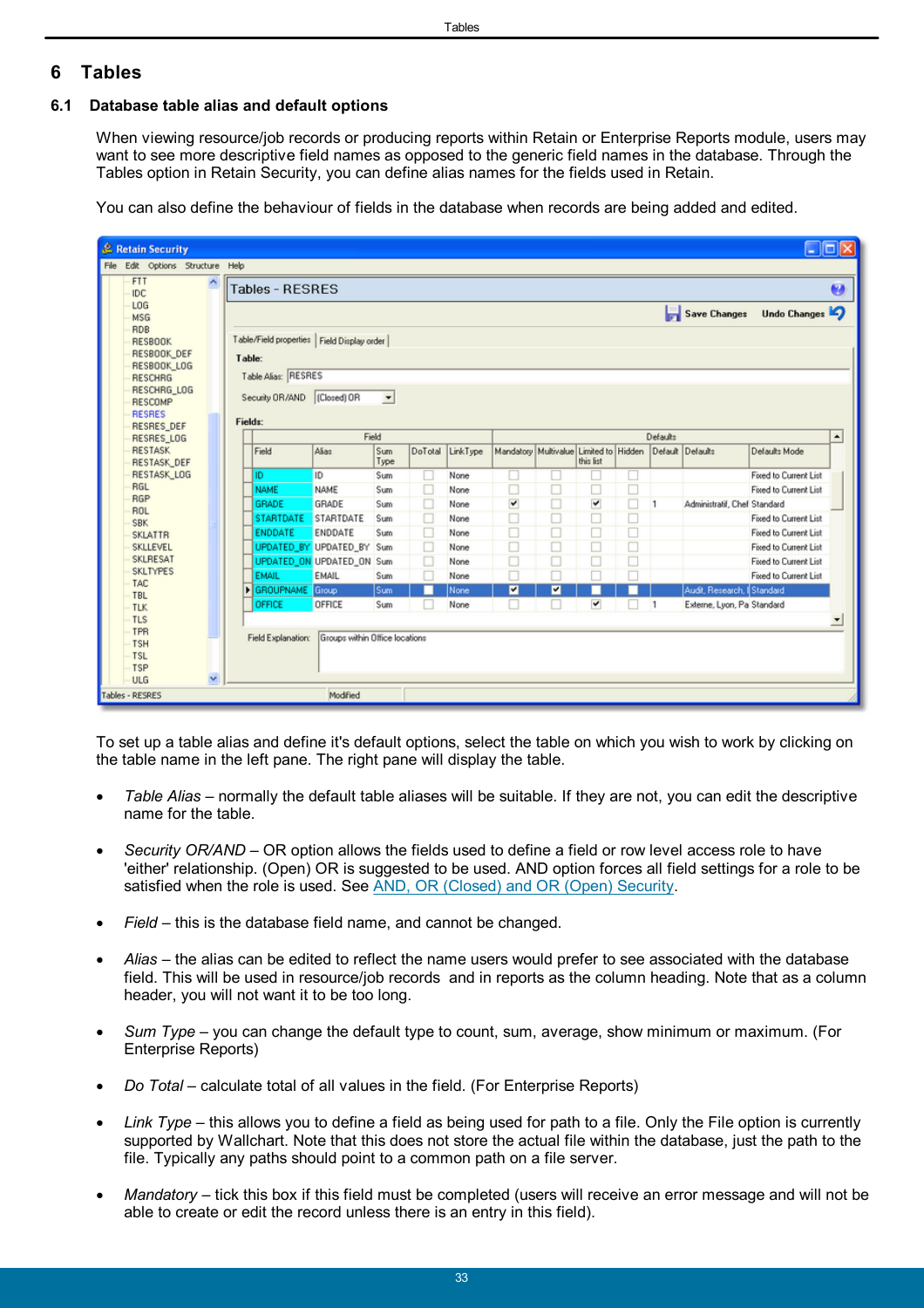- *Multivalue*  you can add more than one value to the field. For example, ticking the 'multivalue' box for the 'languages' field, you will have a drop-down menu within Retain where you can choose the necessary languages. (For Retain Enterprise)
- *Limited to this list* tick this box if the only values allowed in this field are listed in 'Defaults'. Users cannot enter new values. They must select one from the list defined in 'Defaults'.
- *Hidden* tick this box if you want the field to be hidden.
- *Default* type here the value, if any, you would like to be pre-entered in the field when creating a new record.
- *Defaults* define a list of values for users to select from when adding or editing records. Set the 'Defaults Mode' to **Fixed to Current List**.

To add an entry, click the drop-down arrow to the right of the field (if there is no drop-down arrow, one will appear when you click in the field). Then click on the  $\pm$  button in the top right of the drop-down box. This will blank out the line and allow you to type in the data entry field at the bottom of the drop-down box.

To remove an entry, click on it to select it, then click on the  $\blacksquare$  button in the top right of the drop-down box. To finish, either add another line to the list by clicking again on the  $\pm$ , or click elsewhere. Your selections will then appear in the Defaults field.

If you want Retain to use the values already in the database for the defaults for a particular field, type **\_\_auto** (two underscores auto) in the Defaults box.

- *Defaults Mode* set a mode for how defaults appear in Retain. Use defaults mode to control what data is entered into fields.
	- **Standard** users can enter any value into the field box.
	- **Fixed To Current List** users can enter any value which will then be available in a drop-down against this field. You can also predefine a list of values under 'Defaults'.
	- **Automaintained** similar to 'Fixed To Current List' but should only be used for booking fields e.g. RESBOOK.TEXT1. Generates a unique list of values from those already entered into the field.
- *Field Explanation* field descriptions can help users add the right data into the right field when creating or editing records. This is shown in the status bar of the 'Add' and 'Edit' record dialog within Retain.
- Notes:
- To avoid typing errors and synonyms, and to conform data to a standard, use *auto*, but be sure to use it sparingly as it has an impact on the performance not only for individuals, but also for the whole system.
- Never use *auto* in the Bookings table (RESBOOK or BKG) as it will severely impact performance (it will generate a list of unique values by searching the whole database each time a booking is made or changed). It is better not to use *auto* for date and note type fields.
- For a well defined list, pre-define the values under Defaults column.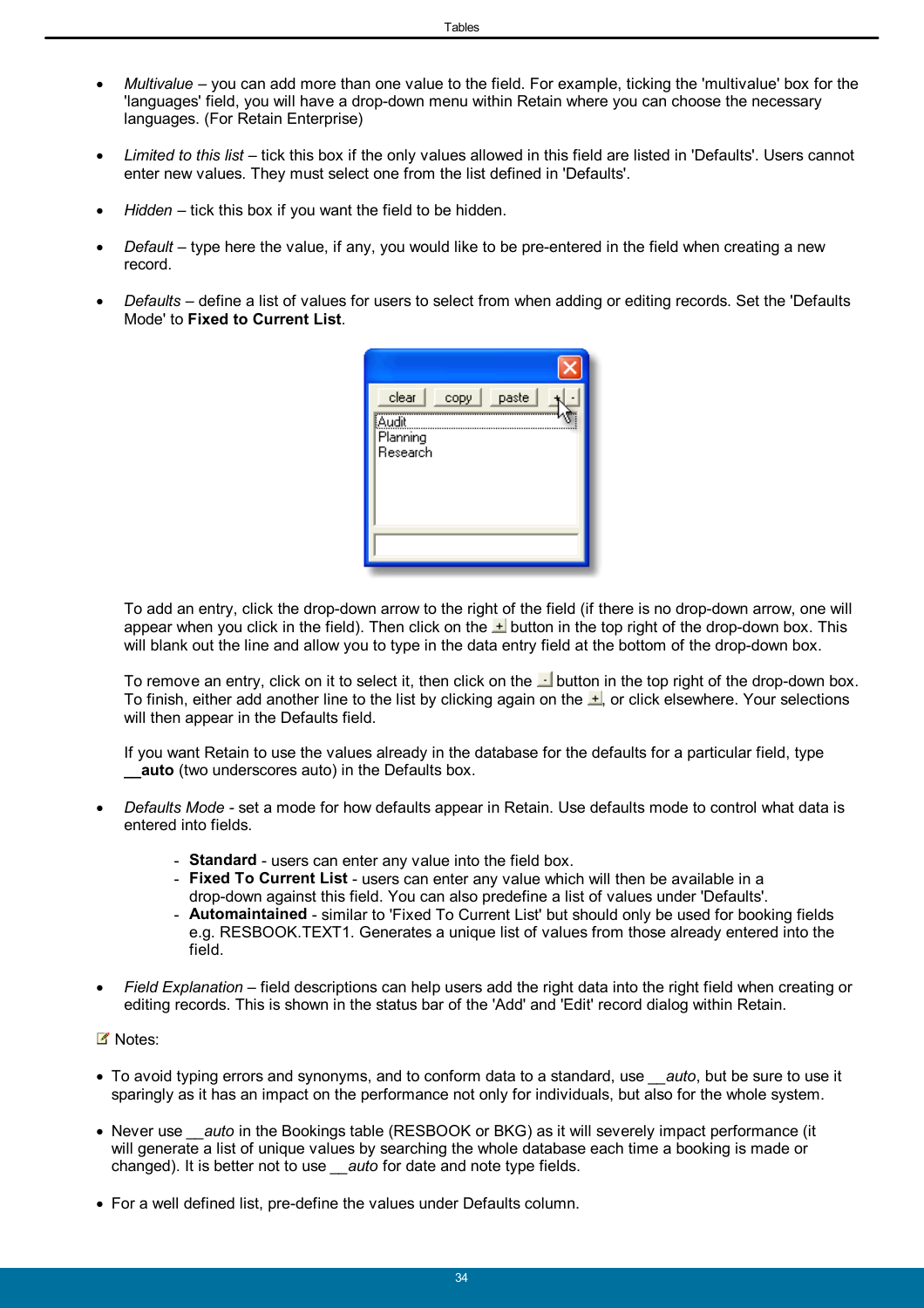• If your entries in the field name or table name aliases do not appear to take effect after stopping and restarting the server then check that they are not being overridden by entries in the 'clntcfg.ini' file (see technical implementation guide).

Please note that changes are not applied until 'Structure | Effect changes' is selected from the menu in Retain Security or the server is stopped and re-started.

#### <span id="page-34-0"></span>**6.2 AND, OR (Closed) and OR (Open) Security**

A user can be linked to multiple row level access roles. The Retain Security model offers three different ways of combining row level access for each table in the repository.

- **Open OR** is the most common way of thinking about the combination of rules. Given a record, all the rights granted from the different rules are added together. For instance, if one row level role is based on the OFFICE field and grants you *insert* and *update* rights, while another is based on the GROUP field and grants you *read* access; the complete set of access rights *(read, insert, update)* will be available to the user after assigning the roles.
- **Closed OR** is the default value and is similar to the **Open OR** security. The main difference is that when updating an existing record, if a field in one of the row level roles was not granting *edit* rights, that field cannot be changed to another value; whereas other fields in the record can be changed.
- **AND** is the most infrequently used condition. The set of rights granted on a record is the intersection of the sets of rights granted by a single role. If, for example, any of the row level roles grants no rights on a specific record while another role grants all possible rights; the user who has both profiles associated to it will have no access to the record. If one record has *read* access and another one *read* and *insert*, the resulting rights on that record would be *read* only.

To define AND/OR security for a given table, go to **Tables** section of Retain Security and select the required table. The AND/OR conditions can be defined using the drop down menu in the Table/Field properties tab.

**Note** that you can have different AND/OR conditions for different tables.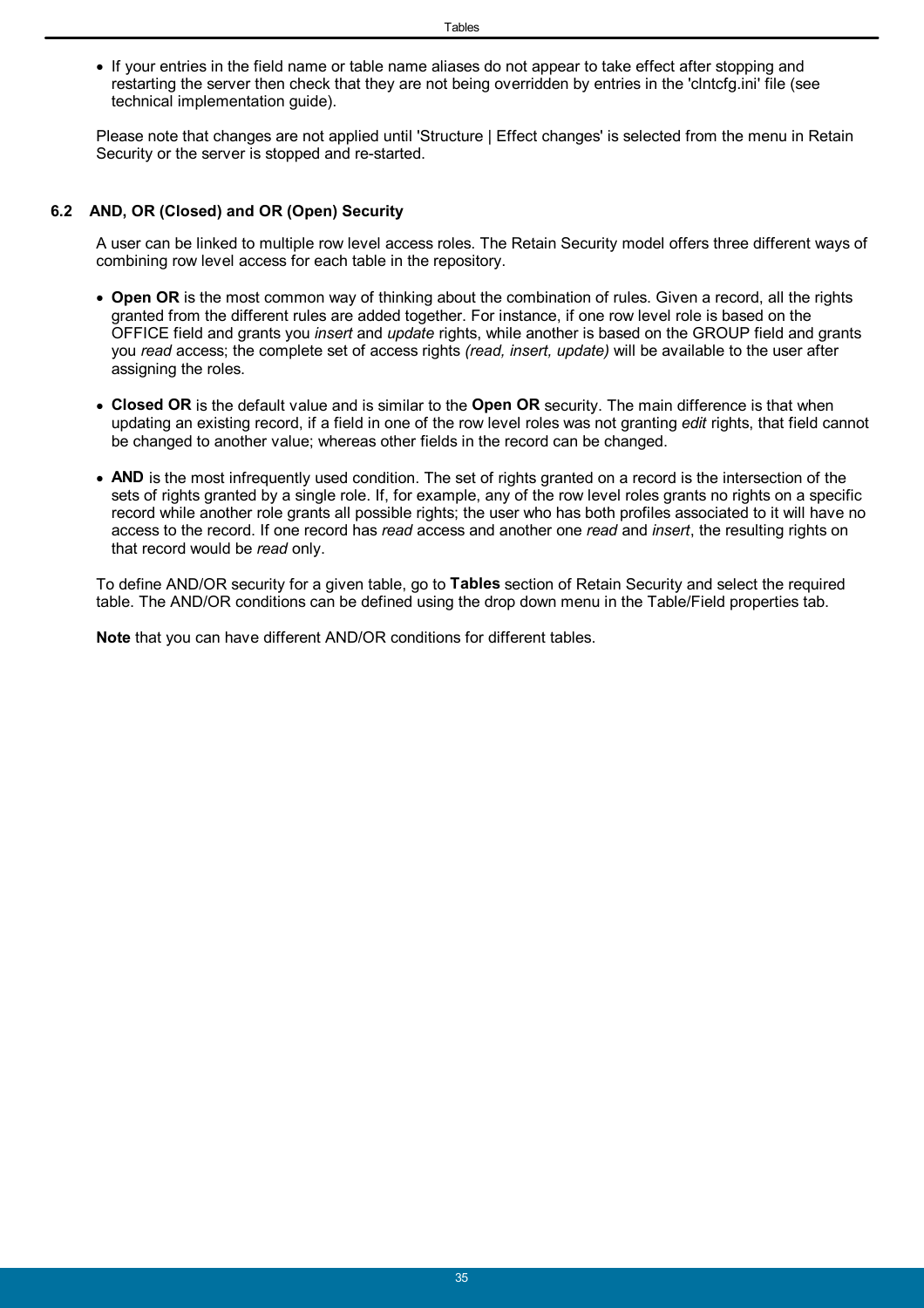## <span id="page-35-0"></span>**6.3 Selection dropdown fields**

Fields used to perform look-ups can be customised. Typically this would be used for Resources and Jobs to make it convenient to search when making a booking.

| & Retain Security                       |       |                         |                     |                     |              |  |  |  |
|-----------------------------------------|-------|-------------------------|---------------------|---------------------|--------------|--|--|--|
| File<br>Edit Options<br>Structure       | Help  |                         |                     |                     |              |  |  |  |
| Job (JOB)<br>LOG <sub></sub>            | ۸     | Tables - Resource (RES) |                     |                     |              |  |  |  |
| <b>MSG</b><br><b>PLC</b><br>PLV         |       |                         | Save Changes        |                     | Undo Changes |  |  |  |
| POB<br><b>POP</b>                       |       | Table/Field properties  | Selection dropdowns | Field Display order |              |  |  |  |
| PRA                                     | Link  | Field                   | Display Name        | Column width        | $+$ $-$      |  |  |  |
| <b>PRD</b>                              |       | RES_DESCR               | Description         | 50                  |              |  |  |  |
| <b>RCB</b>                              |       | RES_OFFICE              | Office              | 57                  |              |  |  |  |
| <b>RESBOOK</b>                          |       | RES_GROUP               | Group               | 50                  |              |  |  |  |
| <b>RESCHRG</b>                          |       |                         |                     |                     |              |  |  |  |
| <b>RESCOMP</b>                          |       |                         |                     |                     |              |  |  |  |
| <b>RESJOBVIEW</b>                       |       |                         |                     |                     |              |  |  |  |
| Resource (RES)<br><b>RESOURCECHARGE</b> |       |                         |                     |                     |              |  |  |  |
| <b>RESRES</b>                           |       |                         |                     |                     |              |  |  |  |
| RESRES_DEF                              |       |                         |                     |                     |              |  |  |  |
| <b>RESTASK</b>                          |       |                         |                     |                     |              |  |  |  |
| RESTASK_DEF                             |       |                         |                     |                     |              |  |  |  |
| RGL                                     |       |                         |                     |                     |              |  |  |  |
| <b>RGP</b>                              |       |                         |                     |                     |              |  |  |  |
| ROL                                     | Descr | Office<br>Group         |                     |                     |              |  |  |  |
| <b>RSD</b>                              | ≺     | ШI                      |                     |                     | ×            |  |  |  |
| Tables - Resource (RES)                 |       |                         |                     |                     |              |  |  |  |

Before adding any fields, you need to click on the **button in the top right-hand corner to add a row**. Then you can define the fields from the drop-downs. For a straight forward set of fields available within the table you do not need to use the 'Link' column.

The display name is the description the user sees for the field and the column width reflects the space used in the drop-down. You can use the representation at the bottom of the screen to change the widths or you can change the number directly.

You may want to use the Link column when defining your Job fields and you wish to be able to search on Client Name. In the definition for the JOB table, one of the entries will have the link table as CLT and the field CLT\_DESCR.

Tables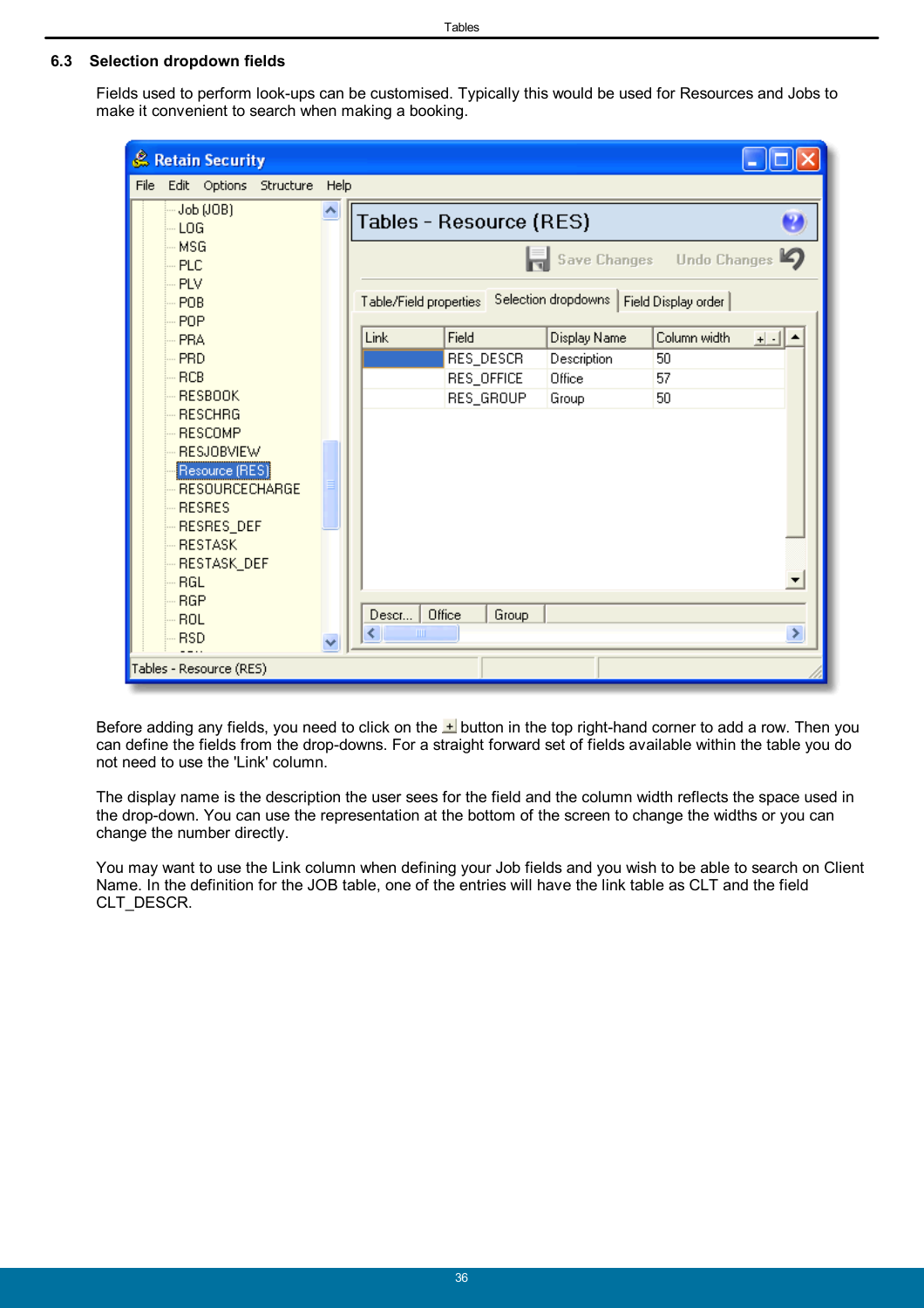#### Tables

### <span id="page-36-0"></span>**6.4 Field display order**

The order in which fields are displayed in Retain can be changed.



The Field Display Order can either be set to the "Default" from the drop-down list at the top of the form, where the forms within Retain will reflect the order within the database.

Alternatively, it can be set to "Defined" where you are presented with a list of all the fields, and the up and down arrow buttons on the left can be used to reorder the fields.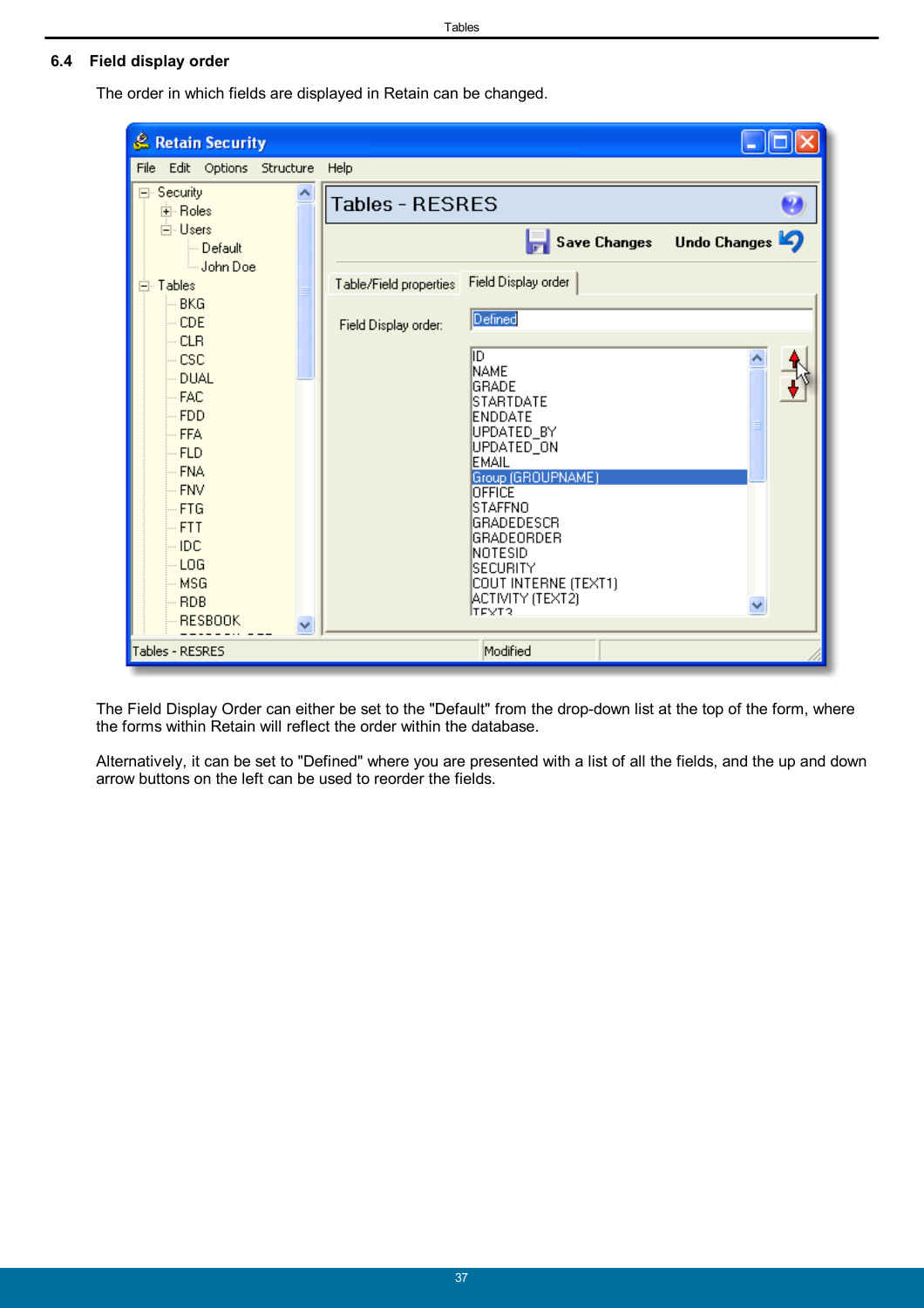## <span id="page-37-0"></span>**7 Currencies**

## **7.1 Currency options**

The currency option allows you to add or change exchange rates for existing currencies if required. Generally currency exchange rates will be updated through the [Scripts](#page-46-0) section.

| & Retain Security                                        |                                                  |            |      |                           |
|----------------------------------------------------------|--------------------------------------------------|------------|------|---------------------------|
| File Edit Options Structure<br>Help                      |                                                  |            |      |                           |
| Djibouti, Franc (DJF)<br>Dominican Republic, Peso (DOP)  | Currencies - Great Britain, Pound Sterling (GBP) |            |      |                           |
| East Caribbean Dollar (XCD)<br>Ecuador, Sucre (ECS)      |                                                  |            |      | Save Changes Undo Changes |
| Egypt, Pound (EGP)                                       |                                                  |            |      |                           |
| El Salvador, Colon (SVC)<br>Eritrea, Nakfa (ERN)         | Start                                            | End        | Rate | $+$ $\cdot$               |
| Estonia, Kroon (EEK)                                     | 01/01/1990                                       | 20/05/2007 |      | 0.65333                   |
| Ethiopia, Birr (ETB)                                     | 21/05/2007                                       | $\cdots$   |      | 5,6636                    |
| European Economic and Monetary                           |                                                  |            |      |                           |
| Falkland Islands (Malvinas), Pound<br>Fiji, Dollar (FJD) |                                                  |            |      |                           |
| Finland, Markka (FIM)                                    |                                                  |            |      |                           |
| France, Franc (FRF)                                      |                                                  |            |      |                           |
| Gambia, Dalasi (GMD)                                     |                                                  |            |      |                           |
| Georgia, Lari (GEL)                                      |                                                  |            |      |                           |
| Germany, Deutsche Mark (DEM)<br>Ghana, Cedi (GHC)        |                                                  |            |      |                           |
| Gibraltar, Pound (GIP)                                   |                                                  |            |      |                           |
| Gold, Ounces (XAU)                                       |                                                  |            |      |                           |
| Great Britain, Pound Sterling (GBP).                     |                                                  |            |      |                           |
| Greece, Drachma (GRD)                                    |                                                  |            |      |                           |
| Guatemala, Quetzal (GTQ)                                 |                                                  |            |      |                           |
| ×<br>TIII                                                |                                                  |            |      |                           |
| Currencies - Great Britain, Pound Sterling (GBP)         |                                                  |            |      |                           |

To add a row to the currency, click on the **button to the right of rate.** To delete a row, click the **button.** This will allow you to add a new rate valid in a new date range to the currency.

- *Start* the date from which this exchange rate is valid. Choose a date either by typing the date or selecting the date from the drop-down calendar.
- *End* the date on which this rate ceases to be valid. This is set automatically.
- *Rate* the exchange rate for this currency relative to the initial currency. The initial currency is set to 1 and is often the default currency for the database.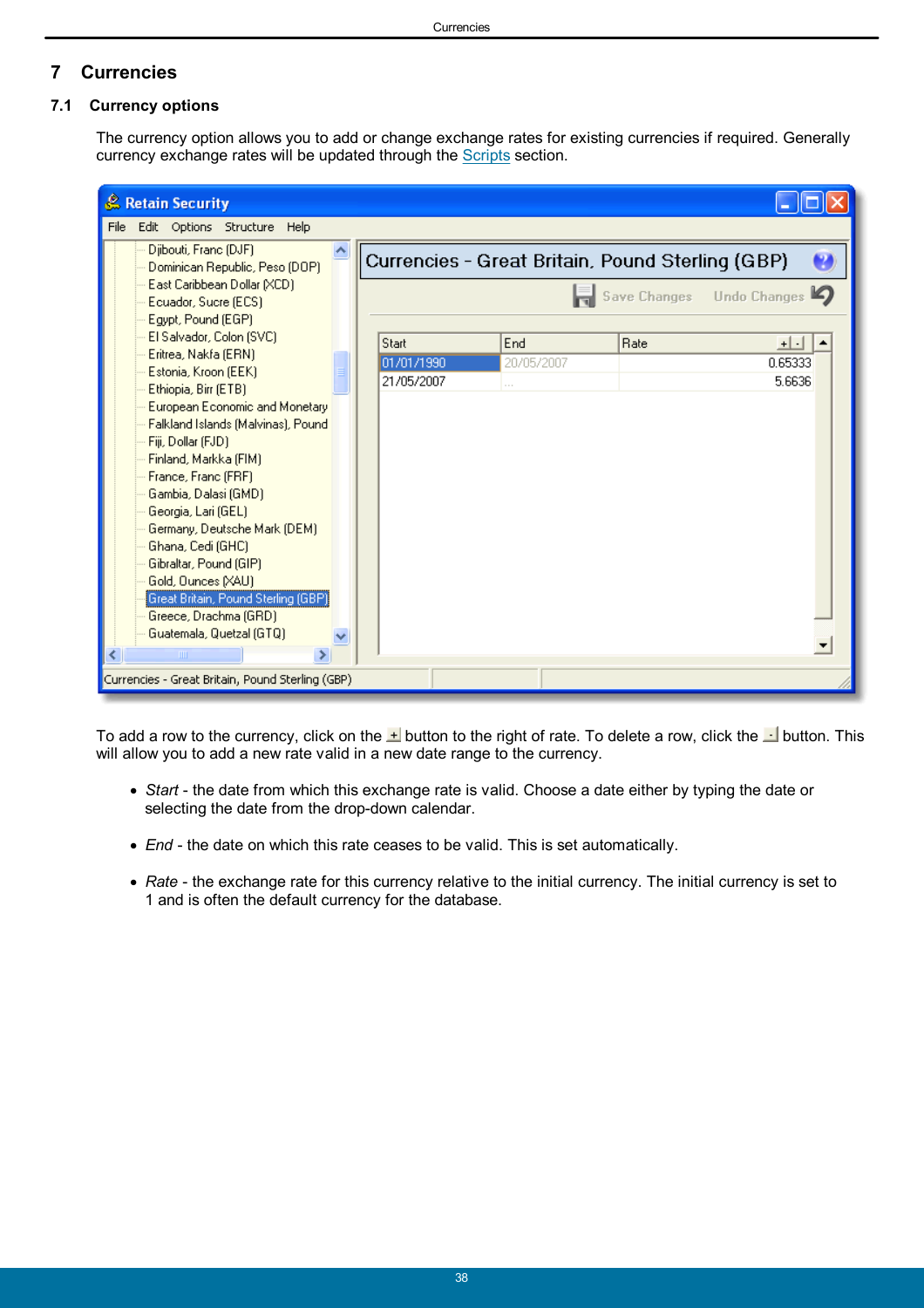## <span id="page-38-0"></span>**8 Charge rates**

### **8.1 Charge rate options**

Charge rates applied to bookings in Retain are determined using a three-dimensional matrix set up in the Charge Rate option of Retain Security.

- *resource charge band* the charge band of the [resource](#page-39-0) being booked.
- *charge codes* the charge rate description (CRD table) of the [job or assignment](#page-40-0).
- *date ranges* the effective date of the charge rate determined by the rate in force on the start date of a booking.

By combining these three elements, sophisticated charging system can be implemented in Retain.

Two charge rates are provided:

- *Rate1* This is generally the revenue charge rate, and is the one used for calculated fields related to charging.
- *Rate2* This is generally the cost charge rate. There are no calculated fields related to rate2 in the default set up of Retain.

You would expect, therefore, Rate1 to represent the revenue expected for a job, and would be zero for a non-chargeable job. Similarly, you would expect Rate2 to represent the cost of a job, and to be less than Rate1 for a chargeable job. Rate2 for a non-chargeable job would still represent the cost of a job, often the same as that for a chargeable job.

Note that the BTY (booking type) and CMP (component) charge rates are currently not used, reserved for future expansion to the charge rate matrix.

| & Retain Security                                                                                                                                                              |                                       |            |            |            |       |                                           |             |  |  |  |
|--------------------------------------------------------------------------------------------------------------------------------------------------------------------------------|---------------------------------------|------------|------------|------------|-------|-------------------------------------------|-------------|--|--|--|
|                                                                                                                                                                                | File Edit Options Structure Help      |            |            |            |       |                                           |             |  |  |  |
| 国· Security<br>i∓⊢Colour Schemes<br>मे <sub>"</sub> Tables<br>⊞- Currencies<br>Charge Rates<br>Ė                                                                               | $Job - C$                             |            |            |            |       | $\equiv$ Save Changes Undo Changes $\Box$ | ╋ ╳ Ø       |  |  |  |
| <b>BTY</b><br>F- Resource                                                                                                                                                      | Description<br>٠                      |            |            | Rate1      |       |                                           | Rate2 $\pm$ |  |  |  |
| 白- Job                                                                                                                                                                         | $\blacksquare$ $\blacksquare$         | Start      | End        | Currency   | Value | Currency                                  | Value       |  |  |  |
| l— C<br>i E<br><b>CMP</b><br>中 Assignment<br><b>Booking Request</b><br><b>RESRES</b><br>└- RESTASK<br>Database settings<br>Scripts<br><b>Diaries</b><br>÷ŀ<br><b>मे</b> Grades | Η<br>Manager<br>ᢦ<br>Junior<br>Senior | 13/07/2006 | 31/12/2049 | <b>USD</b> |       | 200 USD                                   | 300         |  |  |  |
| Charge Rates - Job - C                                                                                                                                                         |                                       |            |            |            |       |                                           |             |  |  |  |

## <span id="page-38-1"></span>**8.2 Charge rates setup**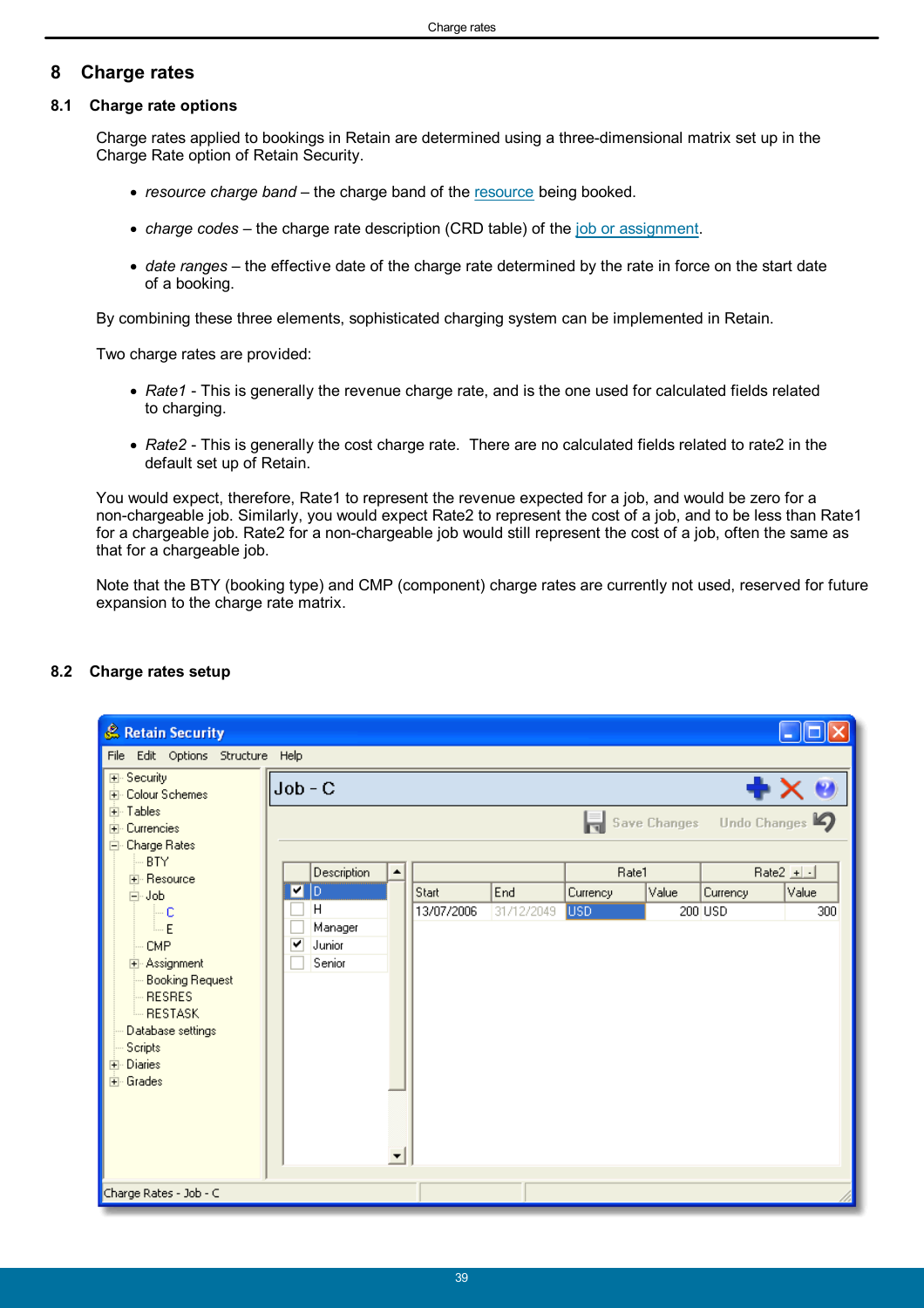To create a new charge rate:

- Right-click on 'Job' and choose 'Add' or click on
- Enter a name for the new charge rate and click on 'OK'.

You can create a charge bands for resources in the same way.

When you create the charge rate, you will see a message on the right hand pane "Before editing, charge rates must exist for both the Resource and Job tables". This message reminds you that you would need both entries to set up the charging system. Therefore you will need to create at least one charge band for resource before you can edit them in the right pane.

### <span id="page-39-0"></span>**8.3 Resource charge band**

Charge rates for resources are based on the charge band of the resource.

| & Retain Security                                                                                                                                                                                        |                   |            |            |            |       |                                  |             |
|----------------------------------------------------------------------------------------------------------------------------------------------------------------------------------------------------------|-------------------|------------|------------|------------|-------|----------------------------------|-------------|
| Edit Options Structure Help<br>File                                                                                                                                                                      |                   |            |            |            |       |                                  |             |
| 国· Security<br>∄- Colour Schemes<br><mark>⊞</mark> Tables<br>⊞- Currencies                                                                                                                               | Resource - Junior |            |            |            |       | ₩X.<br>Save Changes Undo Changes | $\bullet$   |
| <b>Charge Rates</b>                                                                                                                                                                                      |                   |            |            |            |       |                                  |             |
| <b>BTY</b><br>白· Resource                                                                                                                                                                                | Description       |            |            | Rate1      |       |                                  | Rate2 $\pm$ |
| ⊧– D                                                                                                                                                                                                     | ᢦ                 | Start      | End        | Currency   | Value | Currency                         | Value       |
| - Manager<br>- Junior<br>— Senior<br>国·Job<br><b>CMP</b><br>E Assignment<br><b>Booking Request</b><br><b>RESRES</b><br>└└ RESTASK<br>Database settings<br>Scripts<br><b>E</b> Diaries<br><b>E</b> Grades | E<br>H            | 21/09/2007 | 31/12/2049 | <b>USD</b> |       | 100 USD                          | 150         |
| Charge Rates - Resource - Junior                                                                                                                                                                         |                   |            |            |            |       |                                  |             |

- *Description* select the charge rate description for which you wish to set a charge rate.
- *Start* select the date from which you wish the rate to be valid.
- *End* this date is selected automatically and is the day on which the rate expires.
- *Currency* choose the currency for Rate1 from the drop-down list or type in the three letter currency abbreviation. You will not be allowed to enter currencies which are not in the currency list.
- *Value* enter the amount per hour for Rate1.
- *Rate2* choose the currency and enter the value per hour for Rate2.

A tick will be checked automatically once you click away after editing the charge band pane.

To add a row to the resource charge rate table, click on the  $\pm$  button to the right of Rate2. To delete a row, click the  $\blacksquare$  button.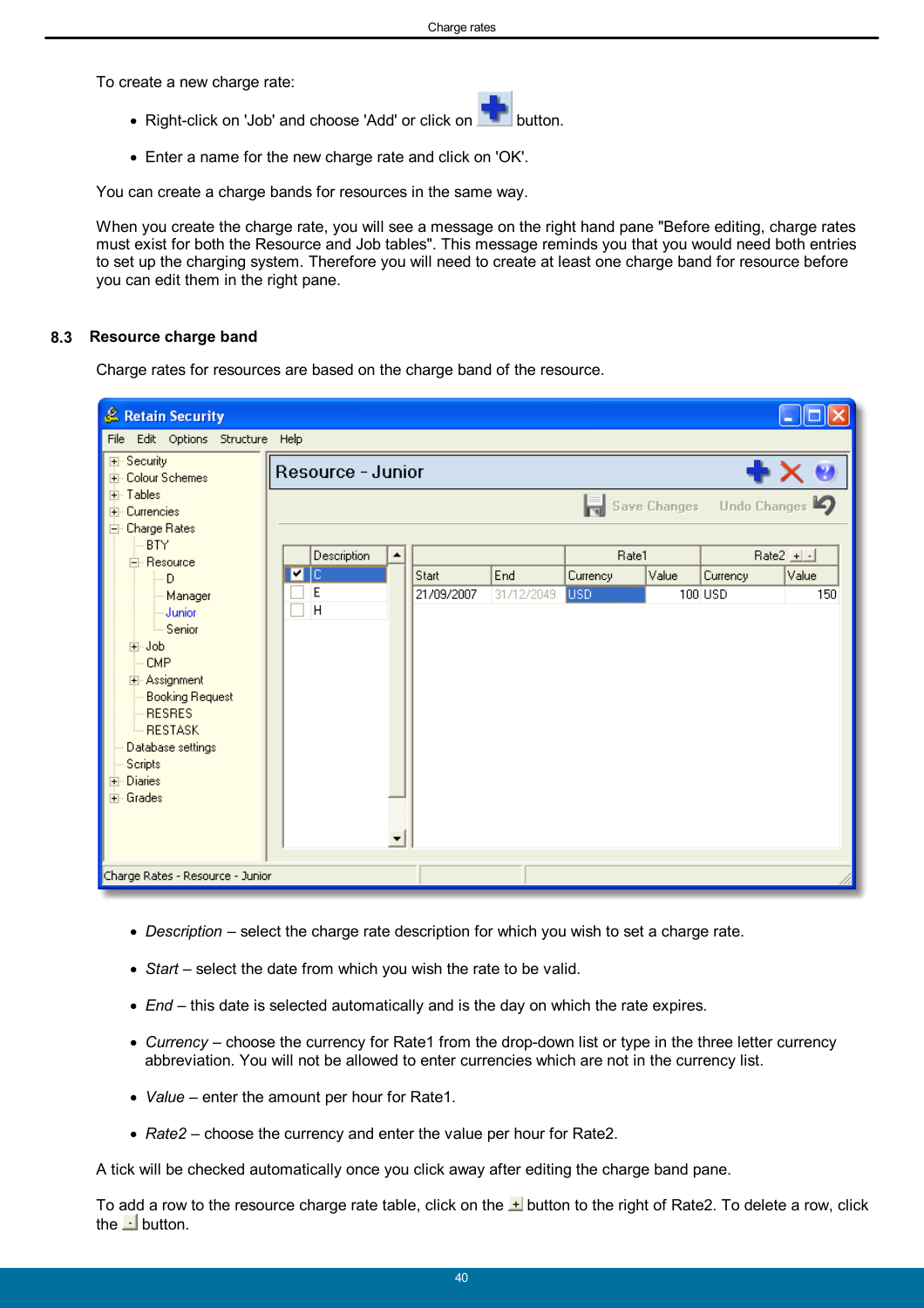To enter or edit a rate for a different charge rate description, click on the appropriate description in the middle pane and enter charge rates. You will want to enter rates for most, if not all, charge rate descriptions for your resource charge band.

## <span id="page-40-0"></span>**8.4 Job or Assignment?**

Charge rate descriptions can be entered for both job and assignment records:

- JOB CRD ID for jobs
- JAS\_CRD\_ID for assignments

Retain uses the charge rate descriptions in the following order (three different ways of saying the same thing):

- Assignment charge rate descriptions take precedence over job charge rate descriptions.
- If there is no assignment record, or the charge rate description for the assignment is blank, then the job charge rate description will be used.
- Retain looks first at the assignment charge rate description, and defaults to the job charge rate description if one does not exist for assignments.

#### ■ Notes:

 Assignment and job charge rate descriptions all appear in the same description table. It is strongly recommended that you name them differently so that it is easy to see which are job and which are assignment. For example, you can use single letters C and N for job, and whole words chargeable and non-chargeable for assignment. Or you could prefix assignment, for example, asgnC and asgnN.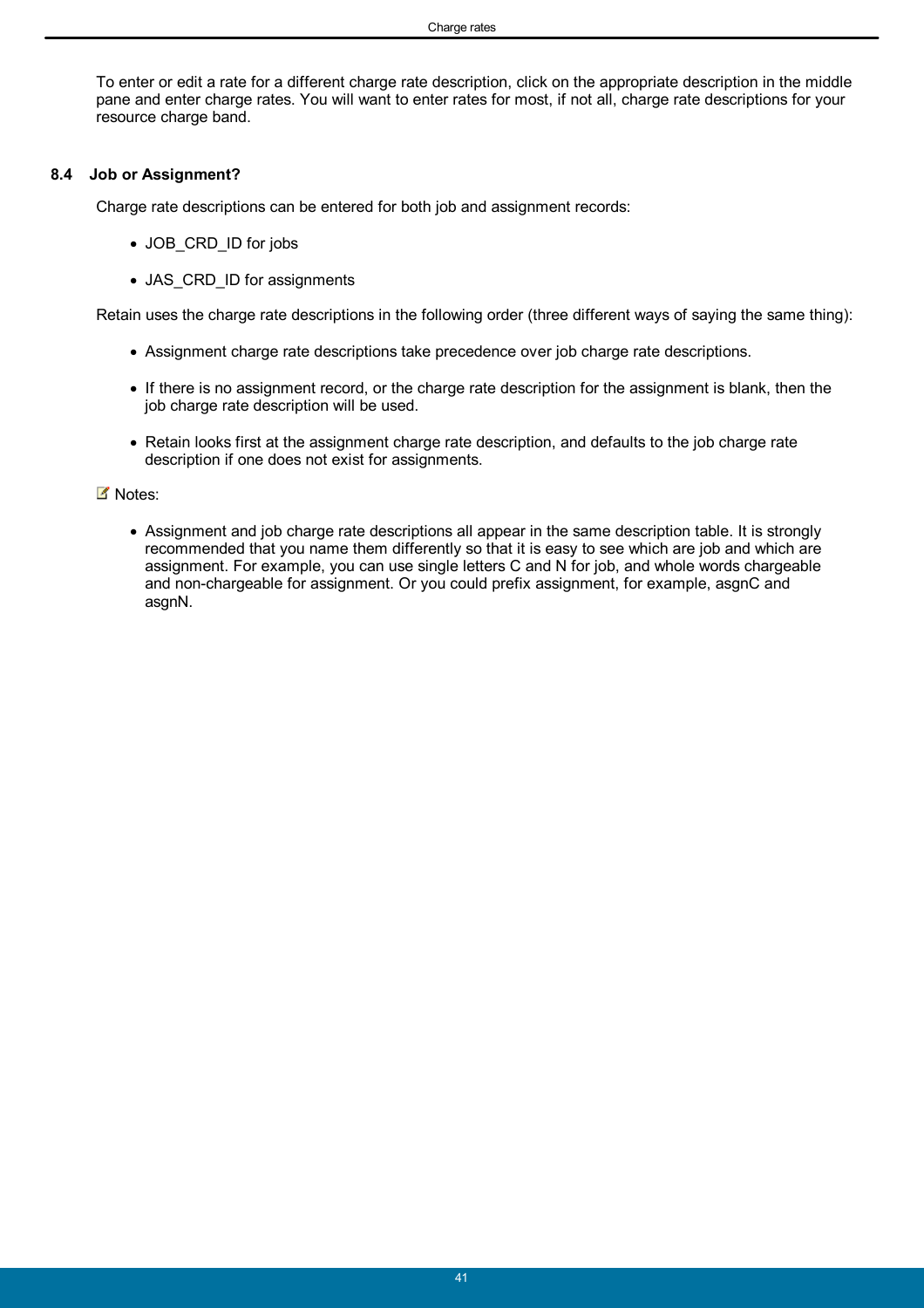### <span id="page-41-0"></span>**8.5 Assignment charge rate description**

Charge rates for assignments are based on the charge rate description (JAS\_CRD\_ID) of the job.

To create a new charge rate description:

- Right-click on 'Assignment' and choose 'Add' or click on 'Assignment' then click the **button**.
- Enter a [name](#page-40-0) for the new charge rate and click 'OK'.

| & Retain Security                           |   |                    |            |            |            |                     |                          |              |
|---------------------------------------------|---|--------------------|------------|------------|------------|---------------------|--------------------------|--------------|
| File Edit Options Structure Help            |   |                    |            |            |            |                     |                          |              |
| 田· Security<br><b>Colour Schemes</b><br>$+$ |   | Assignment - asgnC |            |            |            |                     |                          | ╋ ╳ Ø        |
| मे <sub>"</sub> Tables<br>Currencies<br>$+$ |   |                    |            |            |            | <b>Save Changes</b> |                          | Undo Changes |
| Charge Rates<br>$=$                         |   |                    |            |            |            |                     |                          |              |
| <b>BTY</b>                                  |   | Description        |            |            | Rate1      |                     | Rate2                    | $+$ $-$      |
| 中· Resource                                 | ▿ | ΙC                 | Start      | End        | Currency   | Value               | Currency                 | Value        |
| 中-Job<br><b>CMP</b>                         |   | D                  | 01/04/2007 | 28/02/2008 | <b>USD</b> |                     | 200 USD                  | 250          |
| 白 Assignment                                |   | E                  | 29/02/2008 | 31/12/2049 | <b>USD</b> |                     | 250 USD<br>▼             | 300          |
| asgnC                                       |   | Manager            |            |            |            |                     | TRL<br>⊼                 |              |
| asgnN                                       |   | Junior             |            |            |            |                     | <b>TTD</b>               |              |
| <b>Booking Request</b>                      |   | Senior             |            |            |            |                     | <b>TWD</b><br><b>TZS</b> |              |
| <b>RESRES</b><br><b>RESTASK</b>             |   |                    |            |            |            |                     | <b>UAH</b>               |              |
| Database settings                           |   |                    |            |            |            |                     | UGX<br>iusd              |              |
| Scripts                                     |   |                    |            |            |            |                     |                          |              |
| <b>Diaries</b><br>$\overline{+}$            |   |                    |            |            |            |                     |                          |              |
| <b>i</b> Grades                             |   |                    |            |            |            |                     |                          |              |
|                                             |   |                    |            |            |            |                     |                          |              |
|                                             |   |                    |            |            |            |                     |                          |              |
|                                             |   |                    |            |            |            |                     |                          | ▼            |
|                                             |   |                    |            |            |            |                     |                          |              |
| Charge Rates - Assignment - asgnC           |   |                    | Modified   |            |            |                     |                          |              |

To set up charge rates:

- *Description* select the charge band description for which you wish to set a charge rate.
- *Start* select the date from which you wish the rate to be valid.
- *End* this date is selected automatically and is the day on which the rate expires.
- *Currency* choose the currency for Rate1 from the drop-down list or type in the three letter currency abbreviation. You will not be allowed to enter currencies which are not in the currency list.
- *Value* enter the amount per hour for Rate1.
- *Rate2* choose the currency and enter the value per hour for Rate2.

A tick will be entered automatically against the charge rate description once you click away from the assignment charge rate pane.

To add a row to the assignment charge rate table, click on the **button to the right of Rate2.** To delete a row, click the  $\blacksquare$  button.

To enter or edit a rate for a different charge rate description, click on the appropriate description in the middle pane and enter charge rates. You will want to enter rates for most, if not all, charge rate descriptions for your assignment charge rate.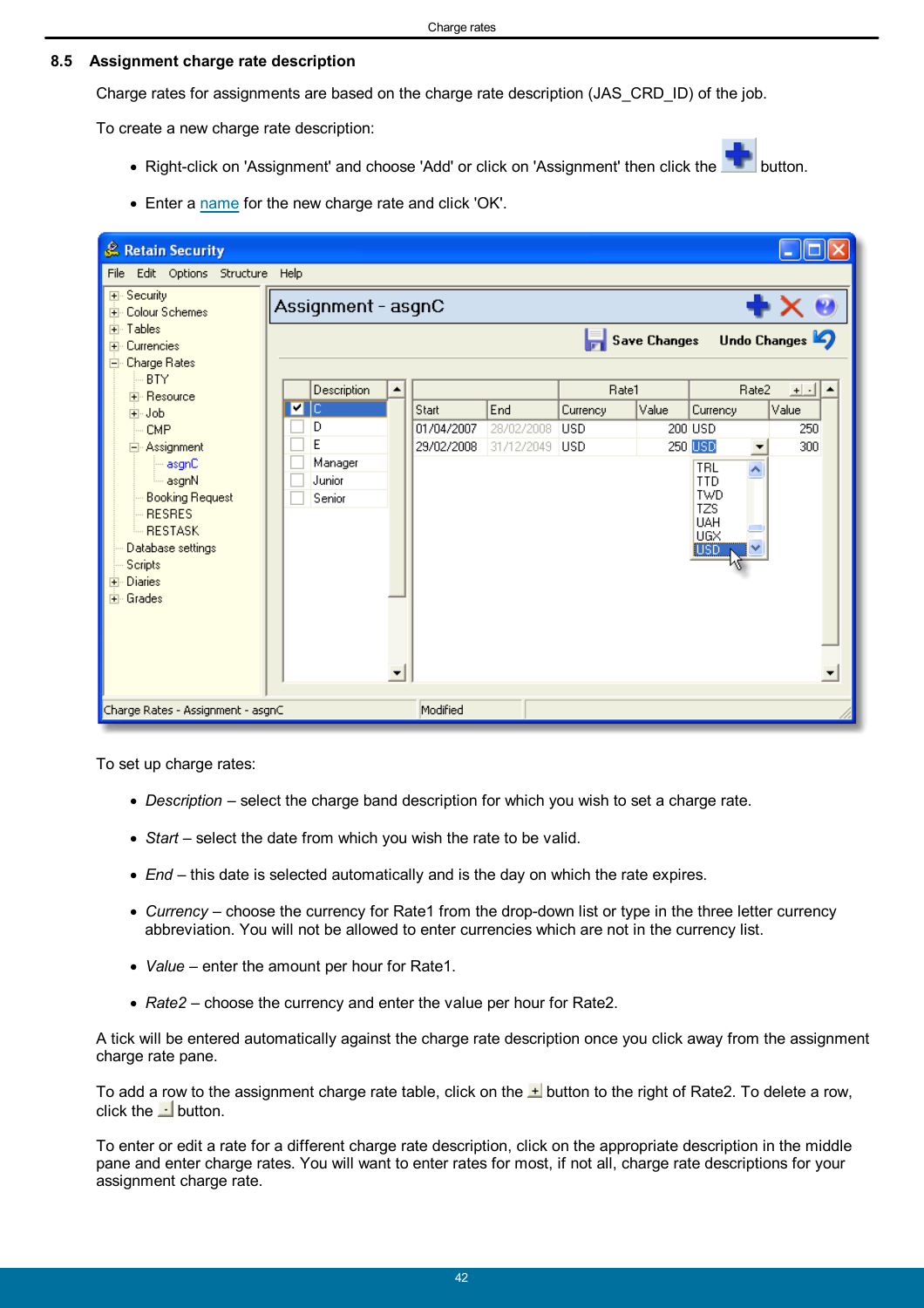#### <span id="page-42-0"></span>**8.6 Job charge rate description**

Charge rates for jobs are based on the charge rate description (JOB\_CRD\_ID) of the job.

To create a new charge rate description:

- Right-click on 'Job' and choose 'Add' or click on the 'Job' then click the **button**.
- Enter a [name](#page-40-0) for the new charge rate and click 'OK'.

| & Retain Security                                                                                                                                                                             |            |                                  |            |            |                  |       |                                           |                                      |
|-----------------------------------------------------------------------------------------------------------------------------------------------------------------------------------------------|------------|----------------------------------|------------|------------|------------------|-------|-------------------------------------------|--------------------------------------|
| File Edit Options Structure Help                                                                                                                                                              |            |                                  |            |            |                  |       |                                           |                                      |
| <b>⊞</b> Security<br>E- Colour Schemes<br>मे <sub>"</sub> Tables<br>Currencies<br>$\overline{+}$<br>Charge Rates<br>$\equiv$                                                                  | $Job - C$  |                                  |            |            |                  |       | $\equiv$ Save Changes Undo Changes $\Box$ | $\blacklozenge \times \blacklozenge$ |
| <b>BTY</b>                                                                                                                                                                                    |            | Description                      |            |            | Rate1            |       |                                           | Rate2 $\pm$                          |
| <b>i-</b> Resource<br>Ė<br>Job.                                                                                                                                                               | <b>M</b> D |                                  | Start      | End        | Currency         | Value | Currency                                  | Value                                |
| … C<br>٠F<br><b>CMP</b><br>中 Assignment<br><b>Booking Request</b><br><b>RESRES</b><br><b>RESTASK</b><br>Database settings<br>Scripts<br><b>Diaries</b><br>$\overline{+}$<br><b>i</b> ⊣ Grades | ▿          | H<br>Manager<br>Junior<br>Senior | 13/07/2006 | 31/12/2049 | USD <sup>1</sup> |       | 200 USD                                   | 300                                  |
| Charge Rates - Job - C                                                                                                                                                                        |            |                                  |            |            |                  |       |                                           |                                      |

To set up charge rates:

- *Description* select the charge band description for which you wish to set a charge rate.
- *Start* select the date from which you wish the rate to be valid.
- *End* this date is selected automatically and is the day on which the rate expires.
- *Currency* choose the currency for Rate1 from the drop-down list or type in the three letter currency abbreviation. You will not be allowed to enter currencies which are not in the currency list.
- *Value* enter the amount per hour for Rate1.
- *Rate2* choose the currency and enter the value per hour for Rate2.

A tick will be entered automatically once you click away from the job charge rate pane.

To add a row to the job charge rate table, click on the  $\pm$  button to the right of Rate2. To delete a row, click the  $\overline{\phantom{a}}$  button.

To enter or edit a rate for a different charge band description, click on the appropriate description in the middle pane and enter charge rates. You will want to enter rates for most, if not all, charge band descriptions for your job charge rate.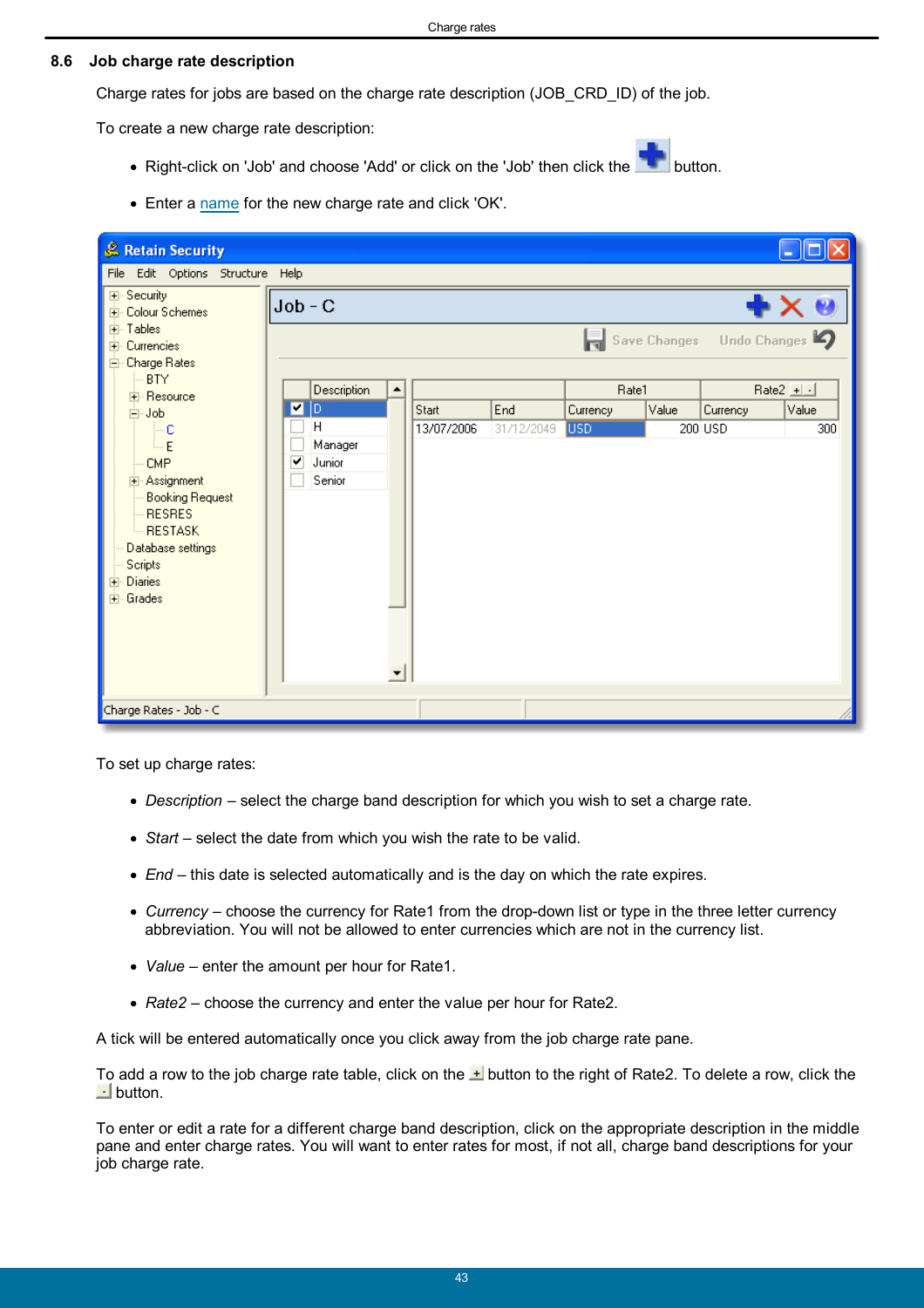### <span id="page-43-0"></span>**8.7 Charge rate applicability**

Charge rates can be defined for one or more date ranges. The date ranges usually reflect periodic adjustments to your organisation's charging structure, such as the annual increase in charge rates. At least one date range must be specified. You can add or amend the date ranges as and when changes in your organisation's charge rates are announced.

Job charge rate descriptions allow you to set up rates which will be picked up automatically in Retain every time a booking is made against a job with a corresponding charge rate description code where the resource has a defined charge band for that charge rate description code. For example, you may use job charge rate description code of 'N' for non-chargeable jobs and 'C' for chargeable jobs. Assignment charge rate descriptions have the same properties as job charge rate descriptions. Assignment takes [precedence](#page-40-0) over job.

Deleting a job charge rate description removes the charge rate description and associated charge rates from the charge rates matrix, but it does not affect the charge rate descriptions of jobs in the jobs database or the charge rates applied to **existing** bookings of that code.

Deleting a resource charge band removes the charge band and associated charge rates from the charge rates matrix, but it does not affect the charge bands of resources in the resource database or the charge rates applied to **existing** bookings of that charge band.

Charge rate amendments are applied to all **new** bookings made in Retain but do not affect any **existing** bookings.

Note that amendments to charge rates do not take effect until client applications (e.g. Retain) is restarted.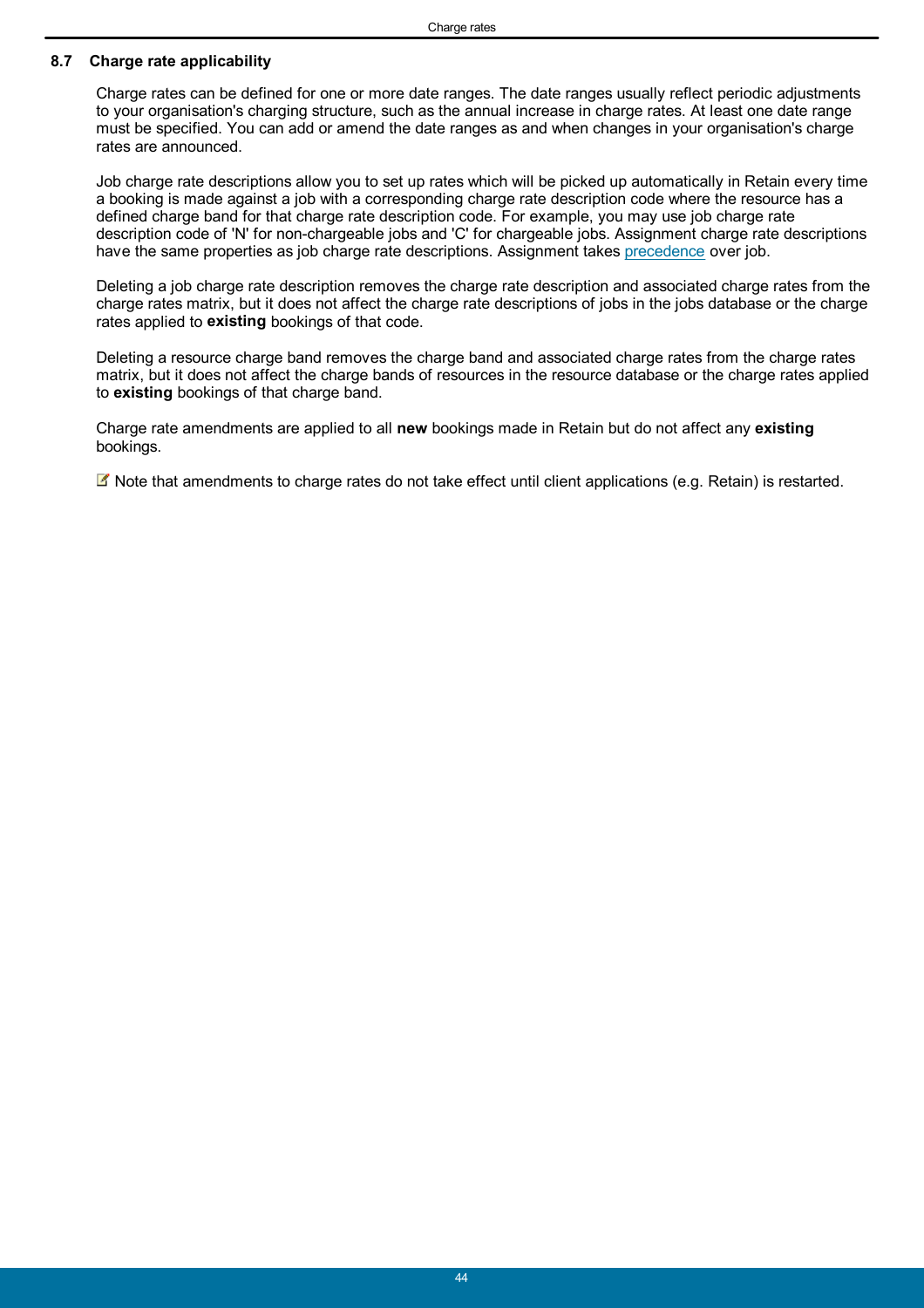## <span id="page-44-0"></span>**9 Database**

## **9.1 Database settings**

This is where you define properties against the database. You should not need to change the settings here unless you have more than one database server.

| & Retain Security                                 |                               |                      |                           |  |
|---------------------------------------------------|-------------------------------|----------------------|---------------------------|--|
| File Edit Options                                 | Structure Help                |                      |                           |  |
| <b>⊞</b> Security<br>⊞- Colour Schemes            | Database settings             |                      |                           |  |
| ∓⊢Tables<br>- Currencies<br>$+$<br>由 Charge Rates |                               |                      | Save Changes Undo Changes |  |
| Database settings<br>Scripts                      | Category                      | Code                 | Value<br>$+  \cdot  $     |  |
| ⊞⊹ Diaries<br>∓⊢Grades                            | <b>SVR</b><br>SV <sub>R</sub> | <b>NAME</b><br>DESCR | RET1<br>Retain1           |  |
|                                                   | <b>CUR</b>                    | DEFAULT              | USD                       |  |
|                                                   | ALC.                          | THRESHOLD            | 120                       |  |
|                                                   | <b>STRUCT</b>                 | <b>STRUCT</b>        | 30                        |  |
|                                                   |                               |                      | $\overline{\phantom{0}}$  |  |
| Database settings                                 |                               |                      |                           |  |

The values of the three columns in the database settings are characteristics associated with the particular database server being connected to.

- [SVR NAME](#page-44-1) this is the unique Retain name for this database.
- [SVR DESCR](#page-45-0) this is the user-friendly description of the server for use in reports.
- [CUR DEFAULT](#page-45-1) this is the default currency for this database.
- ALC THRESHOLD do not change this setting.
- STRUCT STRUCT do not change this setting.

In the event there is more than one server, each one should have a unique name within the network. The category and code columns should always be left unchanged.

To add a row for a database setting, click on 'Database Settings' then click the  $\pm$  button to the right of the database settings title in the title bar. Fill in the first row for the first setting by clicking in each cell in the row in turn. To delete a row, click the  $\Delta$  button.

## <span id="page-44-1"></span>**9.2 SVR Name**

- *Category* type SVR
- *Code* type NAME
- *Value* type a unique name for the database being used, such as RetainLondon or RetainAudit. This must be an alphanumeric string, preferably with no spaces, suitable for use as a file name, since it is used to identify cache directories associated with this particular database.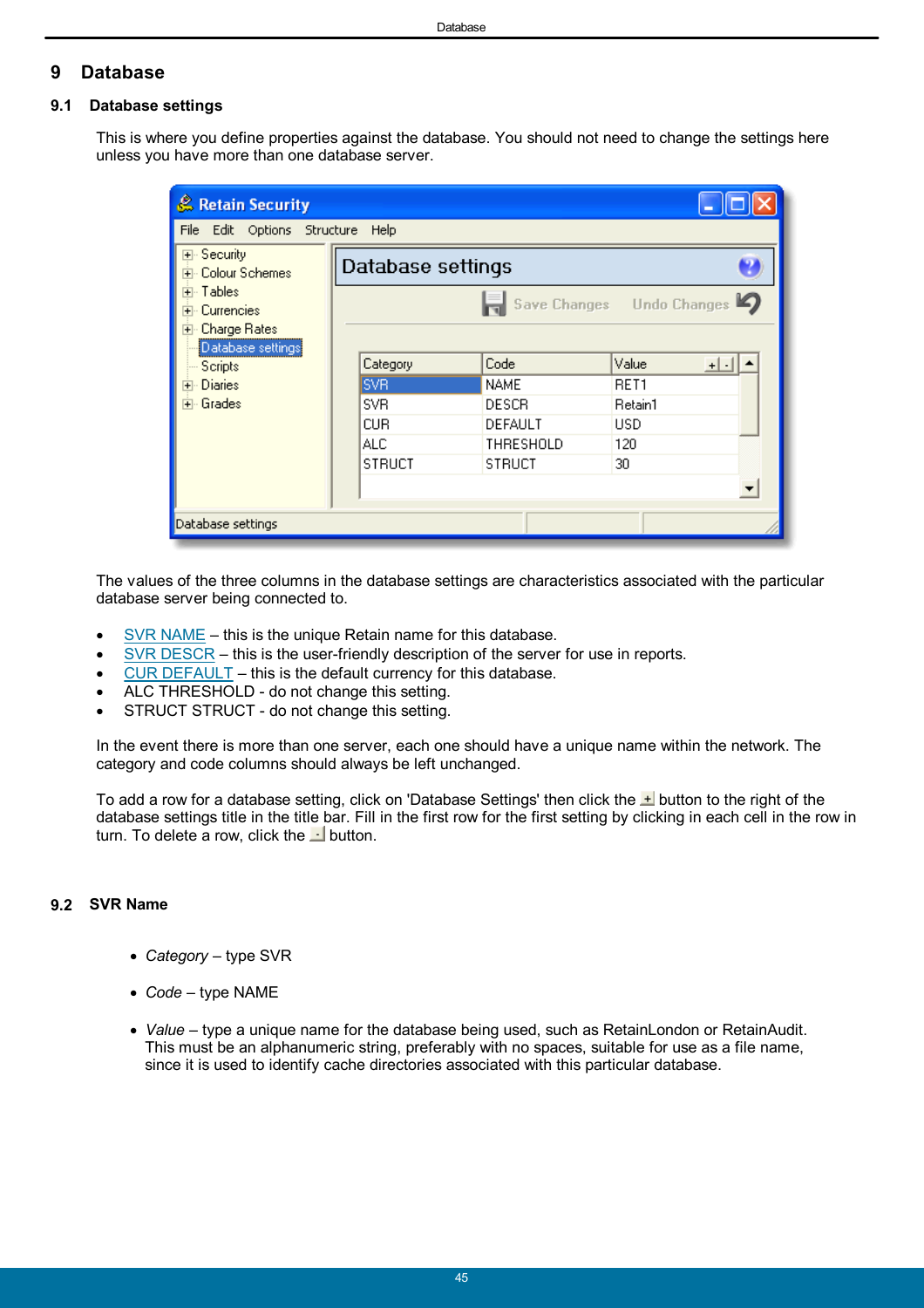## <span id="page-45-0"></span>**9.3 SVR Description**

- *Category* type SVR
- *Code* type DESCR
- *Value* type a description for this database, such as Aberdeen bookings database. This is used in reports as a readable and understandable identifier, particularly for multi-database reporting. It should, of course, be distinguishable from any other database description so that there is no confusion.

### <span id="page-45-1"></span>**9.4 CUR Default**

- *Category* type CUR
- *Code* type DEFAULT
- *Value* type the three letter currency code for the default currency for this database, such as GBP or USD. The currency code must be one that appears in the Currency table, and should have an exchange rate of 1.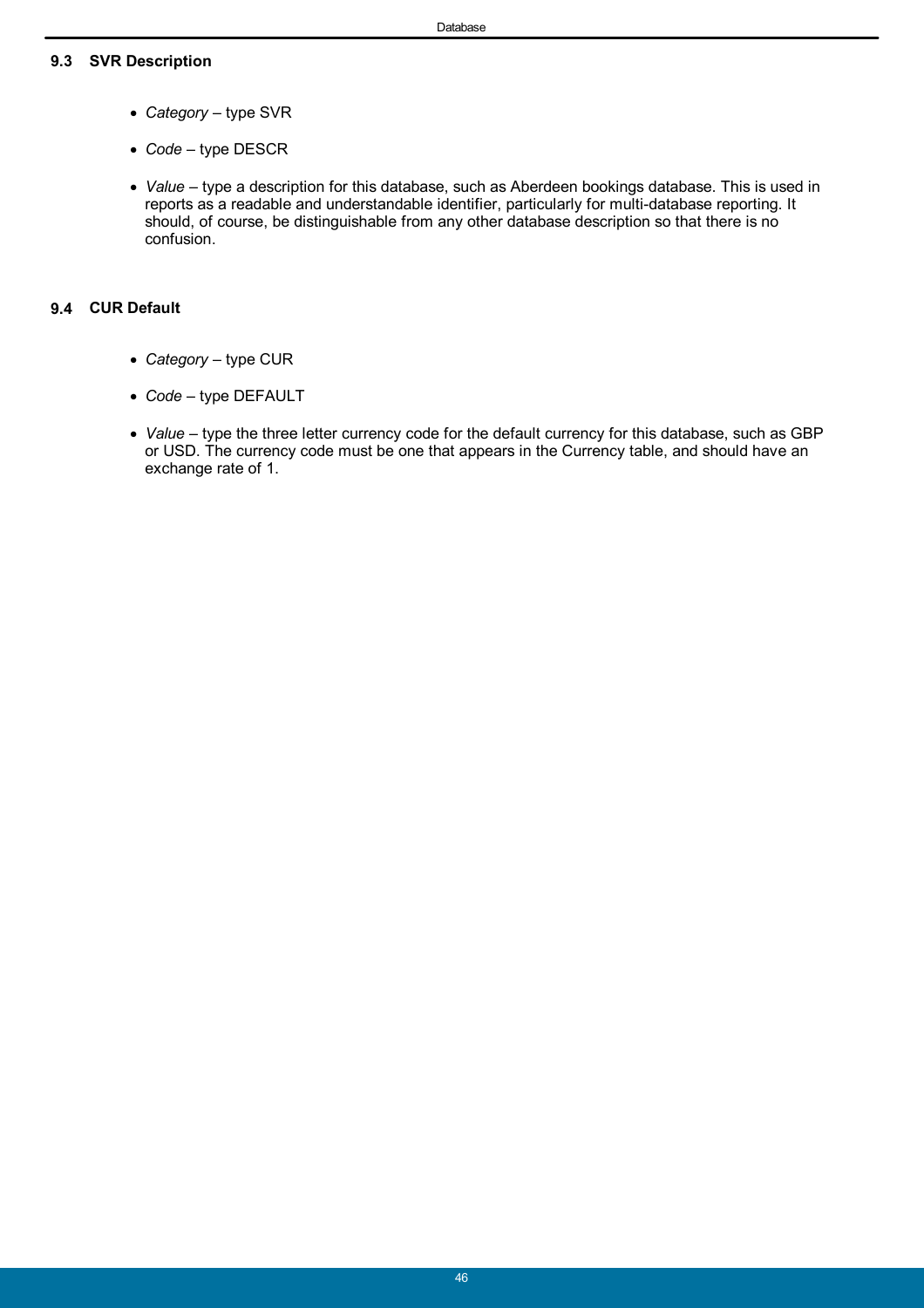## <span id="page-46-0"></span>**10 Scripts**

## **10.1 Script options**

This option allows database administrators and developers to offer bounded services to administrators. It may be used, for example, to make regular bulk updates of currency. It offers a limited selection of tested scripts in SQL that can only be run (not changed in any way) without the need to use database tools or SQL servers

| & Retain Security                                                                                                                                                            |                                                                                                                   |                             |
|------------------------------------------------------------------------------------------------------------------------------------------------------------------------------|-------------------------------------------------------------------------------------------------------------------|-----------------------------|
| File Edit Options Structure Help                                                                                                                                             |                                                                                                                   |                             |
| <b>⊞</b> Security<br><b>⊞</b> Colour Schemes<br>∄- Tables<br><b>i</b> Currencies<br>中 Charge Rates<br>Database settings<br>$\sim$ Scripts<br><b>i</b> - Diaries<br>∄- Grades | <b>Scripts</b><br>Script:<br>Populate Conflicts<br><b>Update Rates</b><br>Parameters:<br>Start Date<br>24/09/2007 | $\blacktriangledown$<br>Run |
| Scripts                                                                                                                                                                      |                                                                                                                   |                             |

The scripts are stored in a sub-directory of the Retain Server directory called 'Scripts'. Parameters can be offered which allow limited tailoring of the script. More information about setting up these scripts and the access to them can be found in the 'Retain Enterprise Installation Guide'.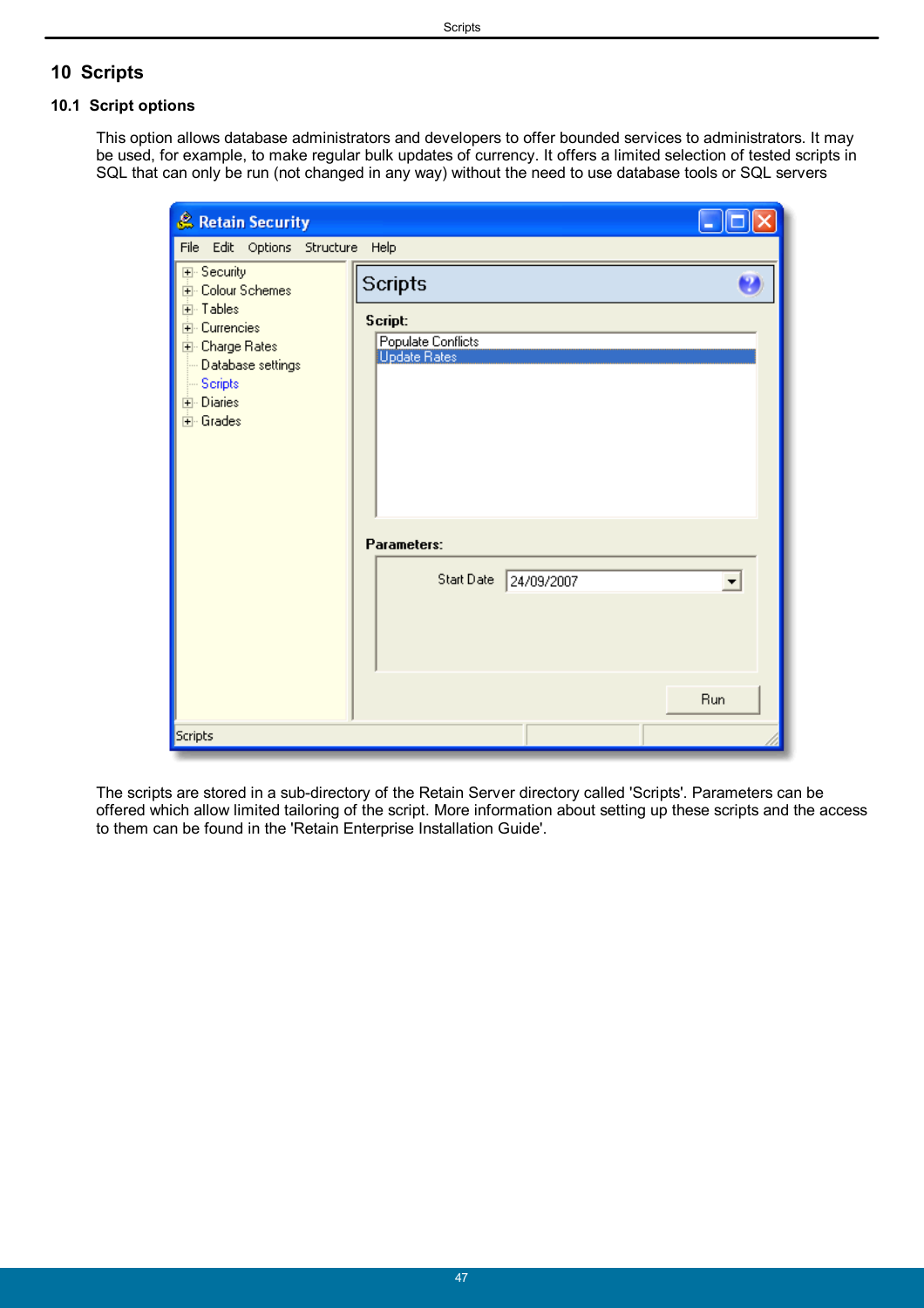## <span id="page-47-0"></span>**11 Diaries**

#### **11.1 Diary options**

Diaries in Retain Enterprise define working days, weeks and years. There can be several of each, and diaries can be based on others so that only differences need be defined.

Diaries define the following characteristics:

- *[Days](#page-47-1)* the start and end of the working day, the amount of standard working time in the day and the amount of emergency working time in the day.
- *[Weeks](#page-48-0)* the reference date for the start of the working week, the number of days in the weekly working pattern and the type of day each one is (e.g. normal working day, weekend) from the day definitions.
- *[Years](#page-49-0)* the standard week for this year, any assumed year characteristics (any year diary upon which this one is based), the non-standard days that occur in the year (e.g. bank holidays) and the non-standard weeks in the year (e.g. dates where the diary is different or plant holidays).

### <span id="page-47-1"></span>**11.2 Days**

It is worth using different names for days, weeks and years in a set, otherwise you could have up to three items of the same name with no way to differentiate.

To create a new day:

- Right-click on the 'Days' and choose 'Add' or click on the 'Days' then click the
- Enter a name for the new day and click 'OK'.

You can then set up the standards for that day.

To rename an item, right-click on the item and select 'Rename'. If you want to remove an item, right-click on the item and select 'Delete'. You will not be allowed to delete days that are used in a week.

| & Retain Security                                                                                                                                                                                                                                                      |                                                                                                                                                     |                                          |
|------------------------------------------------------------------------------------------------------------------------------------------------------------------------------------------------------------------------------------------------------------------------|-----------------------------------------------------------------------------------------------------------------------------------------------------|------------------------------------------|
| Edit Options Structure Help<br>File                                                                                                                                                                                                                                    |                                                                                                                                                     |                                          |
| ⊞- Security<br>由 Colour Schemes<br>由 Tables<br>- Currencies<br>F<br>由 Charge Rates<br>Database settings<br>Scripts<br><b>Diaries</b><br>Ė<br>白· Days<br>--- Blank<br>$\mathrel{\mathop:}=$ Default<br>- Public Holiday<br>Meekend<br>国·Weeks<br>由 Diary<br>Grades<br>Ŧ | Days - Default<br>Working Time 7h 00mins [ 식식<br>Emergency $0h$ 00mins $\frac{d[1]}{h[1]}$<br>End Time<br><b>Start Time</b><br>17:30:00<br>09:30:00 | Save Changes Undo Changes<br>┙<br>$\div$ |
| Diaries - Days - Default                                                                                                                                                                                                                                               |                                                                                                                                                     |                                          |

*Working time* – enter the standard working time either by typing in the numbers of hours and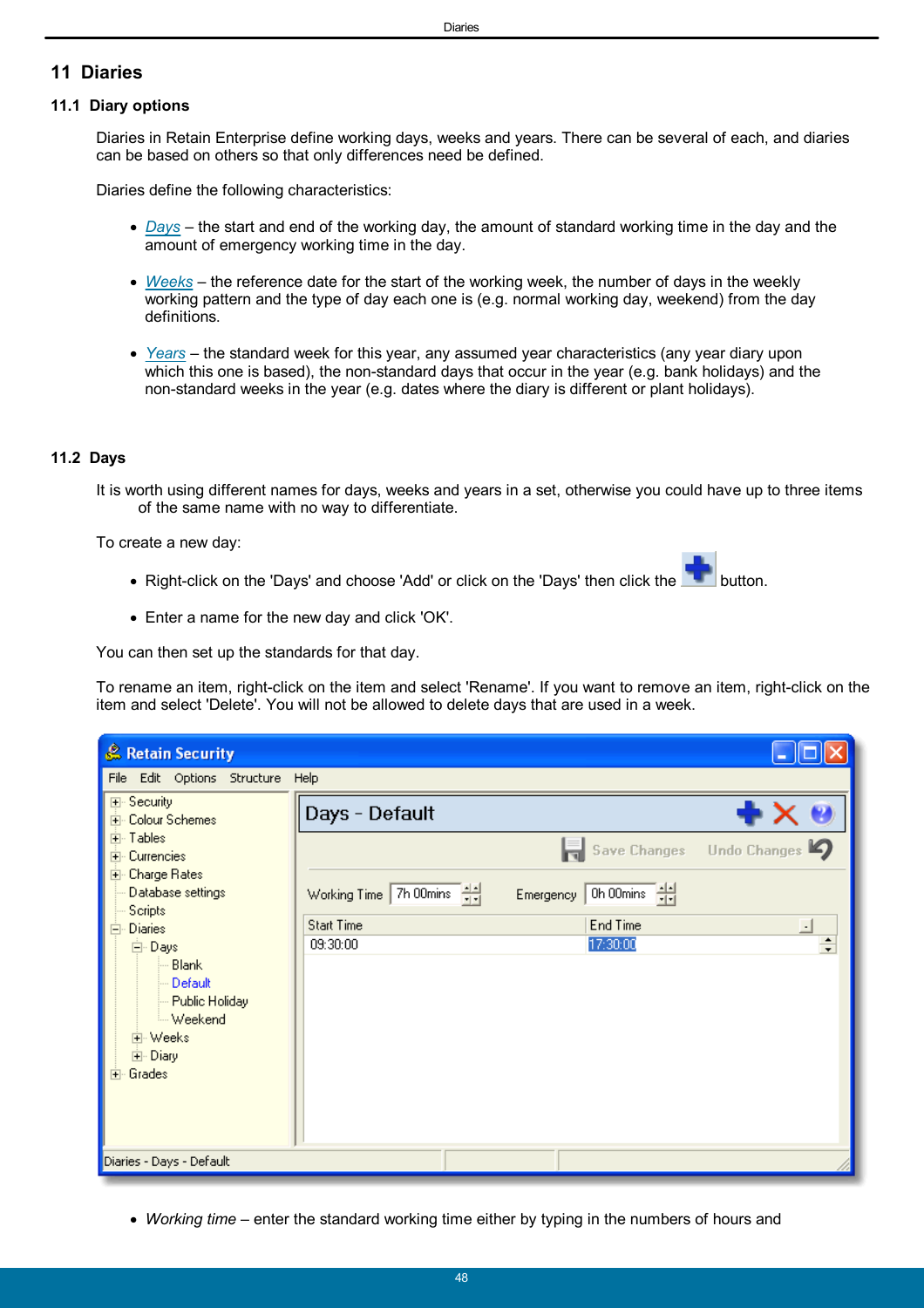minutes or clicking on the up and down arrows for hours and minutes respectively. It is easier to enter four digits e.g. 0830 rather than 830. If you position the cursor on the second digit, you can enter three digits e.g 830.

- *Emergency* enter the normal number of emergency hours you would expect a resource to work either by typing or using the buttons.
- *Start time* type in the normal start time for work or use the up and down arrow keys to select the start time.
- *End time* type in or use the arrow keys to enter the normal finish time for work.

To delete the start and end times, click on the  $\Box$  button to the right of end time.

#### <span id="page-48-0"></span>**11.3 Weeks**

To create a new week:

- Right-click on the 'Weeks' and choose 'Add' or click on the 'Weeks' then click the **button**.
- Enter a name for the new week and click 'OK'.

You can then set up the standards for that week.

To rename an item, right-click on the item and select 'Rename'. If you want to remove an item, right-click on the item and select 'Delete'. You will not be allowed to delete weeks that are used in a diary.

| & Retain Security                                      |                                                                          |              |
|--------------------------------------------------------|--------------------------------------------------------------------------|--------------|
| Edit Options Structure<br>File                         | Help                                                                     |              |
| <b>⊞</b> Security<br>由 Colour Schemes                  | Weeks - Default                                                          | ╋╳⋓          |
| <b>i</b> ∋ Tables<br>Currencies<br>$\overline{+}$      | Save Changes                                                             | Undo Changes |
| 画· Charge Rates<br>Database settings<br>$\sim$ Scripts | Week                                                                     |              |
| 白 Diaries<br>白· Days                                   | Ref Date 01/01/1990<br>Num Days in Pattern: 7<br>$\vert \bm{\tau} \vert$ |              |
| Blank                                                  | Day Name<br>Day                                                          | $+$ $-$      |
| --- Default<br>--- Public Holiday                      | 1 Default<br>2 Default                                                   |              |
| — Weekend                                              | 3 Default                                                                |              |
| 向 Weeks                                                | 4 Default                                                                |              |
| Blank<br><b>Default</b>                                | 5 Default                                                                |              |
| 国·Diary                                                | 6 Weekend<br>7 Weekend                                                   |              |
| 国· Grades                                              |                                                                          |              |
|                                                        |                                                                          | ▼            |
|                                                        |                                                                          |              |
| Diaries - Weeks - Default                              | Modified                                                                 |              |

- *Ref Date* this sets the day number reference. 01/01/90 is Monday 1st January 1990, and means that day 1 is a Monday. Unless you have specific reason to change it, it is recommended that you leave the Ref Date set to 01/01/90. If you want to change it, either click on the date components and type in the values you want, or click on the drop-down and select the date.
- *Num Days in Pattern* this is the number of days you specify for the working pattern of this diary. To add days click on the  $\pm$  button to the right of the day name title. To remove days click on the  $\pm$ button.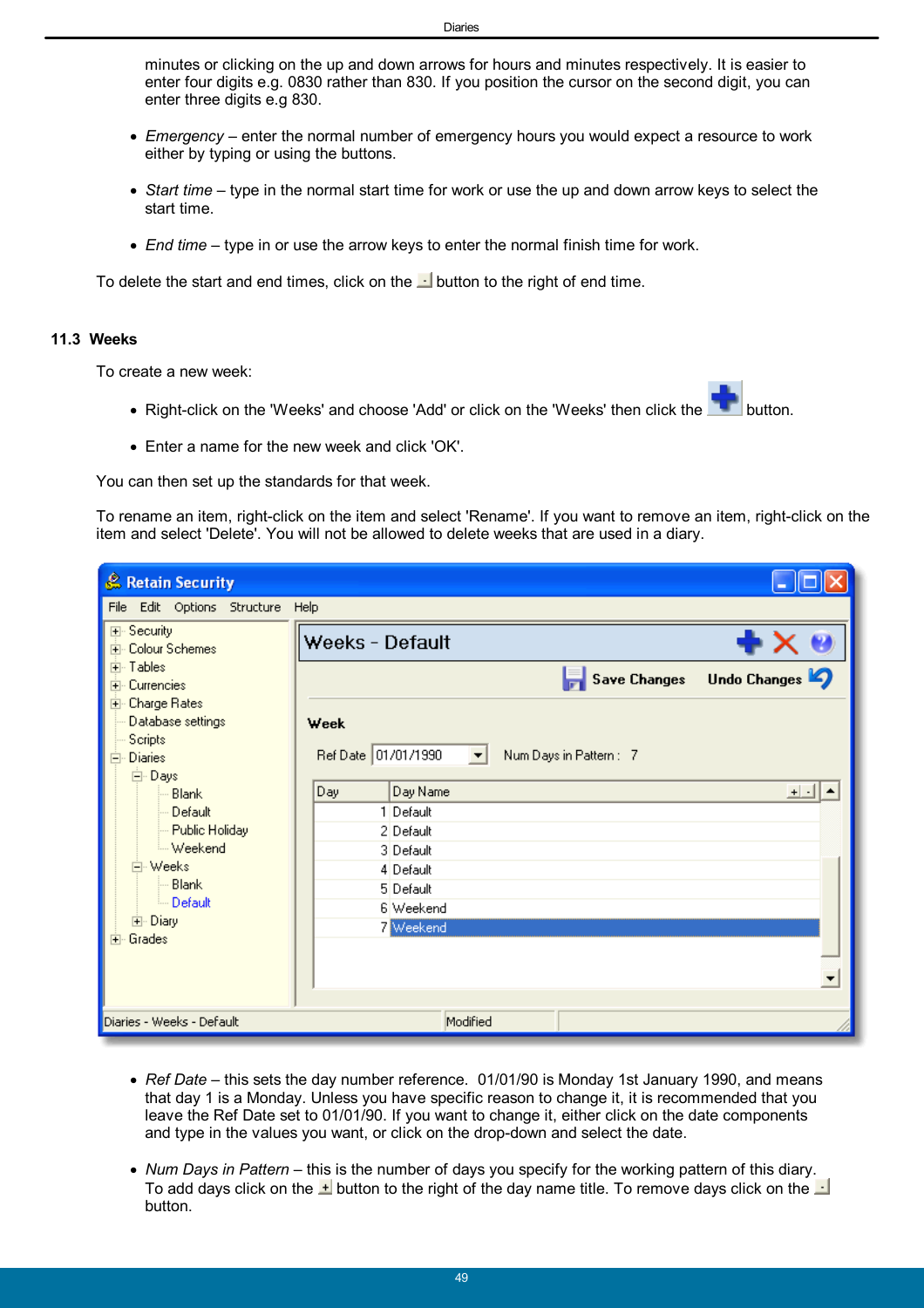*Day Name* – either click on the down arrow to reveal the drop-down box with the selection of days you can choose, or click in the box and type the first few characters of the day name.

#### <span id="page-49-0"></span>**11.4 Diary**

To create a new year diary:

- Right-click on the 'Diary' and choose 'Add' or click on the 'Diary' then click the **button**.
- Enter a name for the new week and click 'OK'.

You can then set up the standards for that year.

To rename an item, right-click on the item and select 'Rename'. If you want to remove an item, right-click on the item and select 'Delete'. You will not be allowed to delete diaries that are in use.

| & Retain Security                                          |                                                                                                                                                                                                                                                                                                                                                                      |  |
|------------------------------------------------------------|----------------------------------------------------------------------------------------------------------------------------------------------------------------------------------------------------------------------------------------------------------------------------------------------------------------------------------------------------------------------|--|
| Edit Options Structure<br>File                             | Help                                                                                                                                                                                                                                                                                                                                                                 |  |
| <b>⊞</b> Security<br>中 Colour Schemes                      | Diary - Default                                                                                                                                                                                                                                                                                                                                                      |  |
| <b>F</b> Tables<br><b>E</b> -Currencies<br>国· Charge Rates | Undo Changes<br><b>Save Changes</b>                                                                                                                                                                                                                                                                                                                                  |  |
| Database settings                                          | Diary                                                                                                                                                                                                                                                                                                                                                                |  |
| Scripts                                                    | Default<br>Standard Week                                                                                                                                                                                                                                                                                                                                             |  |
| 白· Diaries                                                 |                                                                                                                                                                                                                                                                                                                                                                      |  |
| 由 Days                                                     | c<br>Inherit Non Standard Days from                                                                                                                                                                                                                                                                                                                                  |  |
| 中 Weeks<br>白· Diary                                        | Non Standard periods<br>Non Standard Days                                                                                                                                                                                                                                                                                                                            |  |
| <b>Blank</b>                                               | Day<br>Week<br>Date<br>Start<br>End<br>$+$ $-$<br>$+$ $-$                                                                                                                                                                                                                                                                                                            |  |
| Default                                                    | 10/11/2006<br>Default                                                                                                                                                                                                                                                                                                                                                |  |
| <b>Non Standard</b>                                        |                                                                                                                                                                                                                                                                                                                                                                      |  |
| मि∘ Grades                                                 | 疆                                                                                                                                                                                                                                                                                                                                                                    |  |
|                                                            |                                                                                                                                                                                                                                                                                                                                                                      |  |
|                                                            | $42008$ MT<br>$F$ S S M T<br>M<br>s<br>s<br>s<br>s<br>T<br>W<br>s<br>s<br>s<br>s<br>м<br>м<br>м<br>IM.                                                                                                                                                                                                                                                               |  |
|                                                            | 2 3<br>5 <sup>1</sup><br>9 10 11<br>  12   13   14   15   16   17  <br>  18 <mark>  19   20</mark>   21   22   23   24   25 <mark> </mark><br>January<br>-6<br>7<br>8<br>27 28 29 30 31<br>4<br>261<br>5<br>8 9 10 11 12 13 14 15 16 17<br>24 25 26 27 28 29<br>21<br>6<br>$\overline{7}$<br>  18   19   20   21   22 <mark>  23</mark>  <br>3<br>February<br>4<br>1 |  |
|                                                            | 23 24 25 26 27 28 29 30 31<br>5<br>$\overline{7}$<br>3 10 11 12 13 14 15 16<br>  17   18   19   20   21 <mark>  22</mark>  <br>3<br>4<br>6 <sub>1</sub><br>-81<br>$\overline{2}$<br>1<br>March                                                                                                                                                                       |  |
|                                                            | 5 6 7 8 9 10 11 2 13 14 15 16 17 18 19 20 21 22 23<br>1 2 3<br>24 25 26<br>28 29 30<br>$\left  4 \right $<br>27<br><b>April</b><br>5<br>$11$ 12 13 14 15<br>$\overline{2}$<br>6<br>7<br> 8 <br>9<br>16 17 18<br>19 20 21<br>25 26 27 28 29 30 31<br>$\mathbf{1}$<br>31<br>10 <sup>1</sup><br>2324<br>4<br>22                                                         |  |
|                                                            | May<br>$8$ 9 10 11 12 13 14 15 16 17<br>  19   20 <mark>  21   22</mark>   23   24   25   26   27 <mark>  28   29</mark>   30<br>2 <sup>1</sup><br>5 <sup>1</sup><br>3<br>6<br>  18  <br>4<br>71<br>June                                                                                                                                                             |  |
|                                                            | <mark>12 13</mark> 14 15 16 17 18 19 20 21 22 23 24 25 26 27 28 29 30 31<br>78<br>9 10 11<br>$\overline{2}$<br>3<br>5 6 <br>$\vert$ 4<br>July<br>1 I                                                                                                                                                                                                                 |  |
|                                                            | 18 19 20 21 22 23 24 25 26 27 28 29 30 31<br>$\overline{2}$ $\overline{3}$ $\overline{1}$<br>45<br>8<br>$7 8 9 10 11 12 13 14 15 16 17 $<br>August<br>1<br>13 14 15 16 17 18 19 20 21 22 23 24 25 26 27 28 29 30<br>2 3 4<br>5<br>6 7 <br>8 9 10 <br>11 12 <br>September<br>$\mathbf{1}$                                                                             |  |
|                                                            | $\sqrt{2}$<br> 9  10 <mark>  11  12</mark>   13  14  15  16  17 <mark>  18  19 </mark>  20  21  22  23  24 <mark>  25  26 </mark>  27  28  29  30  31 <br>$\vert$ 3<br>41<br>$\overline{7}$<br>8<br>5<br> 6 <br>October<br>$\mathbf{1}$                                                                                                                              |  |
|                                                            | 23 24 25 26 27 28 29 30<br>3 10 11 12 13 14 15 16<br>-31<br>$\ddot{\phantom{1}}$<br>5<br>6 7<br>  17   18   19   20   21 <mark>  22</mark>  <br>$\overline{c}$<br>-81<br>November                                                                                                                                                                                    |  |
|                                                            | 18<br>8<br>9<br>3<br>10<br>15<br>December<br>$\overline{2}$<br>5<br>17<br>19<br>31<br>4<br>-1                                                                                                                                                                                                                                                                        |  |
|                                                            | non-standard week<br>non-standard day<br>Based on non-standard day                                                                                                                                                                                                                                                                                                   |  |
| Diaries - Diary - Default                                  |                                                                                                                                                                                                                                                                                                                                                                      |  |

- *Standard Week* choose the standard week upon which the year diary is to be based by clicking on the  $\frac{d}{dx}$  drop-down button and selecting the week from the list.
- *Inherit Non Standard Days from* if you want the year to take on the characteristics of another (to which you will add the characteristics of this definition), click on the  $\frac{d}{dx}$  drop-down button and selecting the year from the list. To clear the based on field, click on the  $\Box$  button.

You may want to define a base year with all the bank holidays in it upon which you will base all calendars which take account of bank holidays.

 *Non Standard Days* – to add a non-standard day, for example a bank holiday, click on the date field and either type in the date or click on the drop-down button and select the date from the calendar. Then click on the day field and the drop-down button and select the day type e.g. Bank Holiday.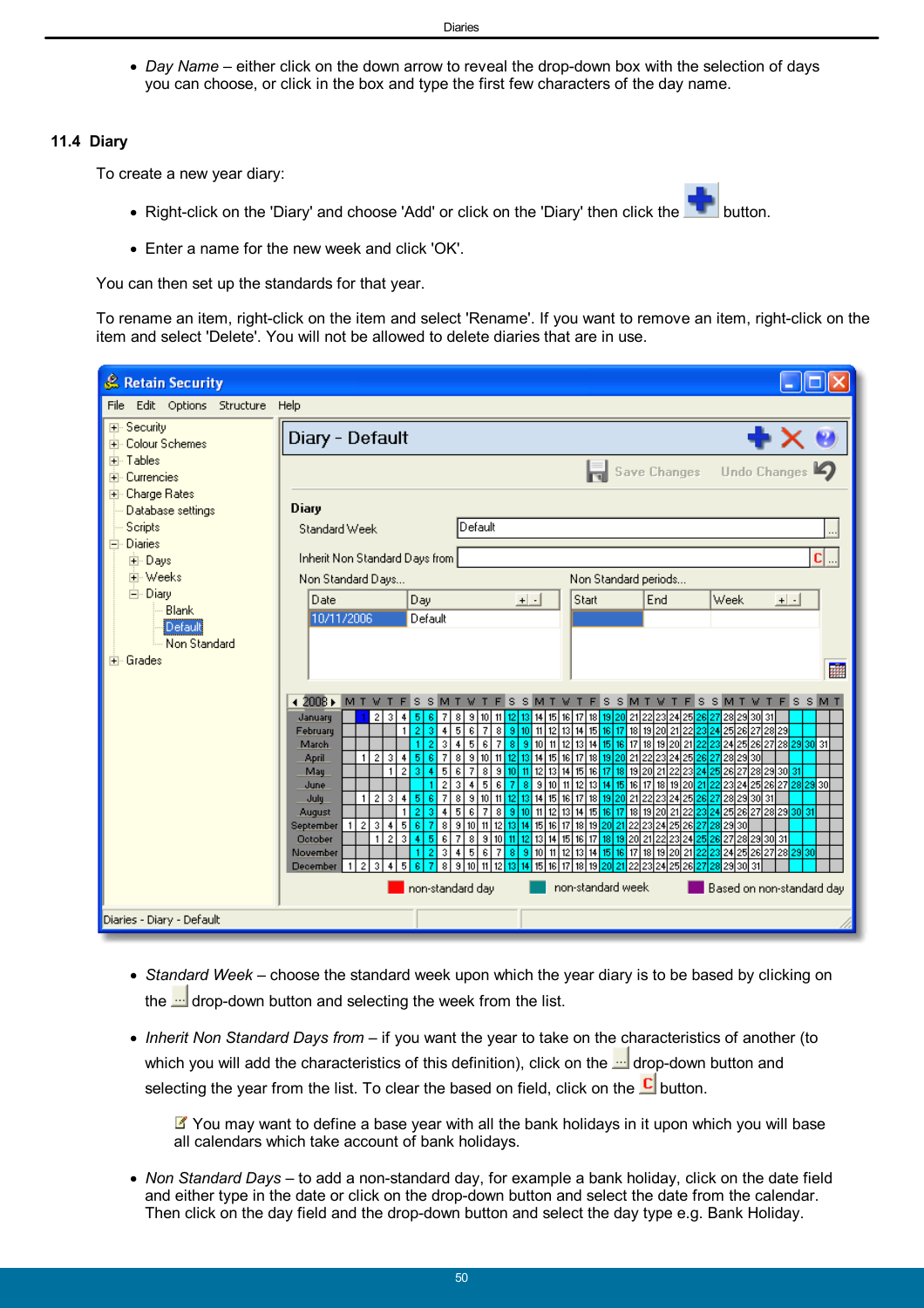To add a line to the non standard day list, click on the  $\pm$  button. To remove a line, select it and click on the  $\Box$  button. Non standard days will be marked in the display calendar in red.

 *Non Standard Periods* – to add a non-standard period, for example a plant shutdown, you need to define the start and end of the period which is to be specified. This can be either a single week or a number of consecutive weeks.

Click on the start field, then type in the date or click on the drop-down button and select the date from the calendar. Then click on the end field and either type in the date or click on the drop-down button and select the date from the calendar. This defines the non standard week period. Click on the week field and the drop-down button and select the week type.

To add a line to the non standard week list to define further periods, click on the  $\pm$  button. To remove a line, select it and click on the '-' button. Non standard weeks will be marked in the display calendar in green.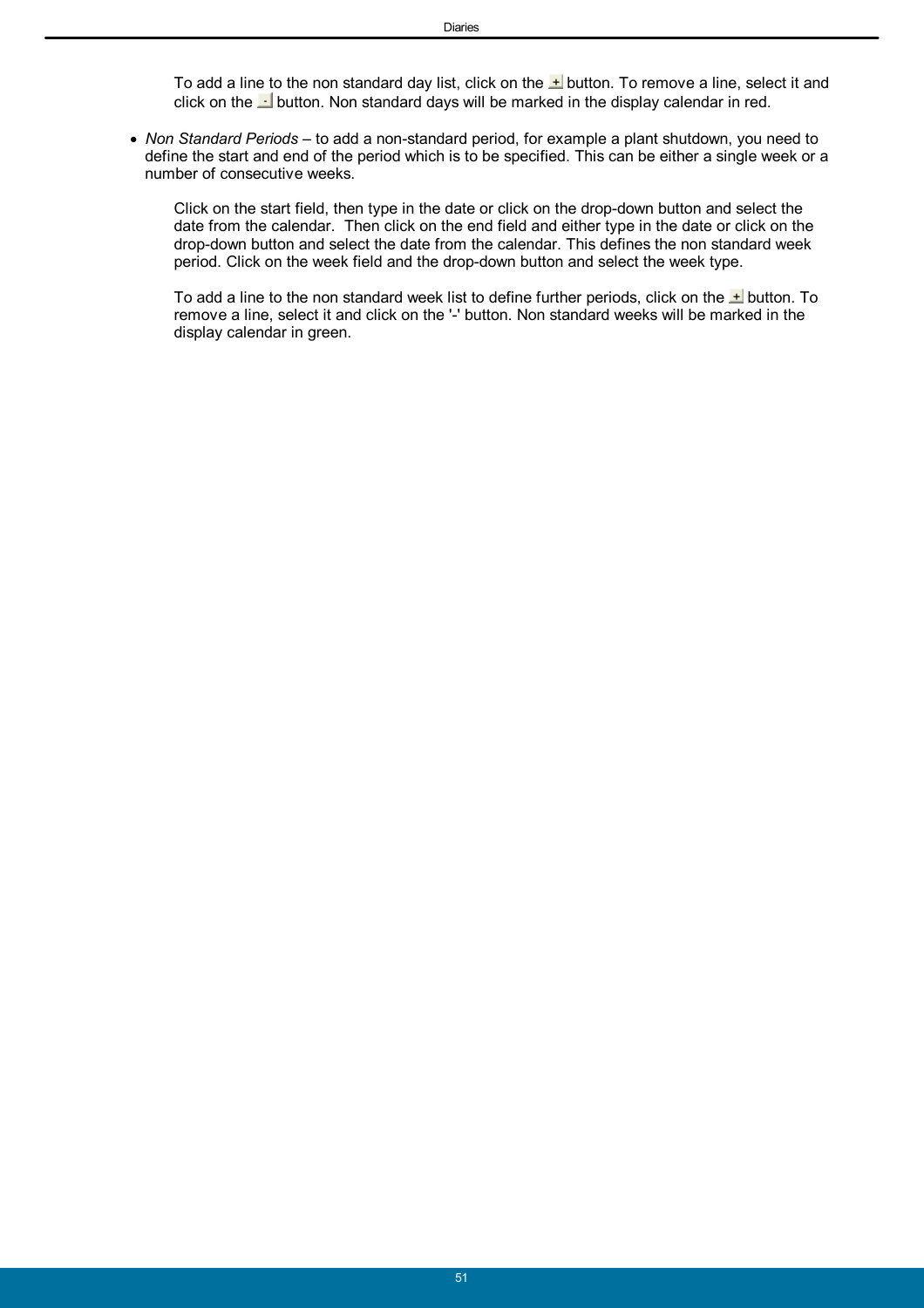## <span id="page-51-0"></span>**12 Grades**

### **12.1 Grade options**

Grades are used in Retain to describe what people's grades are, reflecting the public description of a person's seniority.

To add a grade:

- Right-click on 'Grades' and select add or click on 'Grades' then click the **button**.
- Enter a name for the grade and click 'OK'.

| File Edit Options Structure Help<br>⊞- Security<br>Grades - Sen<br>+ X W<br>i∓⊢Colour Schemes<br>⊞- Tables<br>Save Changes Undo Changes<br>मे- Currencies  <br>由 Charge Rates<br>Fields | & Retain Security |  |
|-----------------------------------------------------------------------------------------------------------------------------------------------------------------------------------------|-------------------|--|
|                                                                                                                                                                                         |                   |  |
|                                                                                                                                                                                         |                   |  |
|                                                                                                                                                                                         |                   |  |
| ⊱ Scripts<br>3<br>GRD_ORDER<br>मे⊹ Diaries                                                                                                                                              | Database settings |  |
| ⊟- Grades<br>∣— Jun<br>l— Man                                                                                                                                                           |                   |  |
| եա Sen<br>Grades - Sen                                                                                                                                                                  |                   |  |

The field ORDER is used to reflect the seniority of the grades. This relates to the calculated field 'Current Grade Order', which allows you to sort on it.

■ Notes:

 You can sort grades in different ways. Right-click on 'Grades' and choose 'Group by'. Choose the sort field from the list. Choosing '[None]' will sort all grades alphabetically. Otherwise, grades will be sorted alphabetically within the groups chosen.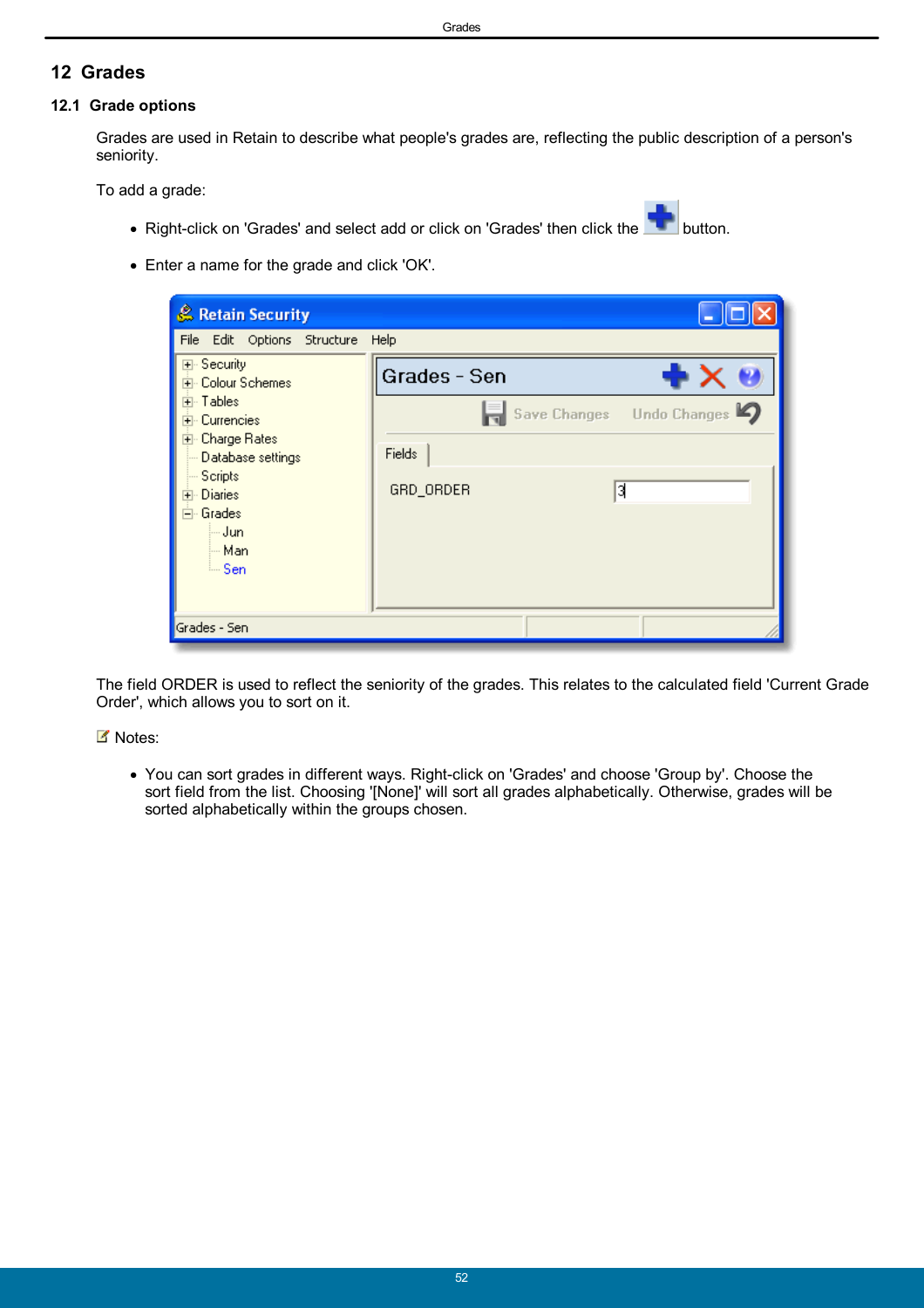## <span id="page-52-0"></span>**13 Appendix**

## **13.1 Additional components**

The components of the software available are:

## **Server**

- Retain Server server application that provides an interface to the database platform chosen.
- Retain Remote Server manage several servers running across a network in a central location

## **Client**

## Core modules

- Retain main resource planning application for viewing and manipulating resource and job allocations. It also has an internal reporting tool through which you can print wallcharts and calendars displayed on the screen, as well as writing and running simple reports.
- Retain Security administration tool for defining user security, access rights, initial set-up of colour schemes, currencies, charge rates etc. and general management functions.

## Optional modules

- Booking Request provides a full request and approval system, including amendments, notification and what-if functions.
- Enterprise Reports reporting module with full report designer and the capability both to design complex reports and to report across several databases.
- Retain Time provides a time sheet system used for recording and managing time sheets.
- Retain Skills captures and manages the skills within your organisation.
- Retain Importer transfers or updates data from an external source into a Retain Enterprise database.
- Retain Notify a companion module to booking requests for sending email notifications of changes in booking requests to resources and requesters.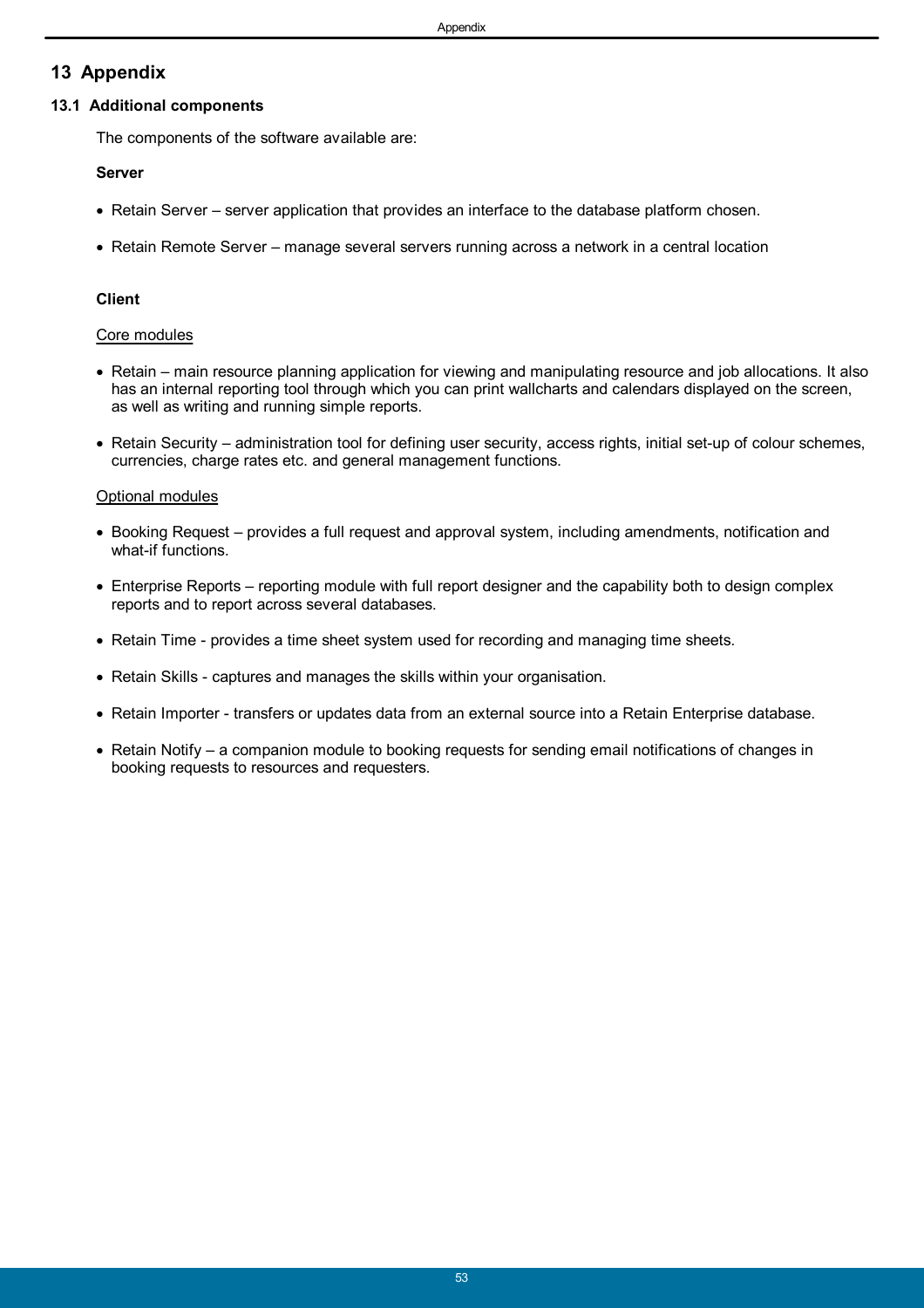## <span id="page-53-0"></span>**14 Support**

### **14.1 Support services**

Support for Retain is available worldwide. This topic is linked to your support provider's information: Support Service Provider

# **retain**nt not no

| 1877 819 8820 (toll free) |
|---------------------------|
| 0845 458 8660             |
| +61 8 8346 2333           |
| +44 20 7538 4774          |
|                           |

USA fax: 1 928 563 5137 Australia fax: +61 8 8346 2133<br>World fax: +44 (0)845 458 8 +44 (0)845 458 8661

E-mail: [info@retaininternational.com](mailto:info@retaininternational.com)

Support: [support@retaininternational.com](mailto:support@retaininternational.com)

Address: 33 Beaufort Court Admirals Way London E14 9XL United Kingdom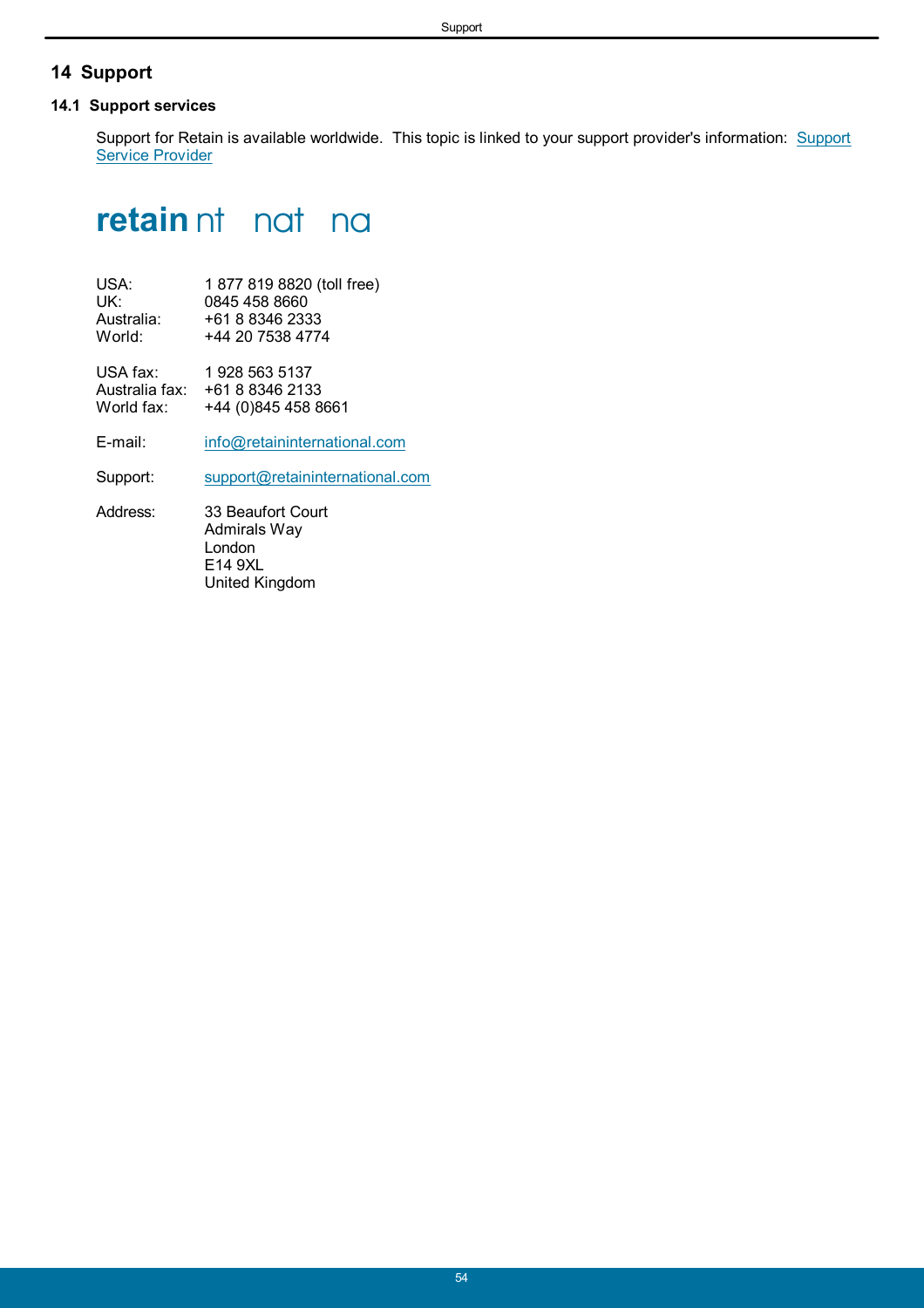# **Index**

## **- A -**

access admin groups 17 booking requests 17 functional 17 hints 14, 17 reports 17 rights 17 roles 13, 14 security manager 17 wallchart 17 access permissions 12 access rights 4 add a user 28 additional user 28 admin groups 14, 17 administration 4 Administrator 28 administrator for groups 25 assignment charge rate 41, 42 autopopulate role 14

## **- B -**

Booking requests 4 booking type colour scheme 32

## **- C -**

changes hints 33 charge band 39 resource 40 charge rate applicability 44 assignment 39, 41, 42 booking type 39 BTY 39 calculated fields 39 charge codes 39 chargeable 39, 44 CMP 39 component 39 cost 39 date range 39 dates 44 defaults 41 description 41, 42, 43 effect of changes 44 existing bookings 44 hints 39, 41, 44 job 41, 43 matrix 39 new bookings 44 non-chargeable 39, 44 options 39 precedence 41, 44 rate1 39 rate2 39 resource charge band 39, 40 revenue 39 client 4 colour booking type 32 description 31

paint on value 32 scheme 31 special 31, 32 value 31 wallchart 32 combine roles 24, 25 conventions 5, 7 create a new role 12 currency default 38, 46 exchange 38 rate 38 update 38

## **- D -**

data preparation 7 database alias 33 bulk update 47 changes 47 CUR 46 defaults 33 description 46 field names 33 name 45 options 33 preset values 33 regular update 47 scripts 47 SQL 47 SVR 45, 46 table 33 update 47 value list 33 database servers listing 4 Default 28, 30 default role 12 default settings 30 default user 28 defaults automaintained mode 33 charge rate 41 currency 38, 46 database 33 fixed to current list mode 33 hints 14, 38 mode 33 standard mode 33 table 33 delete a user 28 description colour 31 server 46 diary bank holiday 50 day 48 days in pattern 49 diary 50 editing a day 48 editing a diary 50 editing a week 49 editing a year 50 emergency time 48 end time 48 hints 48, 50 names 48 non-standard days 50 non-standard weeks 50 ref date 49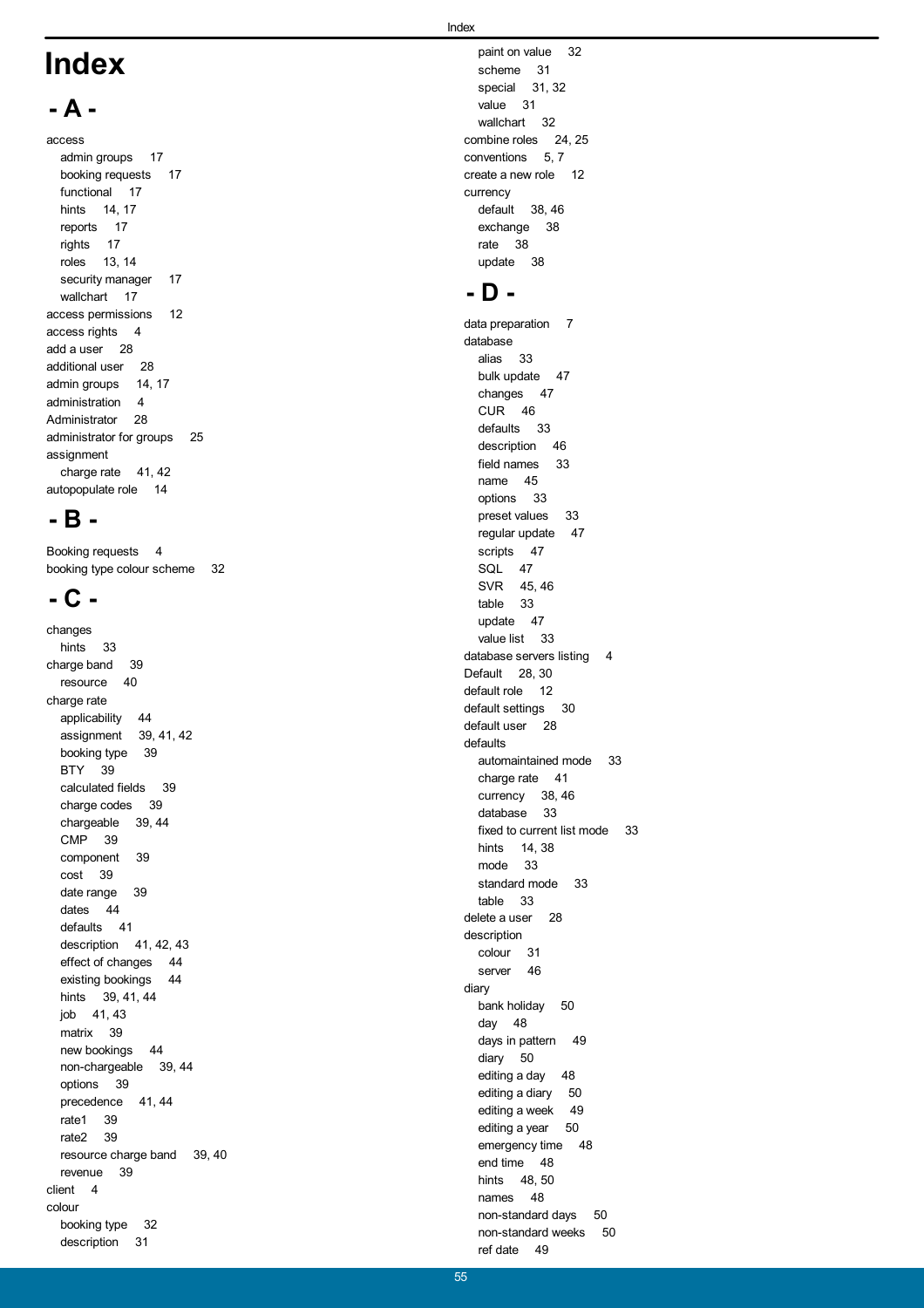reference date 49 standard 48 standard time 48 start time 48 week 48, 49 working time 48 year 48, 50

## **- E -**

Edit Own Line 28 exchange rate 38 exit 10

## **- F -**

field properties 33 fields 33 display order 37 sort order 37 fields display order 37 functional access 7, 12

## **- G -**

Getting started 9 grade calculated field 52 groups 52 hints 52 order 52 seniority 52 groups 7, 12, 24, 25, 28 grades 52 hints 52 naming 7

## **- H -**

Help 5, 54 hints access 14, 17 assignment 41 auto 33 bank holiday 50 changes 33 charge rate 39, 41, 44 database tables 33 defaults 14, 38 diary 48, 50 grade 52 group by 52 job 41 naming 41, 46, 48 reports 46 restricted access 13 sort 52

## **- I -**

initial setup  $4, 7$ installation 5, 7 interface 10 Introduction 9

## **- J -**

job charge rate 41, 43 chargeable 44 non-chargable 44

Index

## **- L -**

licence 30 Licence settings 30 licensing information 30 Login 9 Logon 9

## **- M -**

main interface 10 maintain 4

## **- N -**

naming 7 hints 41, 46, 48 server 46 new features 5 new user 28

## **- O -**

order grades 52 overview 9, 12

## **- P -**

paint on value 32 password 9 pick role 14 precedence charge rate 41, 44 preparation 5, 7

## **- R -**

Read Only 28 remove 12 rename 12 reports 4 hints 46 resource<br>charge band 39, 40 resource planning 4 restricted access hints 13 Retain Manager 4 Retain Reports User 28 Retain Security 28 Retain Time Administrator 28 Retain Time User 28 roles 7, 12, 28 access 13 admin groups 14 administration 14 autopopulate 14 default 14 edit own line 14 field 13 functional 17 logon 14 naming 7 pick 14 row 14 template 14 row level access 12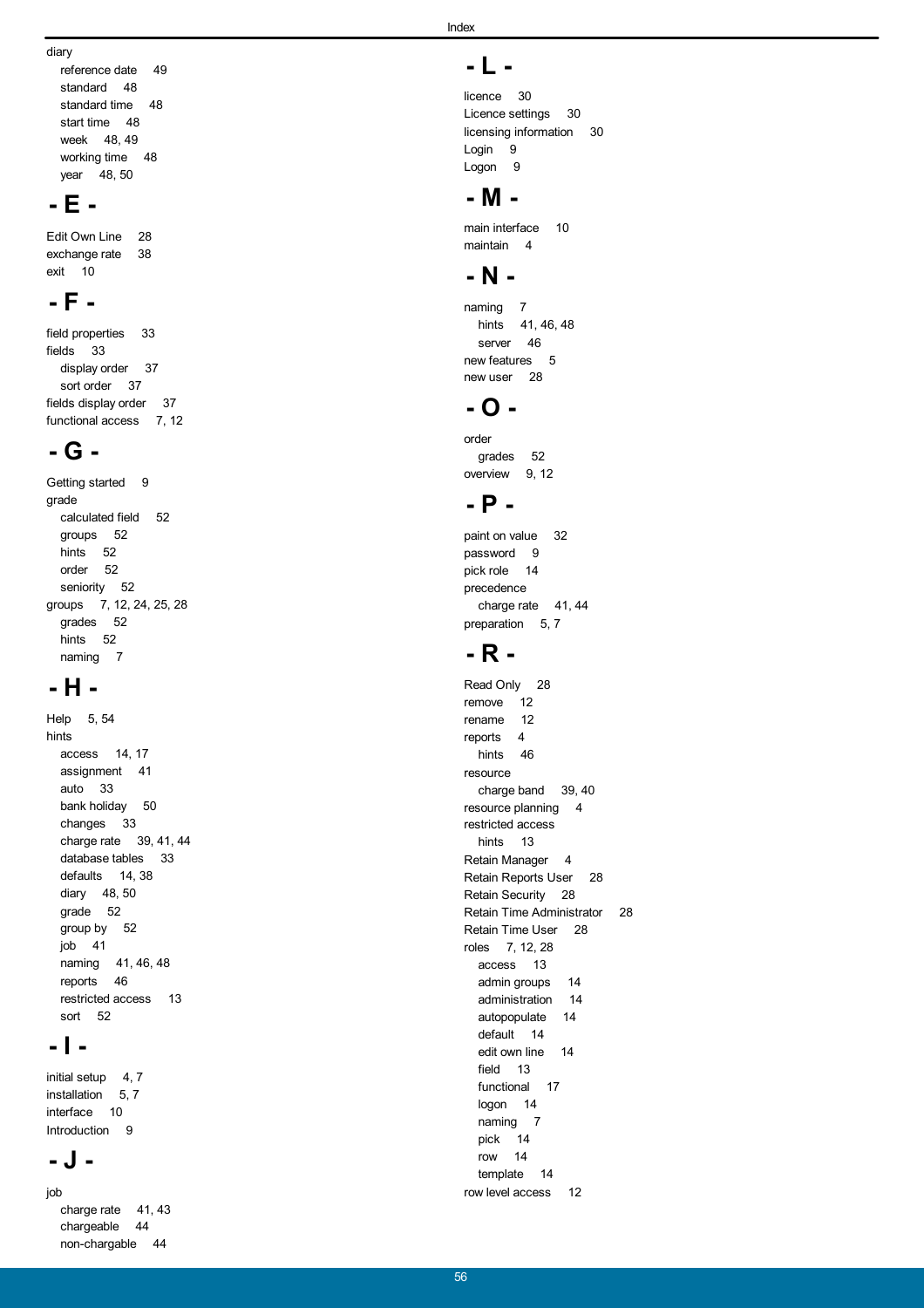## **- S -**

save 10 scheme colour 31 Security 9 Security Manager 4, 9 Security Manager overview 9 security model and/or security 35 security options 7 seniority grade 52 server 4, 9 description 46 name 45 setup 5 Show All 28 sort hints 52 starting security 9 structures 7 Support 5, 54

## **- T -**

template role 14 thinking it through 7

## **- U -**

user 7, 28 naming 7 user interface 10 user name 9 user security 4 user security overview 12 user security settings 28 user settings 28 users 12

## **- V -**

value paint on 32

## **- W -**

wallchart 4 colour 32 who to use this guide 5